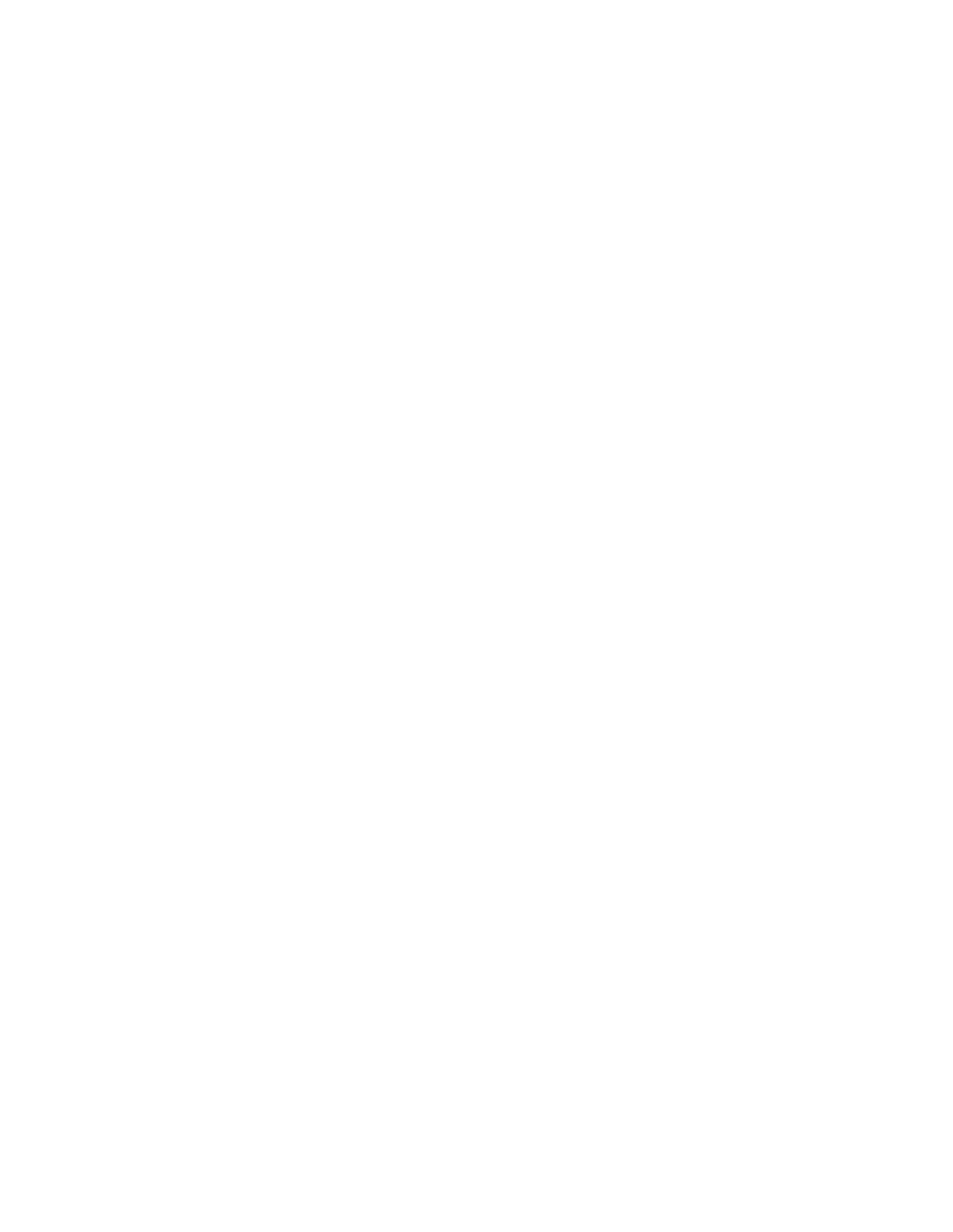**NIST NCSTAR 1-1J** 

**Federal Building and Fire Safety Investigation of the World Trade Center Disaster** 

# **Documentation of the Fuel System for Emergency Power in World Trade Center 7**

Raymond A. Grill Duane A. Johnson *Rolf Jensen & Associates, Inc.* 

September 2005



U.S. Department of Commerce *Carlos M. Gutierrez, Secretary* 

Technology Administration *Michelle O'Neill, Acting Under Secretary for Technology*

National Institute of Standards and Technology *William Jeffrey, Director*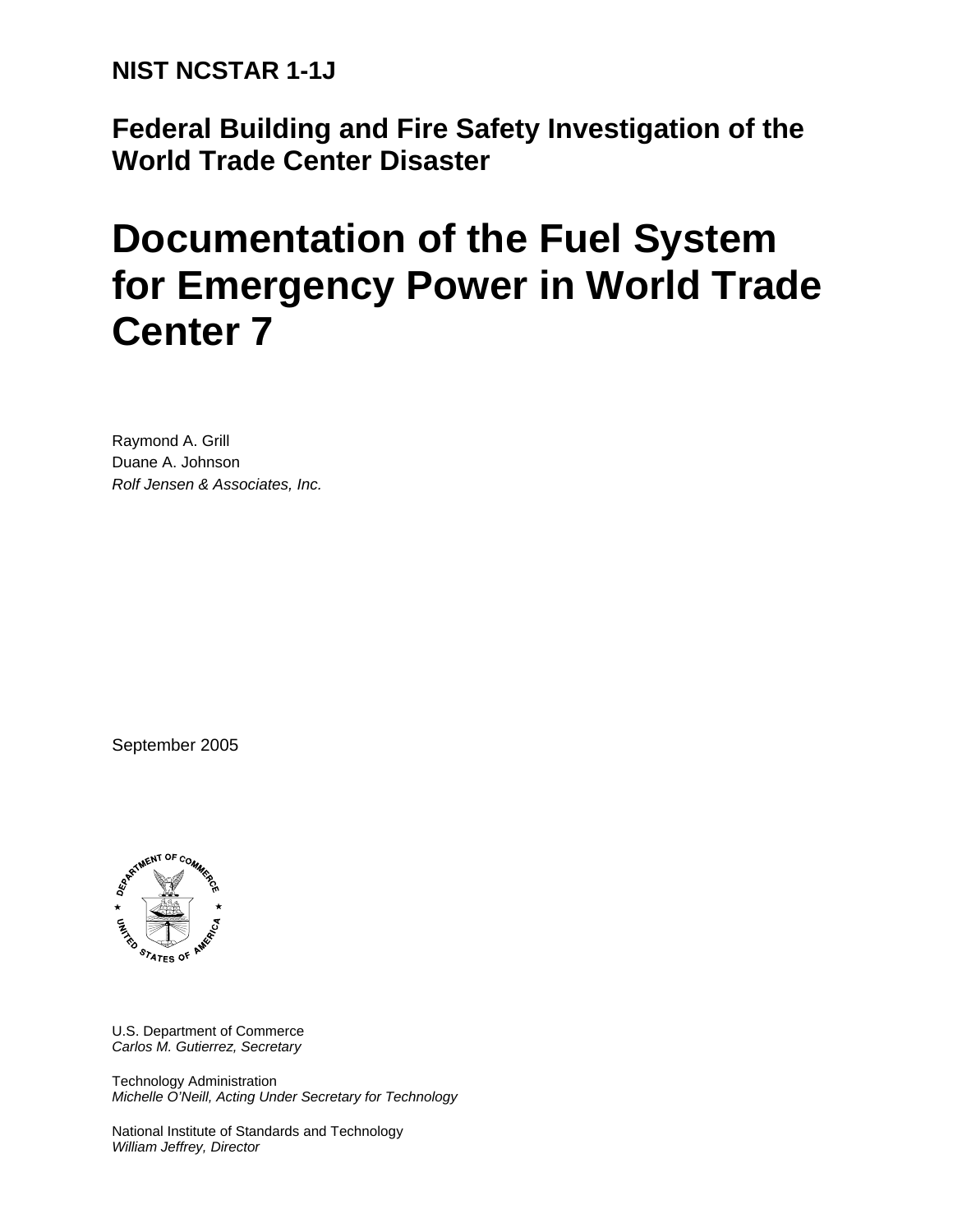#### Disclaimer No. 1

Certain commercial entities, equipment, products, or materials are identified in this document in order to describe a procedure or concept adequately or to trace the history of the procedures and practices used. Such identification is not intended to imply recommendation, endorsement, or implication that the entities, products, materials, or equipment are necessarily the best available for the purpose. Nor does such identification imply a finding of fault or negligence by the National Institute of Standards and Technology.

#### Disclaimer No. 2

The policy of NIST is to use the International System of Units (metric units) in all publications. In this document, however, units are presented in metric units or the inch-pound system, whichever is prevalent in the discipline.

#### Disclaimer No. 3

Pursuant to section 7 of the National Construction Safety Team Act, the NIST Director has determined that certain evidence received by NIST in the course of this Investigation is "voluntarily provided safety-related information" that is "not directly related to the building failure being investigated" and that "disclosure of that information would inhibit the voluntary provision of that type of information" (15 USC 7306c).

In addition, a substantial portion of the evidence collected by NIST in the course of the Investigation has been provided to NIST under nondisclosure agreements.

#### Disclaimer No. 4

NIST takes no position as to whether the design or construction of a WTC building was compliant with any code since, due to the destruction of the WTC buildings, NIST could not verify the actual (or as-built) construction, the properties and condition of the materials used, or changes to the original construction made over the life of the buildings. In addition, NIST could not verify the interpretations of codes used by applicable authorities in determining compliance when implementing building codes. Where an Investigation report states whether a system was designed or installed as required by a code *provision*, NIST has documentary or anecdotal evidence indicating whether the requirement was met, or NIST has independently conducted tests or analyses indicating whether the requirement was met.

#### Use in Legal Proceedings

No part of any report resulting from a NIST investigation into a structural failure or from an investigation under the National Construction Safety Team Act may be used in any suit or action for damages arising out of any matter mentioned in such report (15 USC 281a; as amended by P.L. 107-231).

**National Institute of Standards and Technology National Construction Safety Team Act Report 1-1J Natl. Inst. Stand. Technol. Natl. Constr. Sfty. Tm. Act Rpt. 1-1J, 84 pages (September 2005) CODEN: NSPUE2** 

U.S. GOVERNMENT PRINTING OFFICE WASHINGTON: 2005

**\_\_\_\_\_\_\_\_\_\_\_\_\_\_\_\_\_\_\_\_\_\_\_\_\_\_\_\_\_\_\_\_\_\_\_\_\_\_\_\_\_** 

For sale by the Superintendent of Documents, U.S. Government Printing Office Internet: bookstore.gpo.gov — Phone: (202) 512-1800 — Fax: (202) 512-2250 Mail: Stop SSOP, Washington, DC 20402-0001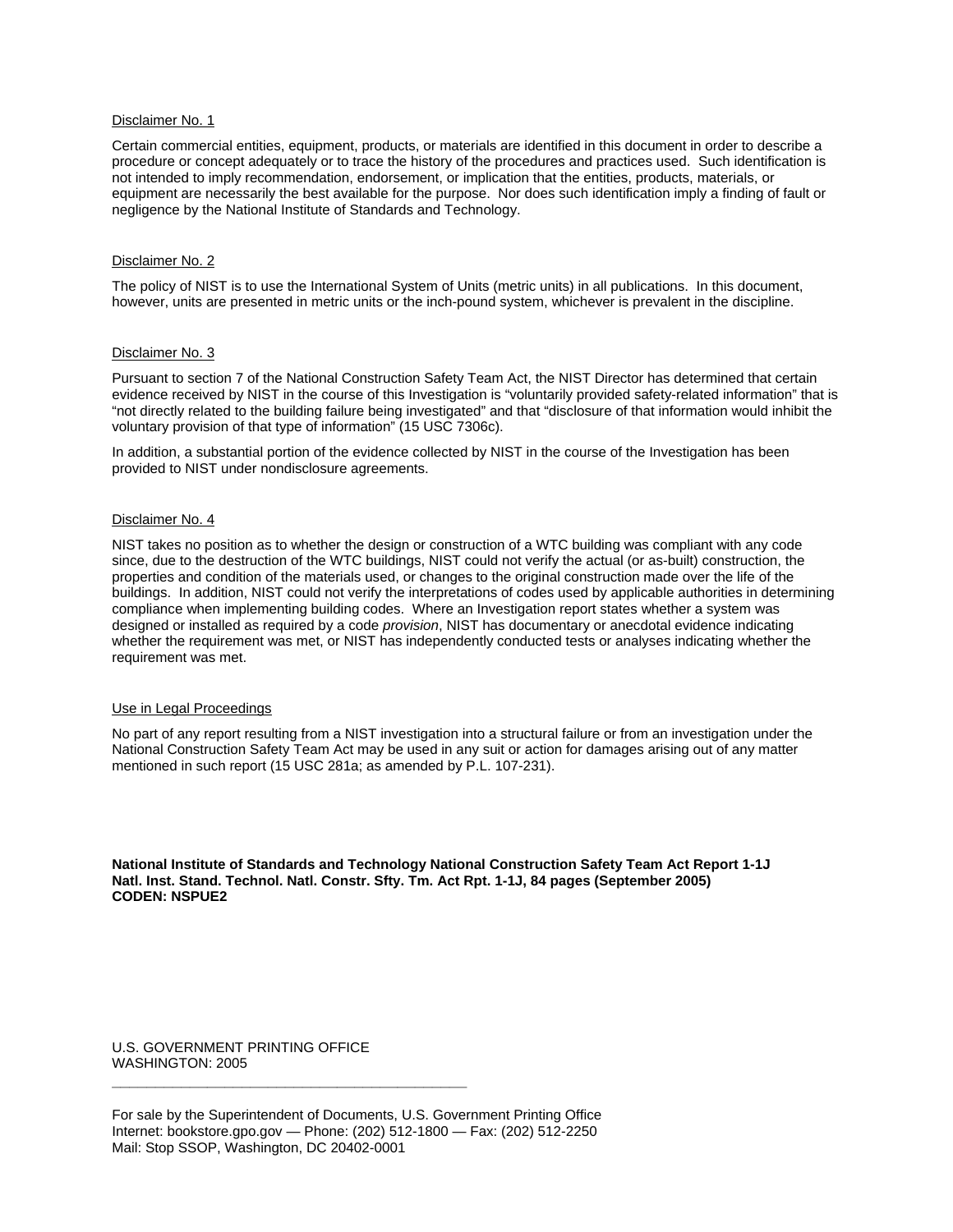This report was prepared to support the analysis of building and fire codes and standards of the National Institute of Standards and Technology World Trade Center (WTC) Investigation. As part of the investigation of WTC 7, the fuel oil distribution system is being analyzed as a possible cause of fire initiation. The purpose of this report is to document the fuel oil distribution systems (including all fuel oil tanks, pumps, generators, routing of the piping, and system functions) and the associated fire protection features of the fuel oil system that existed in WTC 7 at the time of the collapse.

Keywords: Compartmentation, day tanks, diesel fuel, emergency generators, emergency power, fire protection, fire safety, fire sprinklers, fuel oil distribution system, fuel oil pumps, inspections, storage tanks, World Trade Center.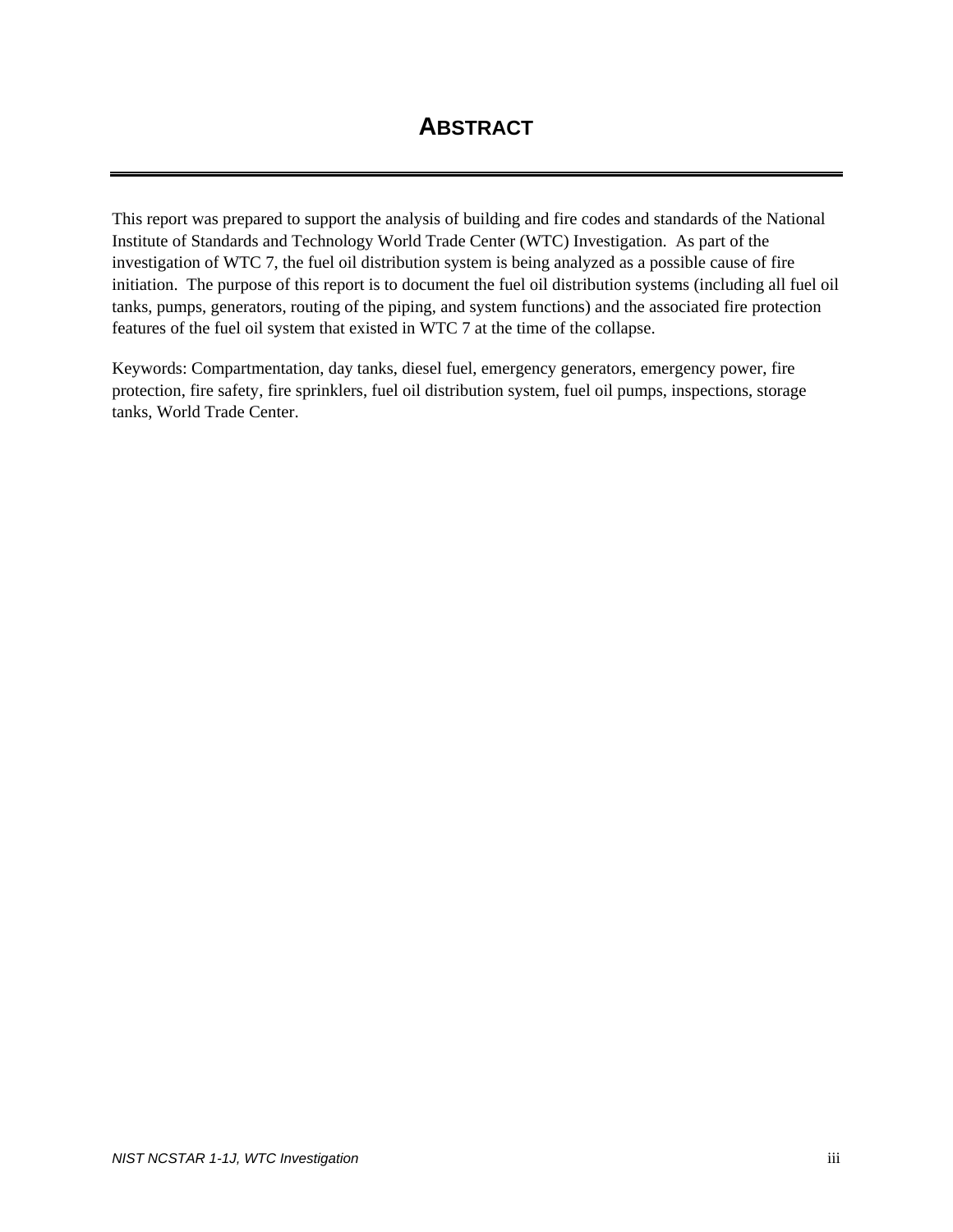This page intentionally left blank.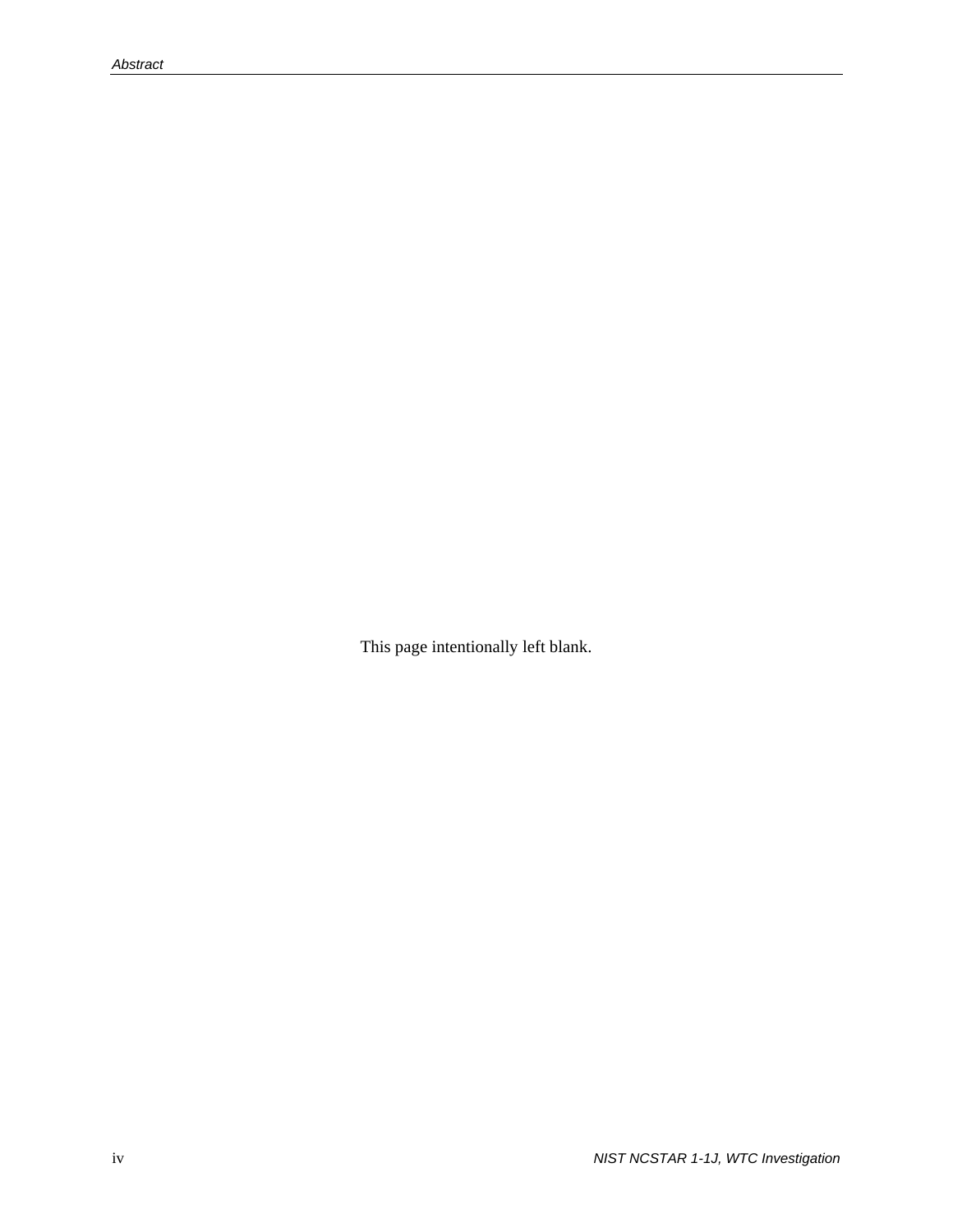# **TABLE OF CONTENTS**

| Chapter 1 |  |
|-----------|--|
| Chapter 2 |  |
|           |  |
|           |  |
|           |  |
| 2.4       |  |
|           |  |
| Chapter 3 |  |
|           |  |
|           |  |
| 3.3       |  |
|           |  |
| Chapter 4 |  |
| 4.1       |  |
| 4.2       |  |
| 4.3       |  |
| 4.4       |  |
|           |  |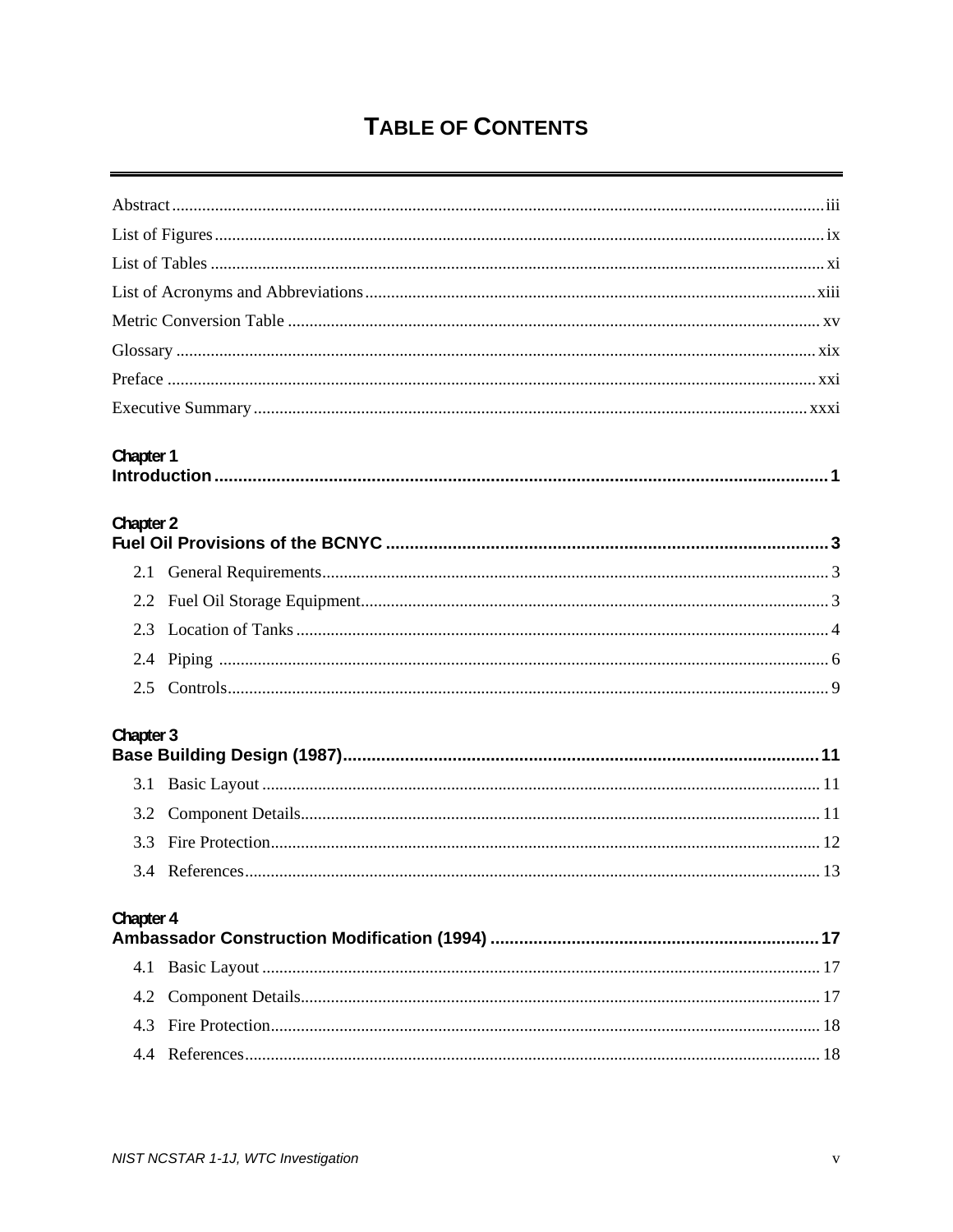# **Chapter 5**<br>**America**

#### Chapter 6

#### Chapter 7

## Chapter 8

|--|--|

#### Chapter 9

| 9.1 |                                                                             |  |
|-----|-----------------------------------------------------------------------------|--|
|     | 9.1.1 Liquid Level Switches/Detectors and Collecting Pans/Rupture Basins 41 |  |
|     |                                                                             |  |
|     |                                                                             |  |
|     |                                                                             |  |
|     |                                                                             |  |
|     |                                                                             |  |
|     |                                                                             |  |
|     |                                                                             |  |
| 9.3 |                                                                             |  |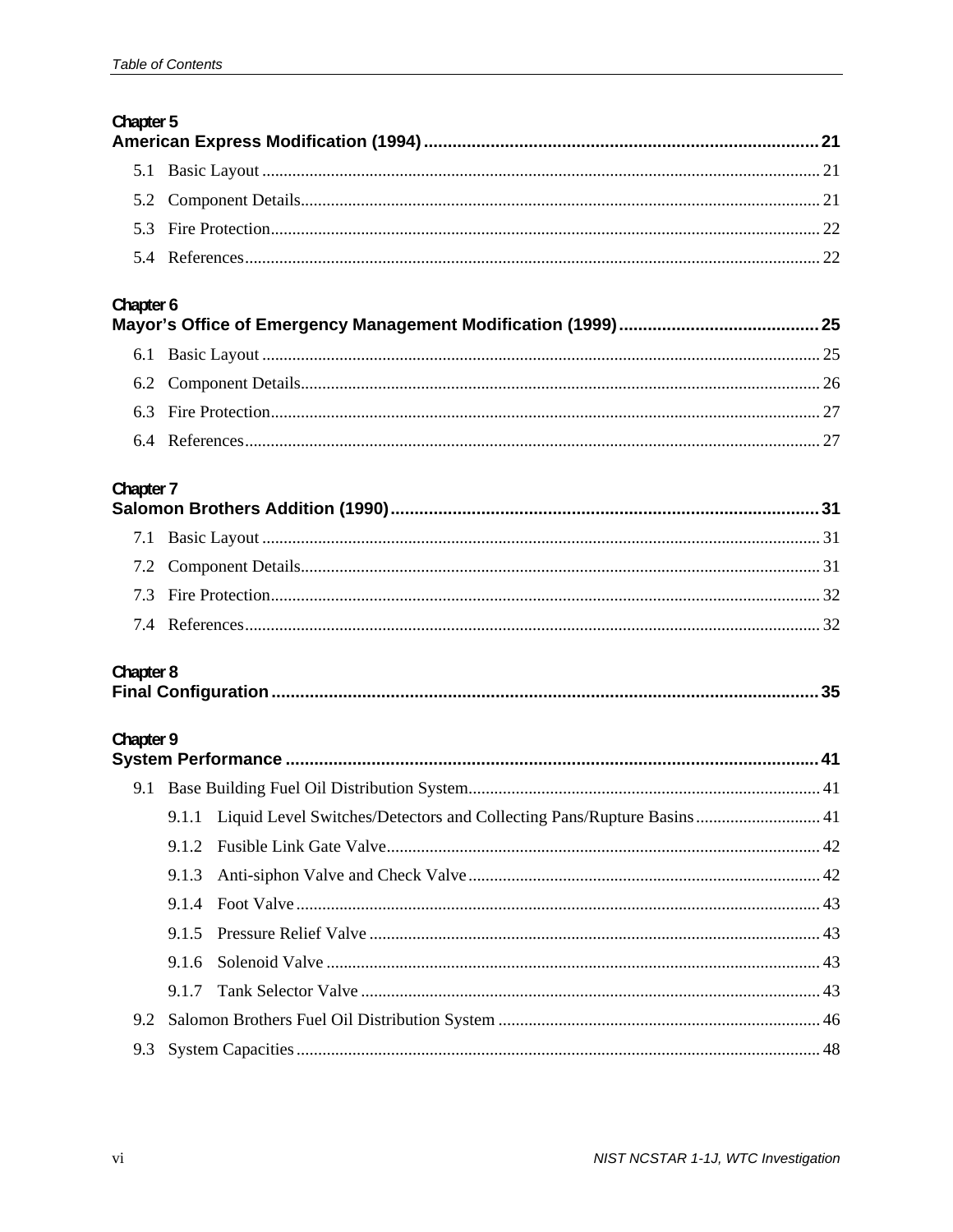| Chapter 10 |  |
|------------|--|
|            |  |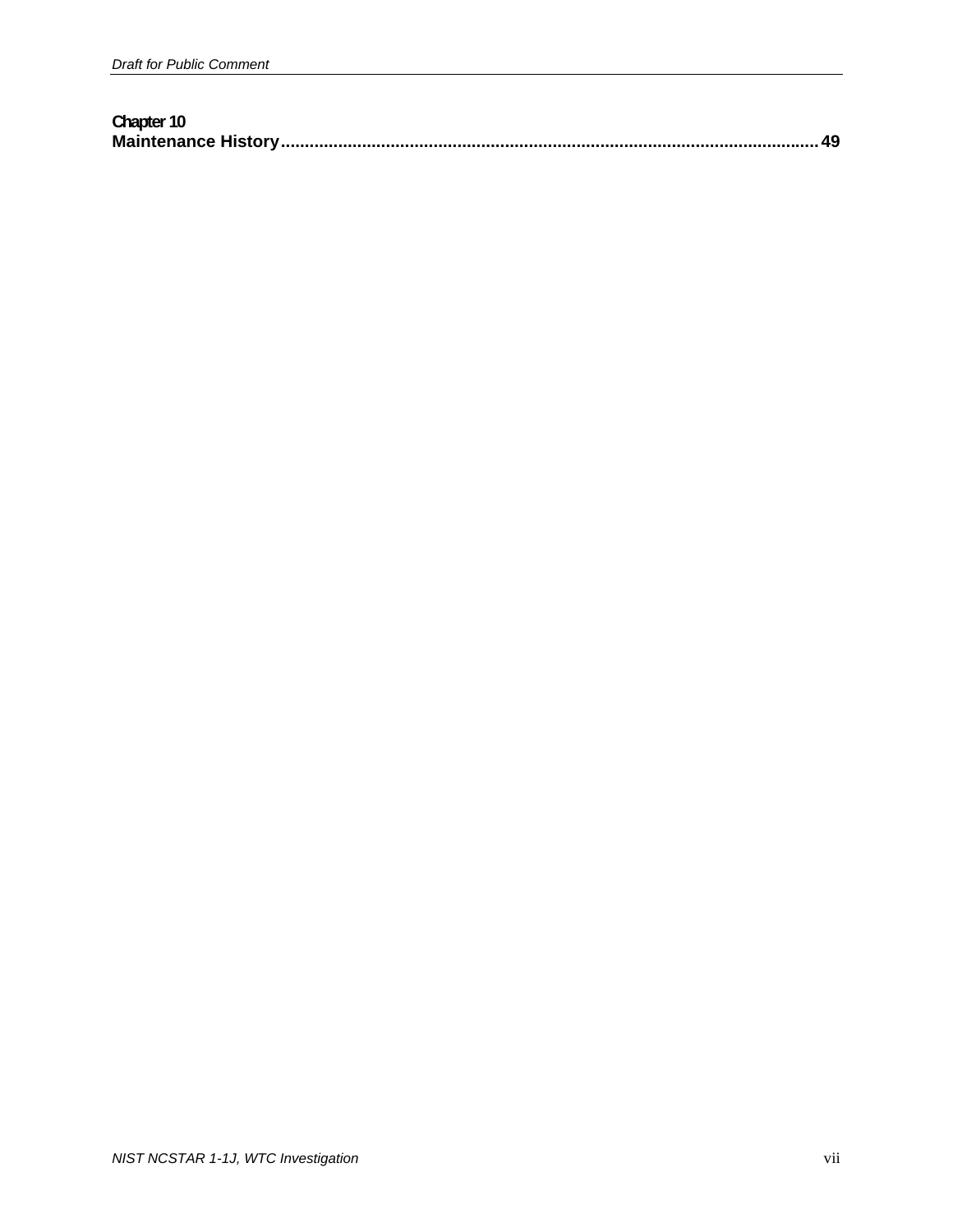This page intentionally left blank.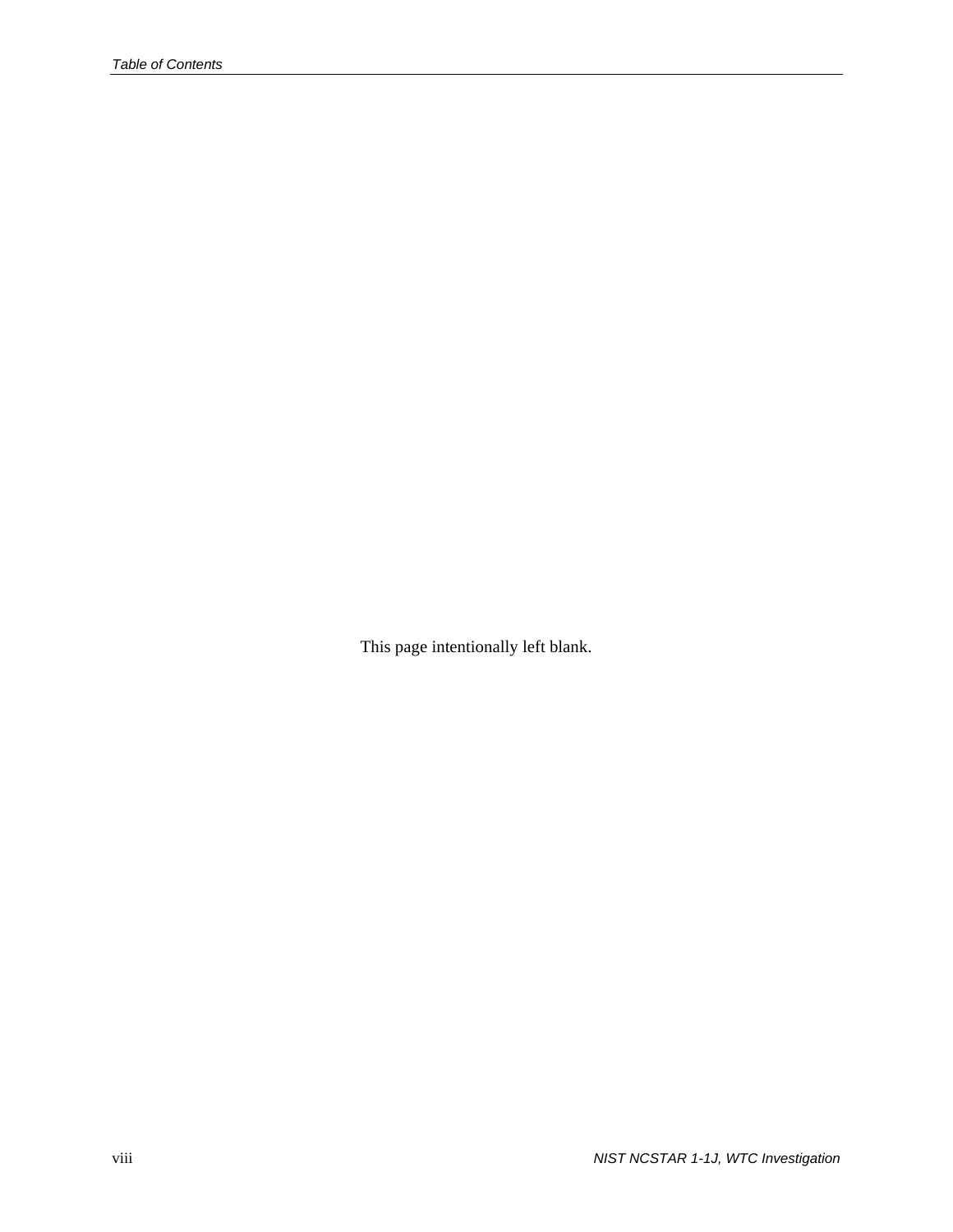## **LIST OF FIGURES**

| Figure P-1. The eight projects in the federal building and fire safety investigation of the WTC        |
|--------------------------------------------------------------------------------------------------------|
|                                                                                                        |
|                                                                                                        |
|                                                                                                        |
|                                                                                                        |
| Figure 4–1. First floor fuel oil distribution plan after the Ambassador Construction modification.  19 |
| Figure 4–2. Ninth floor fuel oil distribution plan after the Ambassador Construction modification 19   |
| Figure 4–3. Section plan of fuel oil distribution components after the Ambassador Construction         |
|                                                                                                        |
| Figure 5–2. Seventh floor fuel oil distribution plan after the American Express modification 23        |
| Figure 5–3. Eighth floor fuel oil distribution plan after the American Express modification23          |
| Figure 5-4. Section plan of fuel oil distribution components after the American Express                |
|                                                                                                        |
|                                                                                                        |
| Figure 6-3. Section plan of fuel oil distribution components after the OEM modification 29             |
|                                                                                                        |
|                                                                                                        |
| Figure 7–3. Section plan of fuel oil distribution components after the Salomon Brothers addition 34    |
| Figure 8–1. Section plan showing the final locations of the fuel oil distribution components36         |
|                                                                                                        |
|                                                                                                        |
|                                                                                                        |
|                                                                                                        |
|                                                                                                        |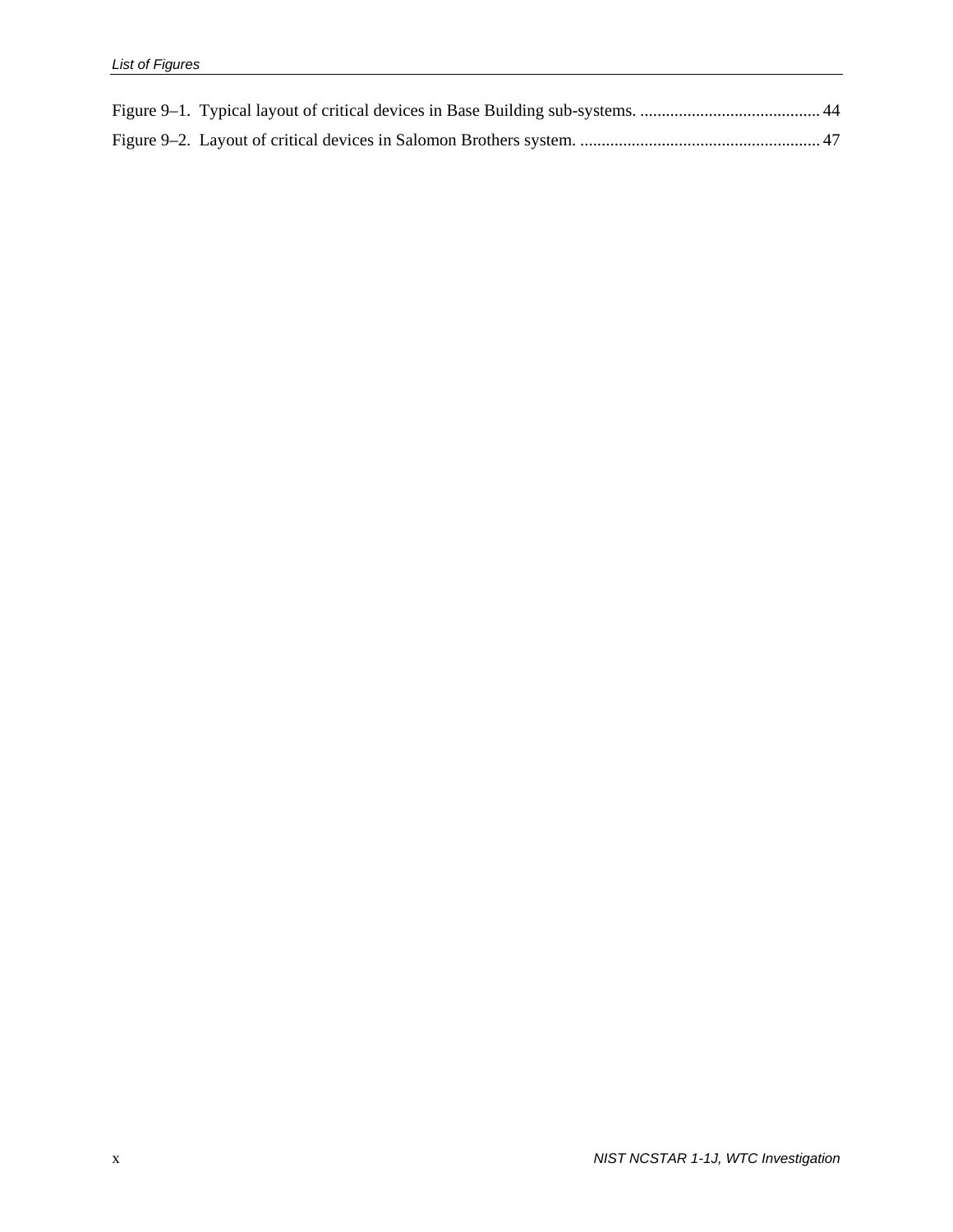# **LIST OF TABLES**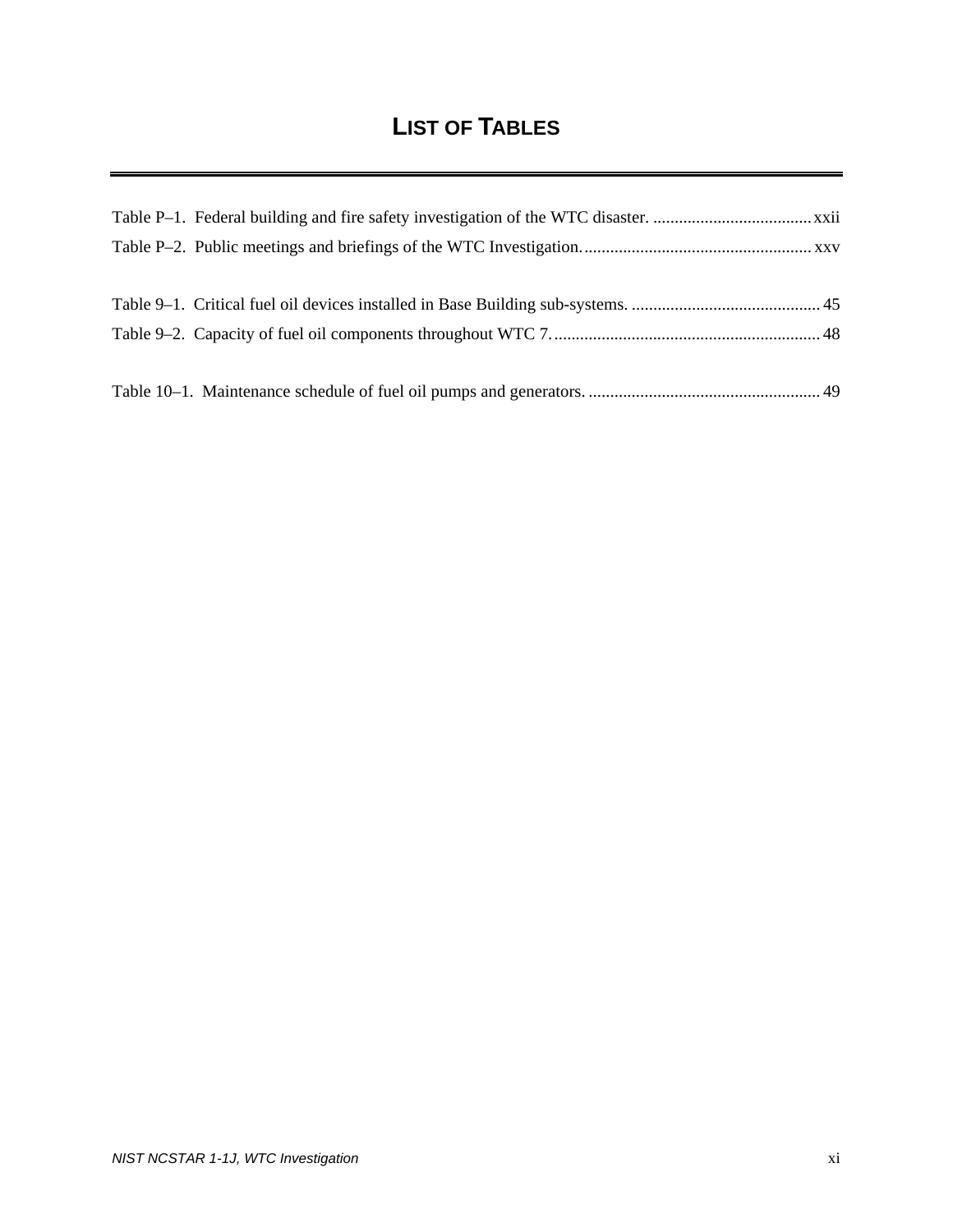This page intentionally left blank.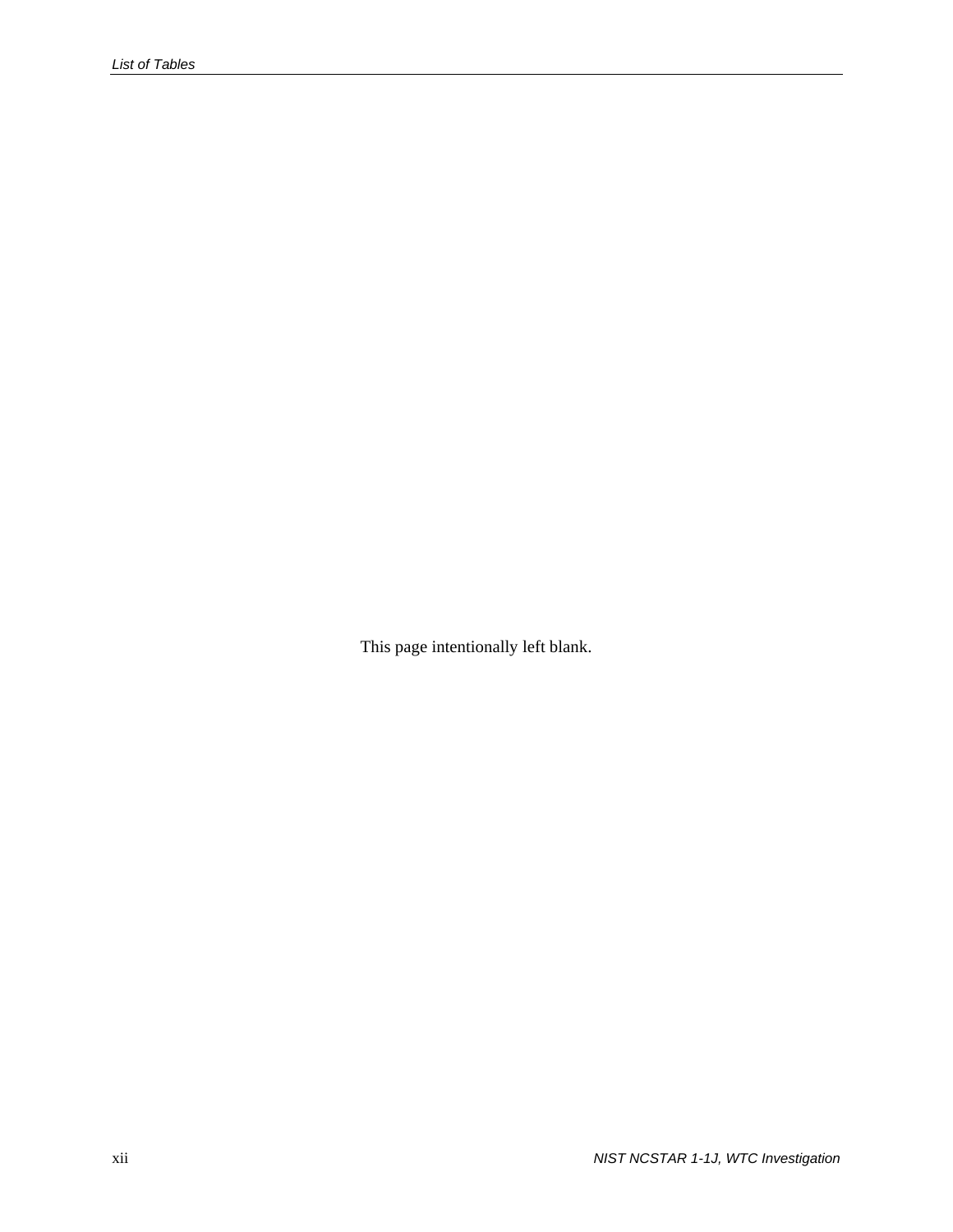## **LIST OF ACRONYMS AND ABBREVIATIONS**

## **Acronyms**

| <b>BCNYC</b>     | Building Code of the City of New York (Local Law 76)            |
|------------------|-----------------------------------------------------------------|
| <b>BSA</b>       | New York City Board of Standards and Appeals                    |
| <b>FOR</b>       | fuel oil return                                                 |
| <b>FOS</b>       | fuel oil supply                                                 |
| <b>MER</b>       | <b>Mechanical Equipment Room</b>                                |
| <b>NIST</b>      | National Institute of Standards and Technology                  |
| <b>OEM</b>       | Mayor's Office of Emergency Management                          |
| <b>PANYNJ</b>    | Port Authority of New York and New Jersey                       |
| <b>RS</b>        | Reference Standard to the Building Code of the City of New York |
| <b>WTC</b>       | <b>World Trade Center</b>                                       |
| WTC 1            | World Trade Center 1 (North Tower)                              |
| WTC <sub>2</sub> | World Trade Center 2 (South Tower)                              |
| WTC 7            | World Trade Center 7                                            |
|                  |                                                                 |

### **Abbreviations**

| $\circ$ F | degrees Fahrenheit     |
|-----------|------------------------|
| ft        | foot                   |
| $ft^2$    | square foot            |
| gal       | gallon                 |
| gph       | gallons per hour       |
| gpm       | gallons per minute     |
| h         | hour                   |
| hp        | horsepower             |
| Hz        | hertz                  |
| in.       | inch                   |
| kVa       | kilovoltampere         |
| kW        | kilowatt               |
| psi       | pounds per square inch |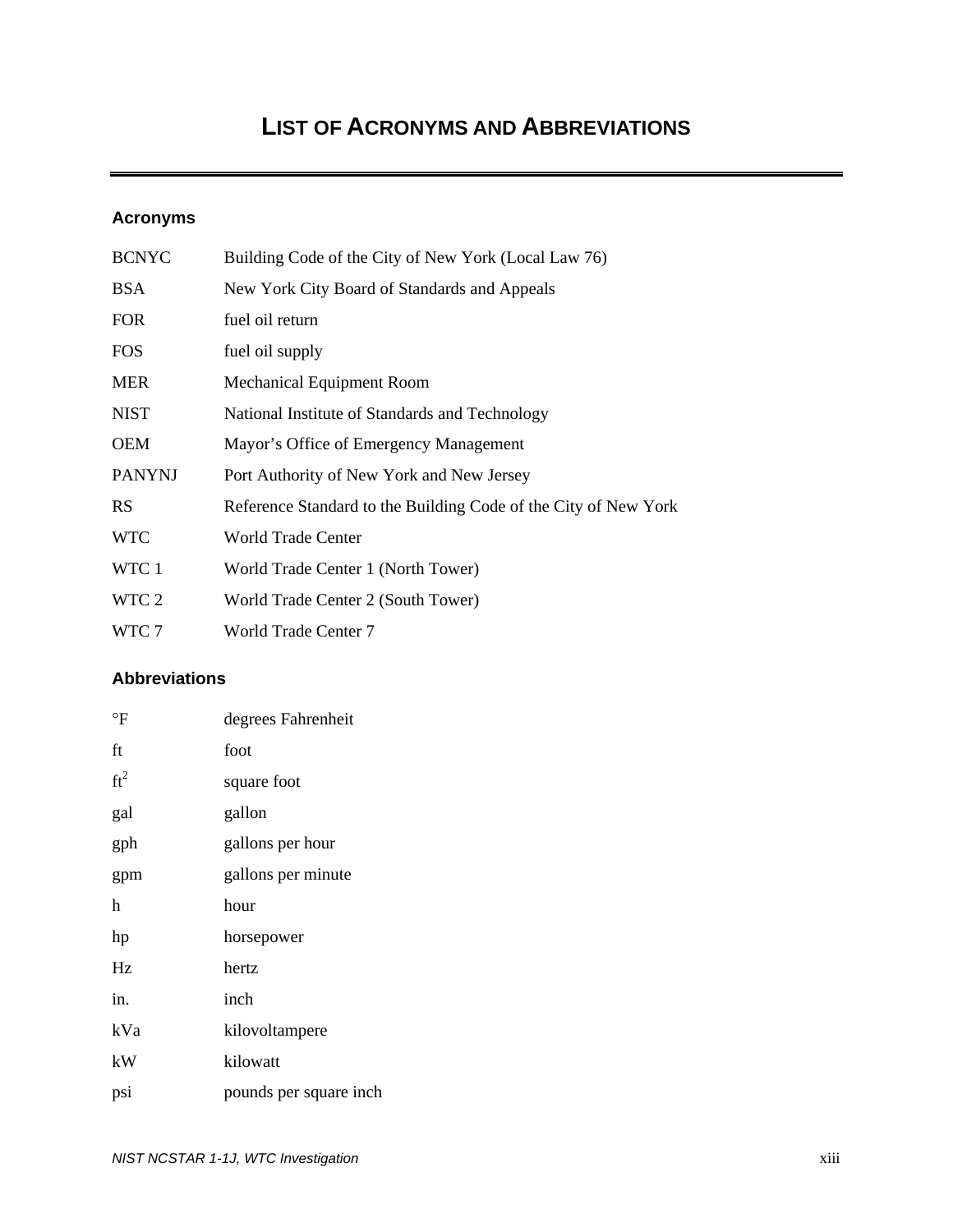#### rpm revolutions per minute

V volt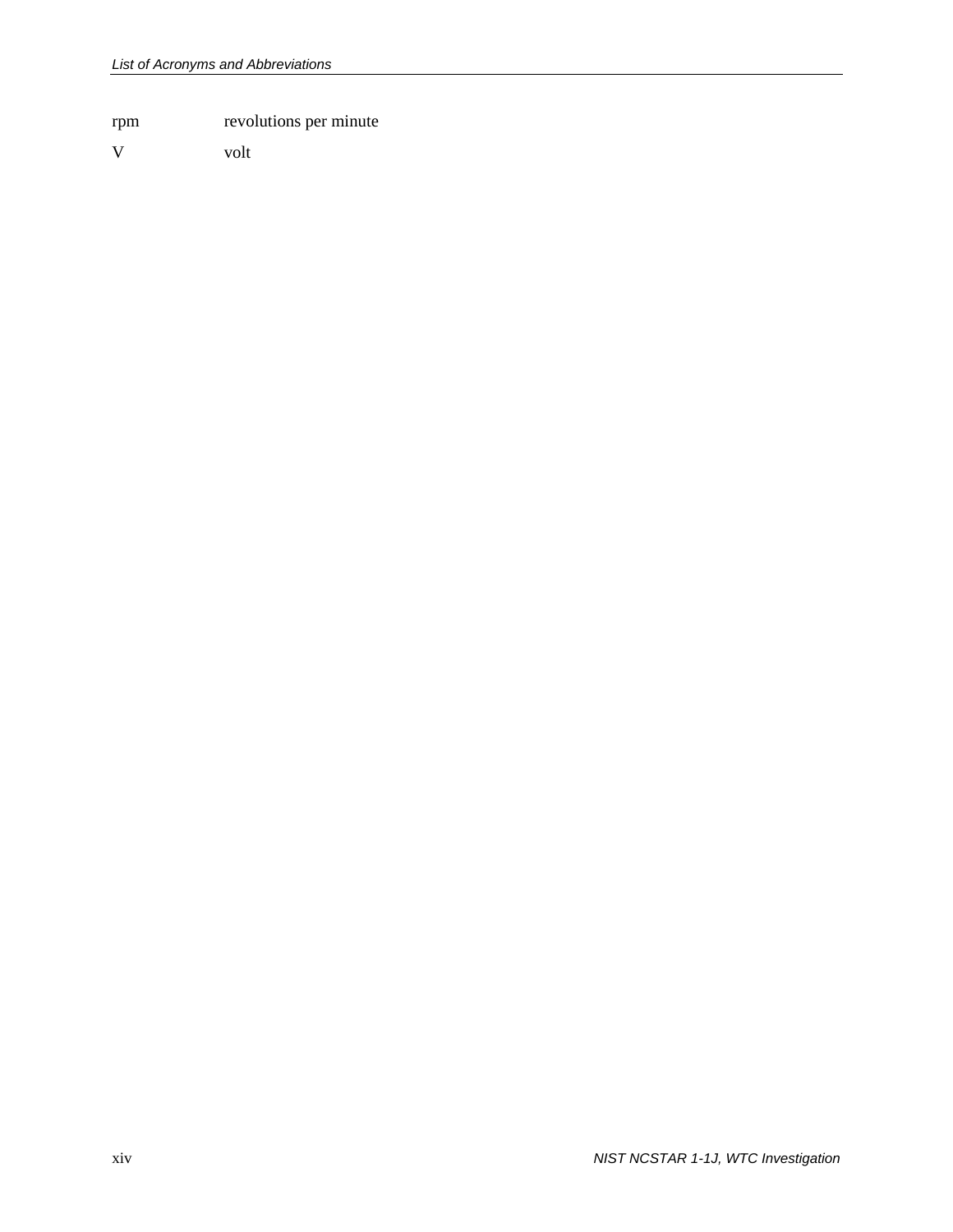# **METRIC CONVERSION TABLE**

| To convert from                       | to                        | <b>Multiply by</b> |
|---------------------------------------|---------------------------|--------------------|
| AREA AND SECOND MOMENT OF AREA        |                           |                    |
| square foot $(ft^2)$                  | square meter $(m2)$       | 9.290 304 E-02     |
| square inch $(in.^2)$                 | square meter $(m2)$       | 6.4516 E-04        |
| square inch $(in.^2)$                 | square centimeter $(cm2)$ | $6.4516 E + 00$    |
| square yard $(yd^2)$                  | square meter $(m2)$       | 8.361 274 E-01     |
| <b>ENERGY</b> (includes WORK)         |                           |                    |
| kilowatt hour $(kW \cdot h)$          | joule $(J)$               | $3.6 E + 06$       |
| quad (1015 BtuIT)                     | joule (J)                 | $1.055056E+18$     |
| therm $(U.S.)$                        | joule $(J)$               | $1.054804 E+08$    |
| ton of TNT (energy equivalent)        | joule $(J)$               | $4.184 E+09$       |
| watt hour $(W \cdot h)$               | joule $(J)$               | $3.6 E + 03$       |
| watt second $(W \cdot s)$             | joule (J)                 | $1.0 E + 00$       |
| <b>FORCE</b>                          |                           |                    |
| dyne (dyn)                            | newton(N)                 | $1.0 E-0.5$        |
| kilogram-force (kgf)                  | newton(N)                 | $9.80665 E+00$     |
| kilopond (kilogram-force) (kp)        | newton(N)                 | 9.806 65 E+00      |
| kip (1 kip=1,000 lbf)                 | newton(N)                 | 4.448 222 E+03     |
| kip (1 kip=1,000 lbf)                 | kilonewton (kN)           | 4.448 222 E+00     |
| pound-force (lbf)                     | newton(N)                 | 4.448 222 E+00     |
| <b>FORCE DIVIDED BY LENGTH</b>        |                           |                    |
| pound-force per foot (lbf/ft)         | newton per meter $(N/m)$  | 1.459 390 E+01     |
| pound-force per inch (lbf/in.)        | newton per meter (N/m)    | 1.751 268 E+02     |
| <b>HEAT FLOW RATE</b>                 |                           |                    |
| calorieth per minute (calth/min)      | watt $(W)$                | 6.973 333 E-02     |
| calorieth per second (calth/s)        | watt $(W)$                | $4.184 E+00$       |
| kilocalorieth per minute (kcalth/min) | watt $(W)$                | 6.973 333 $E+01$   |
| kilocalorieth per second (kcalth/s)   | watt $(W)$                | $4.184 E+03$       |
|                                       |                           |                    |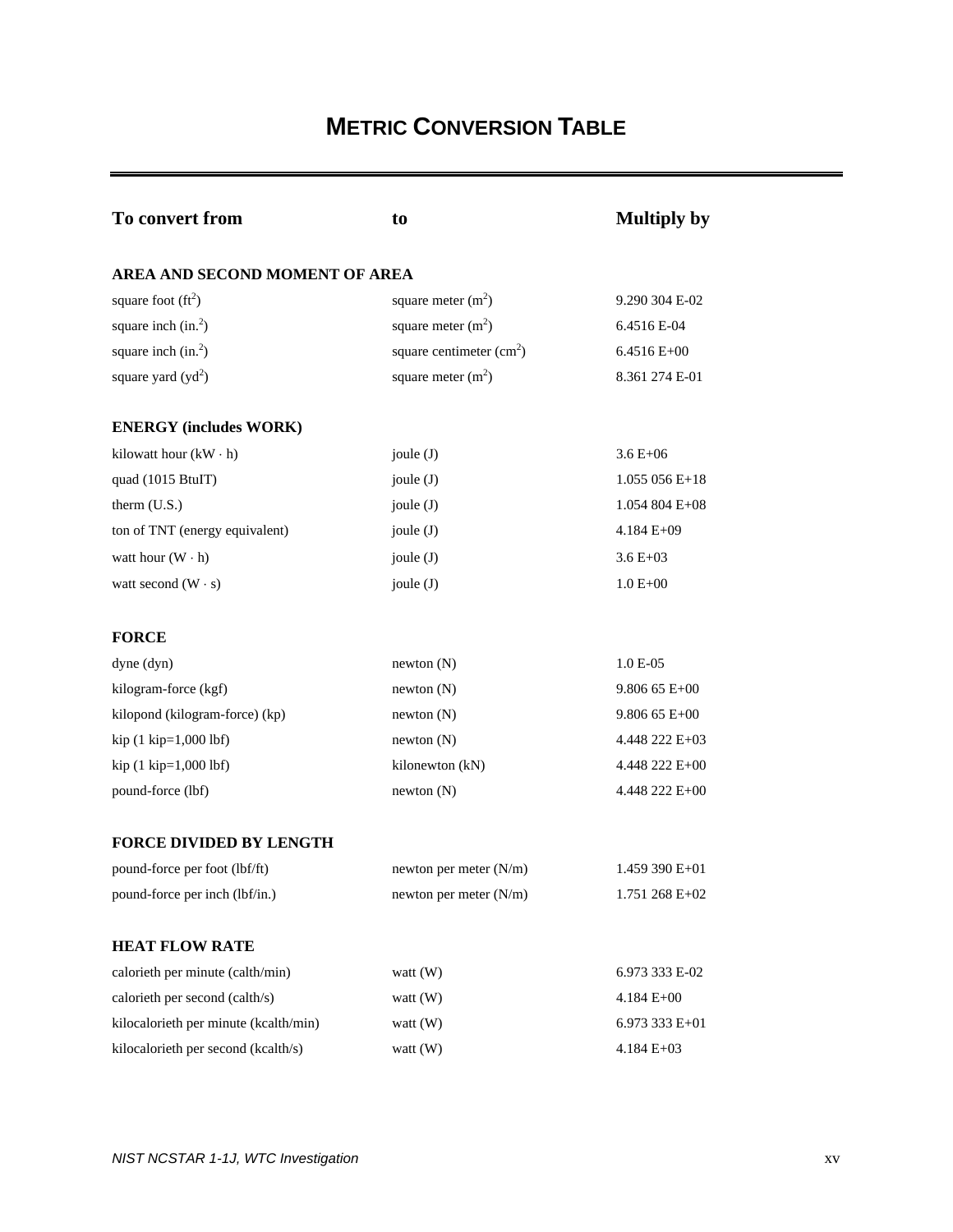| To convert from                                                 | to                                                  | <b>Multiply by</b> |
|-----------------------------------------------------------------|-----------------------------------------------------|--------------------|
| <b>LENGTH</b>                                                   |                                                     |                    |
| foot $(ft)$                                                     | meter (m)                                           | 3.048 E-01         |
| inch (in)                                                       | meter (m)                                           | 2.54 E-02          |
| inch $(in.)$                                                    | centimeter (cm)                                     | $2.54E+00$         |
| micron(m)                                                       | meter (m)                                           | $1.0 E-06$         |
| yard (yd)                                                       | meter (m)                                           | 9.144 E-01         |
| <b>MASS and MOMENT OF INERTIA</b>                               |                                                     |                    |
| kilogram-force second squared                                   |                                                     |                    |
| per meter (kgf · $s^2/m$ )                                      | kilogram (kg)                                       | $9.80665 E + 00$   |
| pound foot squared $(lb \cdot ft^2)$                            | kilogram meter squared (kg $\cdot$ m <sup>2</sup> ) | 4.214 011 E-02     |
| pound inch squared $(lb \cdot in.^2)$                           | kilogram meter squared (kg $\cdot$ m <sup>2</sup> ) | 2.926 397 E-04     |
| ton, metric (t)                                                 | kilogram (kg)                                       | $1.0 E + 03$       |
| ton, short $(2,000$ lb)                                         | kilogram (kg)                                       | $9.071$ 847 E+02   |
| MASS DIVIDED BY AREA                                            |                                                     |                    |
| pound per square foot $(lb/ft^2)$                               | kilogram per square meter $(kg/m2)$                 | $4.882$ 428 E+00   |
| pound per square inch<br>( <i>not</i> pound force) $(lb/in.^2)$ | kilogram per square meter $(kg/m2)$                 | $7.030696 E + 02$  |
| <b>MASS DIVIDED BY LENGTH</b>                                   |                                                     |                    |
| pound per foot (lb/ft)                                          | kilogram per meter (kg/m)                           | $1.488$ 164 E+00   |
| pound per inch (lb/in.)                                         | kilogram per meter (kg/m)                           | $1.785797 E+01$    |
| pound per yard (lb/yd)                                          | kilogram per meter (kg/m)                           | 4.960 546 E-01     |
| PRESSURE or STRESS (FORCE DIVIDED BY AREA)                      |                                                     |                    |
| kilogram-force per square centimeter ( $\text{kgf/cm}^2$ )      | pascal (Pa)                                         | 9.806 65 E+04      |
| kilogram-force per square meter $(kgf/m2)$                      | pascal (Pa)                                         | 9.806 65 E+00      |
| kilogram-force per square millimeter ( $\text{kgf/mm}^2$ )      | pascal (Pa)                                         | 9.806 65 E+06      |
| kip per square inch (ksi) $(kip/in.^2)$                         | pascal (Pa)                                         | 6.894 757 E+06     |
| kip per square inch (ksi) $(kip/in.^2)$                         | kilopascal (kPa)                                    | 6.894 757 E+03     |
| pound-force per square foot $(lbf/ft^2)$                        | pascal (Pa)                                         | 4.788 026 E+01     |

pascal (Pa) 6.894 757 E+03

) kilopascal (kPa) 6.894 757 E+00

pascal (Pa) 6.894 757 E+03

) kilopascal (kPa) 6.894 757 E+00

pound-force per square inch (psi) (lbf/in.<sup>2</sup>

pound-force per square inch (psi) (lbf/in.<sup>2</sup>)

psi (pound-force per square inch) (lbf/in.<sup>2</sup>)

psi (pound-force per square inch) (lbf/in.<sup>2</sup>)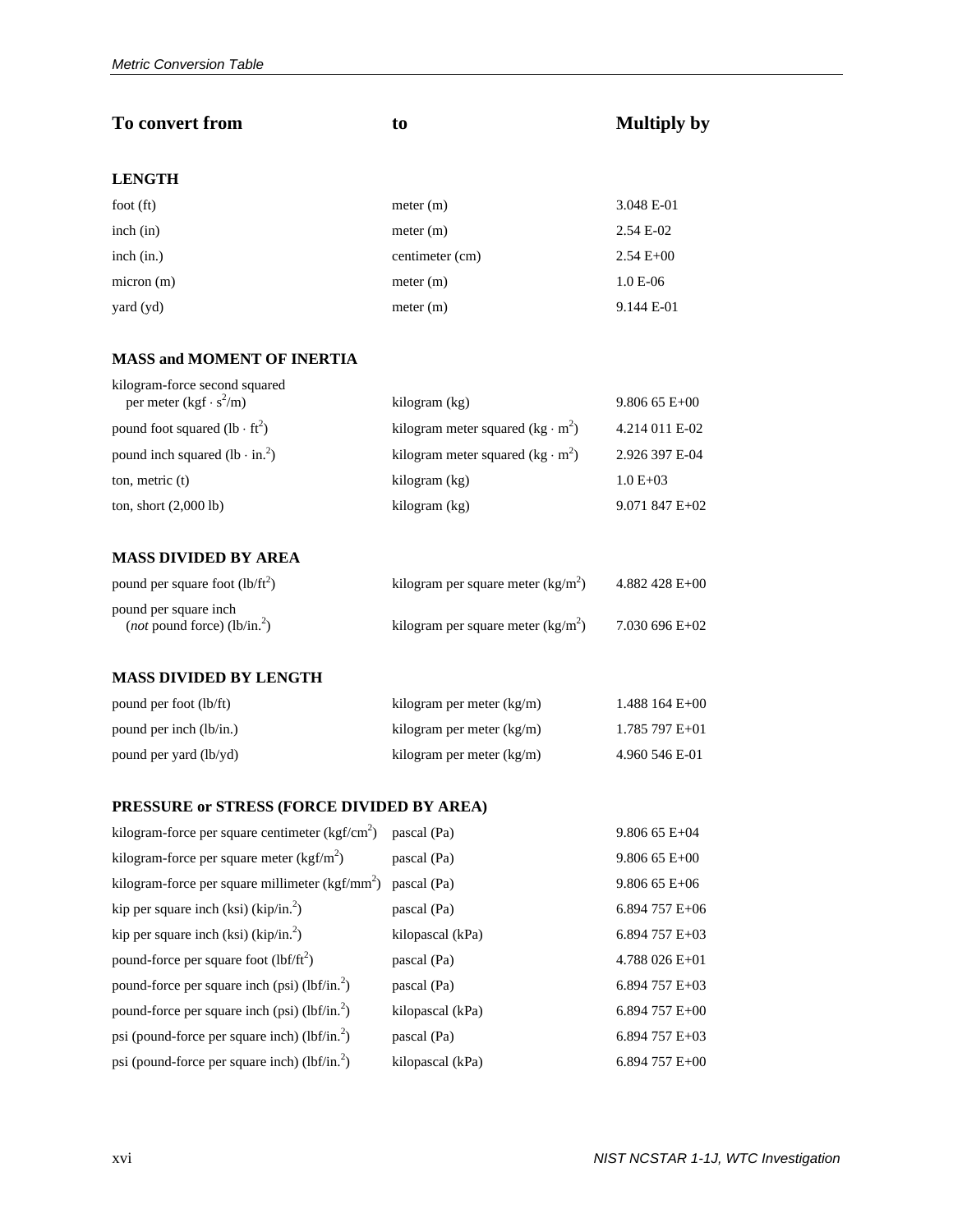#### **To convert from to be a set of the Multiply by Multiply by TEMPERATURE**  degree Celsius (°C) kelvin (K)  $T/K = t$ <sup>o</sup>C + 273.15 degree centigrade degree Celsius (°C) t/°C  $\approx$  t /deg. cent. degree Fahrenheit (°F) degree Celsius (°C)  $t$ <sup>o</sup>C =  $(t$ <sup>o</sup>F - 32)/1.8 degree Fahrenheit (°F) kelvin (K)  $T/K = (t/\text{°F} + 459.67)/1.8$ kelvin (K) degree Celsius (°C) t/°C = T/K 2 273.15 **TEMPERATURE INTERVAL**  degree Celsius (°C) kelvin (K)  $1.0 \text{ E} + 00$ degree centigrade degree Celsius (°C) 1.0 E+00 degree Fahrenheit (°F) degree Celsius (°C) 5.555 556 E-01 degree Fahrenheit (°F) kelvin (K) 5.555 556 E-01 degree Rankine (°R) kelvin (K) 5.555 556 E-01 **VELOCITY (includes SPEED)**  foot per second (ft/s) meter per second (m/s) 3.048 E-01 inch per second (in./s) meter per second (m/s) 2.54 E-02 kilometer per hour (km/h) meter per second (m/s) 2.777 778 E-01 mile per hour (mi/h) kilometer per hour (km/h) 1.609 344 E+00 mile per minute (mi/min) meter per second (m/s) 2.682 24 E+01 **VOLUME (includes CAPACITY)**  cubic foot  $(ft^3)$ cubic meter  $(m<sup>3</sup>)$ ) 2.831 685 E-02 cubic inch  $(in.^3)$ cubic meter  $(m<sup>3</sup>)$ ) 1.638 706 E-05 cubic yard  $(yd^3)$ cubic meter  $(m<sup>3</sup>)$ ) 7.645 549 E-01 gallon  $(U.S.)$  (gal) cubic meter  $(m<sup>3</sup>)$ ) 3.785 412 E-03 gallon (U.S.) (gal) liter (L) 3.785 412 E+00

ounce (U.S. fluid) (fl oz) milliliter (mL)  $2.957\,353\text{ E}+01$ 

 $\text{liter (L)}$  cubic meter (m<sup>3</sup>)

ounce (U.S. fluid) (fl oz) cubic meter  $(m<sup>3</sup>)$ 

) 1.0 E-03

) 2.957 353 E-05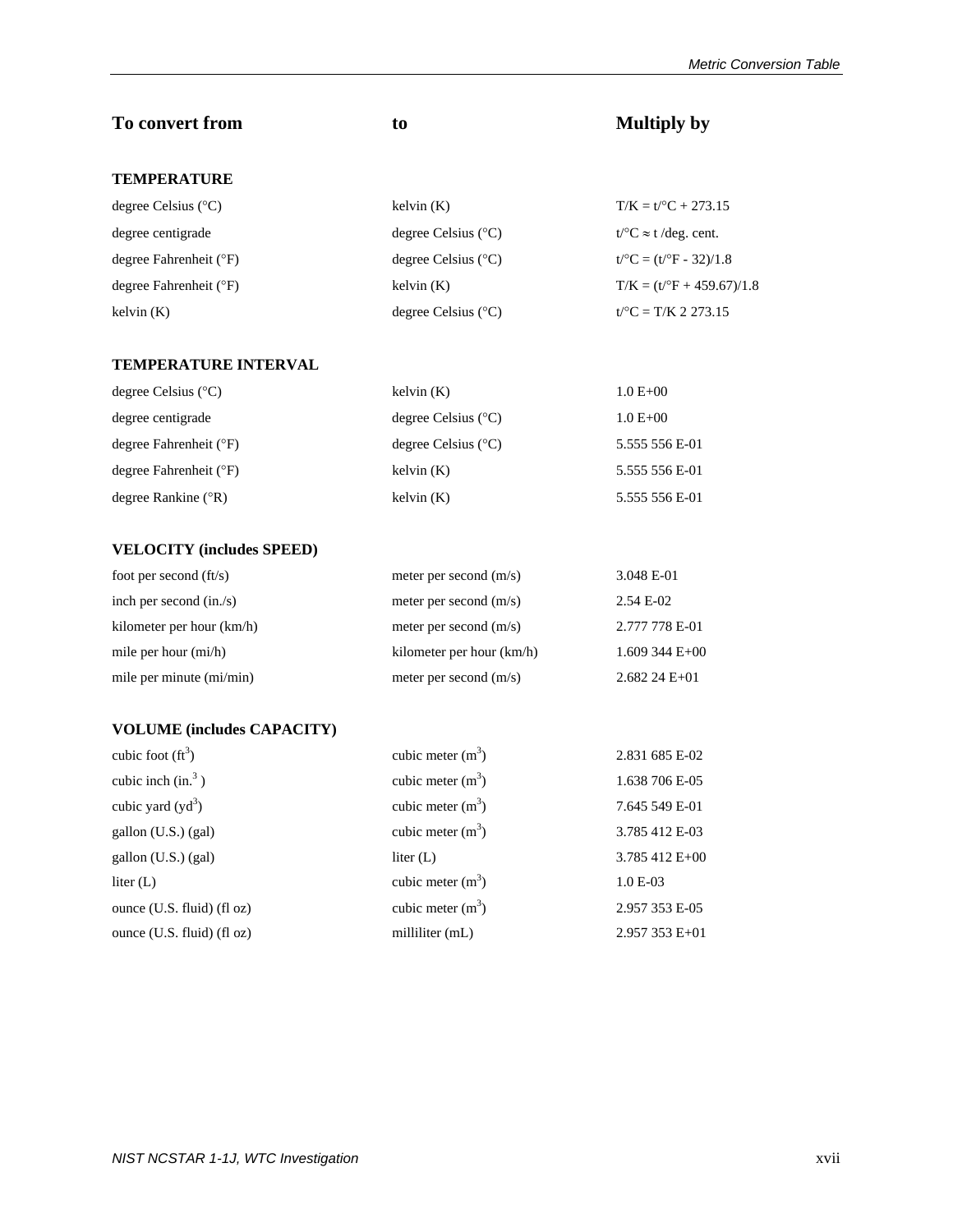This page intentionally left blank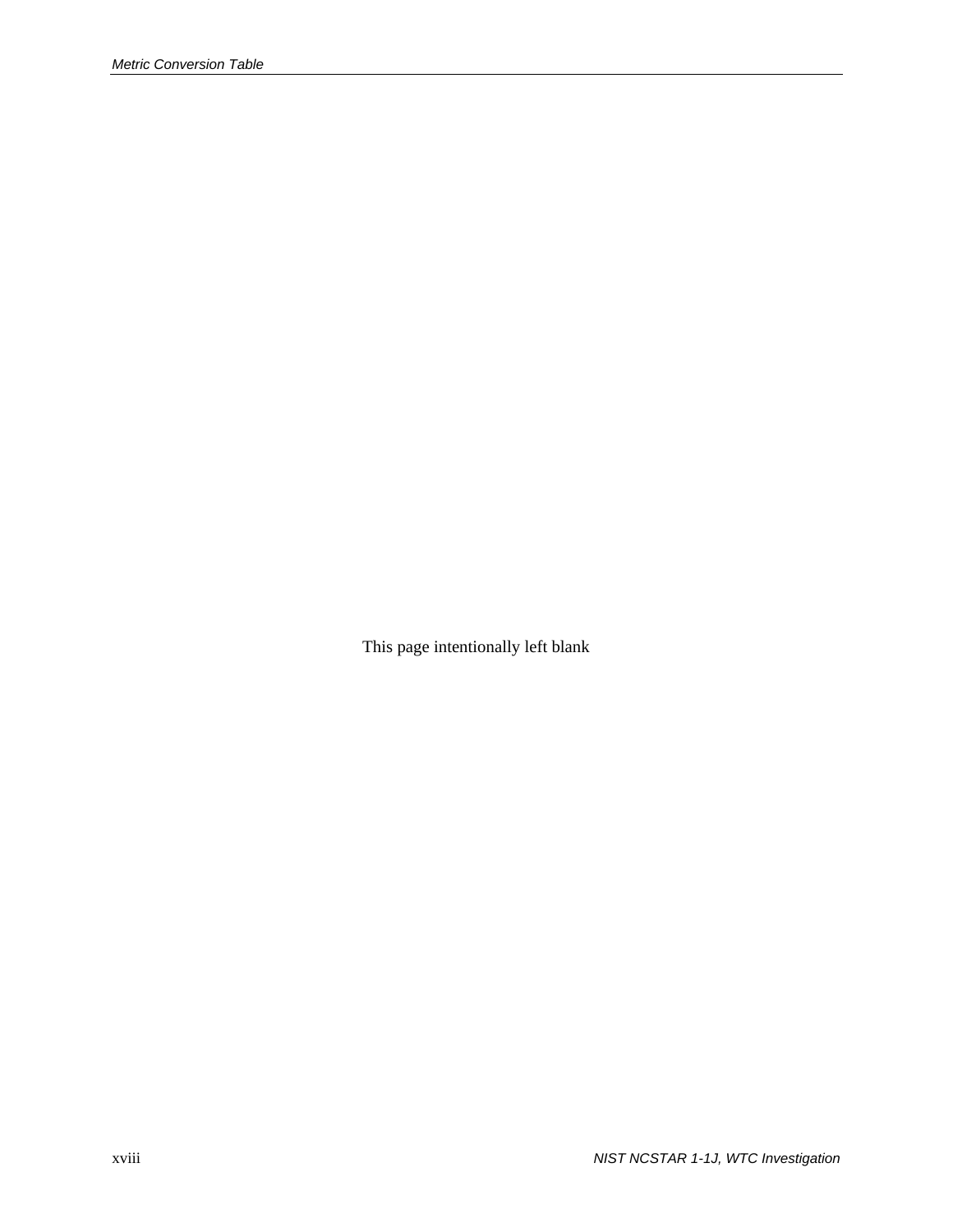**active fire protection** – A means to help prevent the loss of life and property from fire by extinguishing, suppressing, or controlling a fire through functional systems. Sprinkler systems, fire alarm systems, and smoke control systems are examples of active fire protection.

**combustible** – A material that is not determined to be noncombustible.

**dry pipe sprinkler system** – A fire sprinkler system in which the piping up to the sprinkler heads is initially filled with air. Once a sprinkler head operates, water is released into the piping and continues to flow out the activated sprinkler(s) until the system is shut off.

**fire alarm system** – A system, automatic or manual, arranged to give a signal indicating a fire emergency and initiate the appropriate response.

**fire resistance rating** – The time in hours that materials or their assemblies will withstand fire exposure as determined by a fire test.

**fireproofing** – Materials or assemblies used to provide a fire resistance rating to a building component.

**firestop** – A solid or compact, tight closure to retard the spread of flames or hot gases within concealed spaces.

**noncombustible** – A material that, in the form in which it is used in construction, will not ignite and burn when subjected to fire. However, any material which liberates flammable gas when heated to any temperature up to 1,380 °F for 5 min shall not be considered noncombustible.

**passive fire protection** – Fire protection features that are incorporated into the building construction or building materials that do not rely on active fire protection methods to limit fire ignition, fire growth, or material failure. Fire separations and divisions, sprayed fire-resistive material, and enclosing structural members with noncombustible materials are examples of passive fire protection.

**wet pipe sprinkler system** – A fire sprinkler system in which the piping is filled with pressurized water at all times. Water is immediately discharged when a sprinkler head operates and continues to flow out the activated sprinkler(s) until the system is shut off.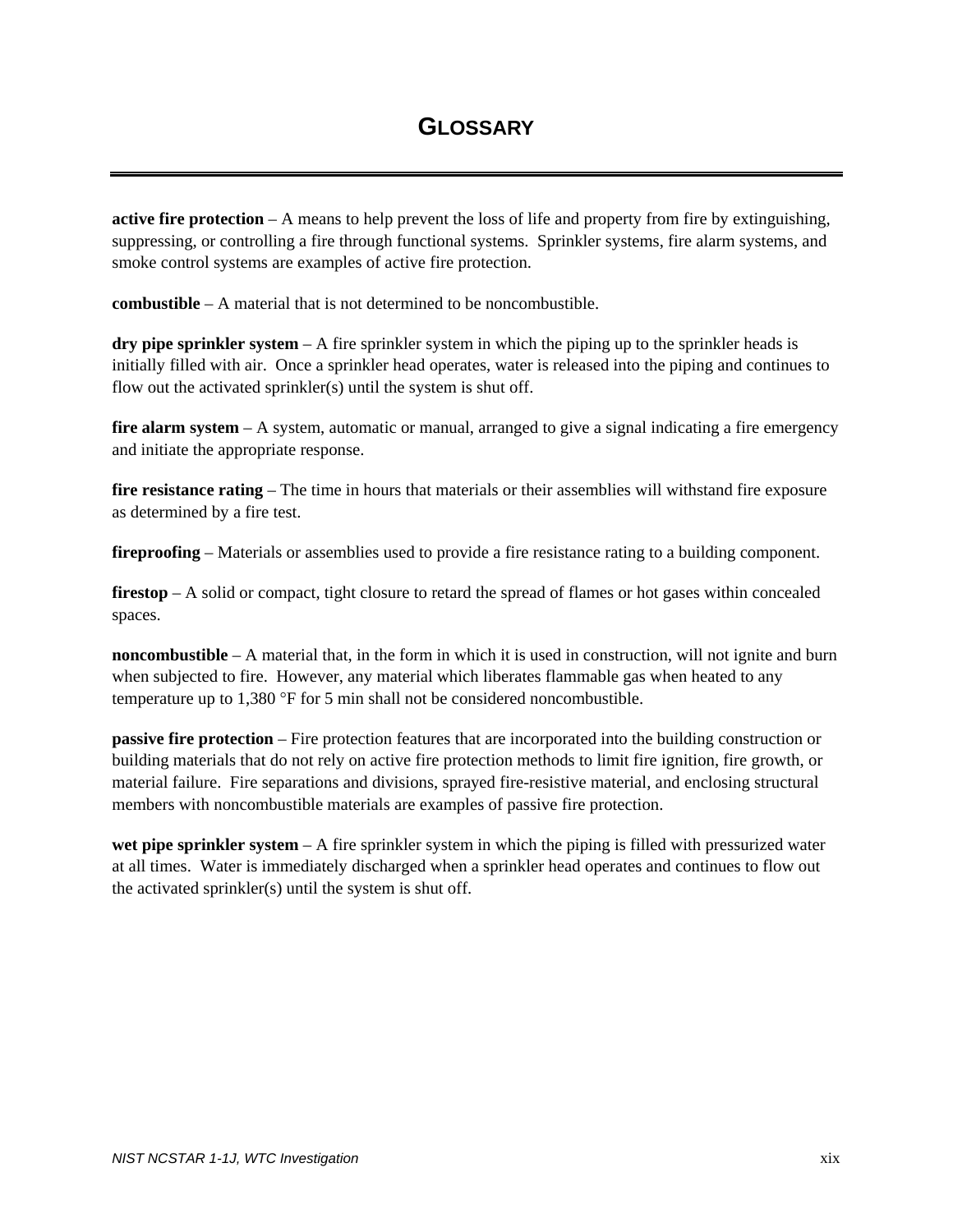This page intentionally left blank.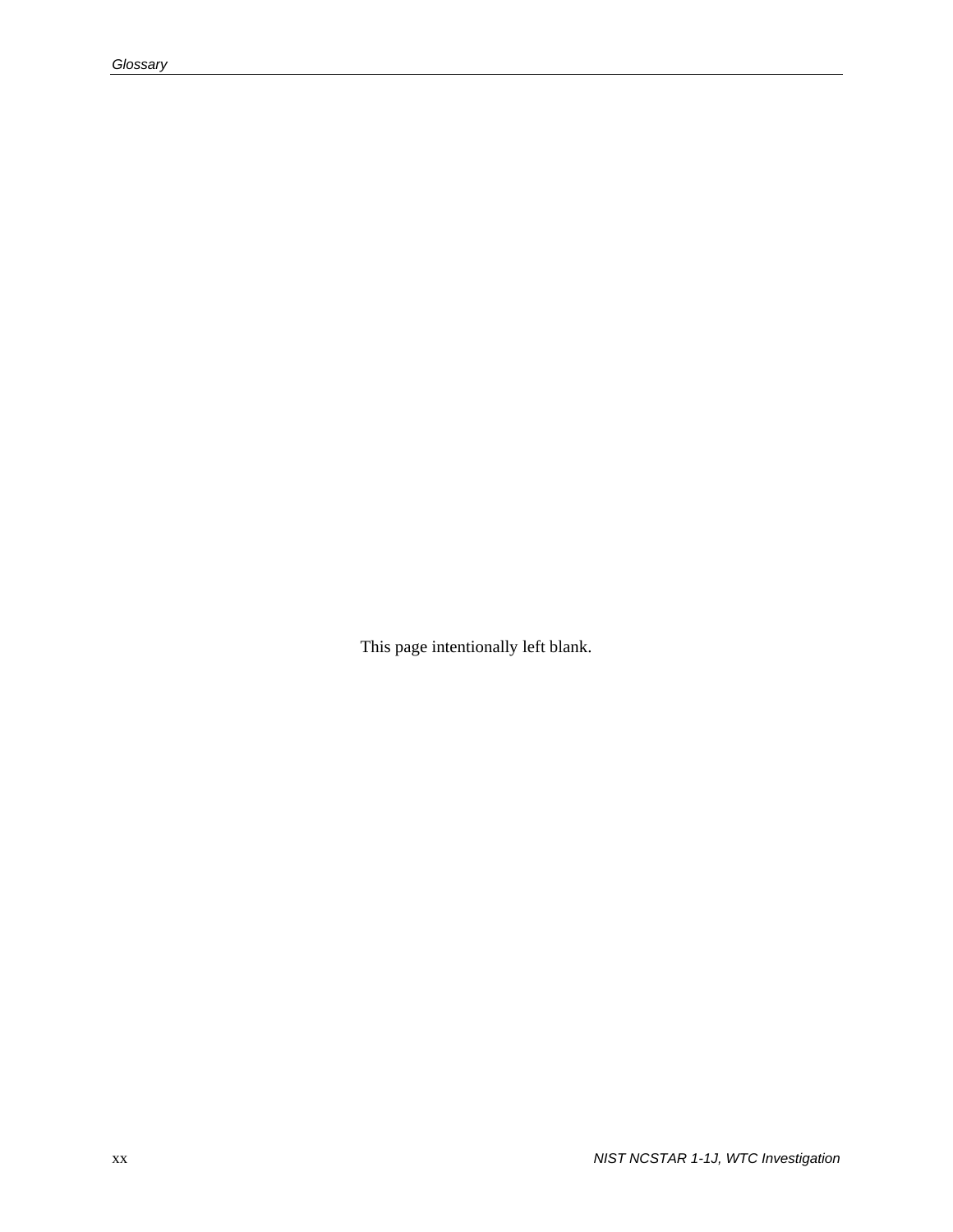#### **Genesis of This Investigation**

Immediately following the terrorist attack on the World Trade Center (WTC) on September 11, 2001, the Federal Emergency Management Agency (FEMA) and the American Society of Civil Engineers began planning a building performance study of the disaster. The week of October 7, as soon as the rescue and search efforts ceased, the Building Performance Study Team went to the site and began its assessment. This was to be a brief effort, as the study team consisted of experts who largely volunteered their time away from their other professional commitments. The Building Performance Study Team issued its report in May 2002, fulfilling its goal "to determine probable failure mechanisms and to identify areas of future investigation that could lead to practical measures for improving the damage resistance of buildings against such unforeseen events."

On August 21, 2002, with funding from the U.S. Congress through FEMA, the National Institute of Standards and Technology (NIST) announced its building and fire safety investigation of the WTC disaster. On October 1, 2002, the National Construction Safety Team Act (Public Law 107-231), was signed into law. The NIST WTC Investigation was conducted under the authority of the National Construction Safety Team Act.

The goals of the investigation of the WTC disaster were:

- To investigate the building construction, the materials used, and the technical conditions that contributed to the outcome of the WTC disaster.
- To serve as the basis for:
	- − Improvements in the way buildings are designed, constructed, maintained, and used;
	- − Improved tools and guidance for industry and safety officials;
	- − Recommended revisions to current codes, standards, and practices; and
	- − Improved public safety.

The specific objectives were:

- 1. Determine why and how WTC 1 and WTC 2 collapsed following the initial impacts of the aircraft and why and how WTC 7 collapsed;
- 2. Determine why the injuries and fatalities were so high or low depending on location, including all technical aspects of fire protection, occupant behavior, evacuation, and emergency response;
- 3. Determine what procedures and practices were used in the design, construction, operation, and maintenance of WTC 1, 2, and 7; and
- 4. Identify, as specifically as possible, areas in current building and fire codes, standards, and practices that warrant revision.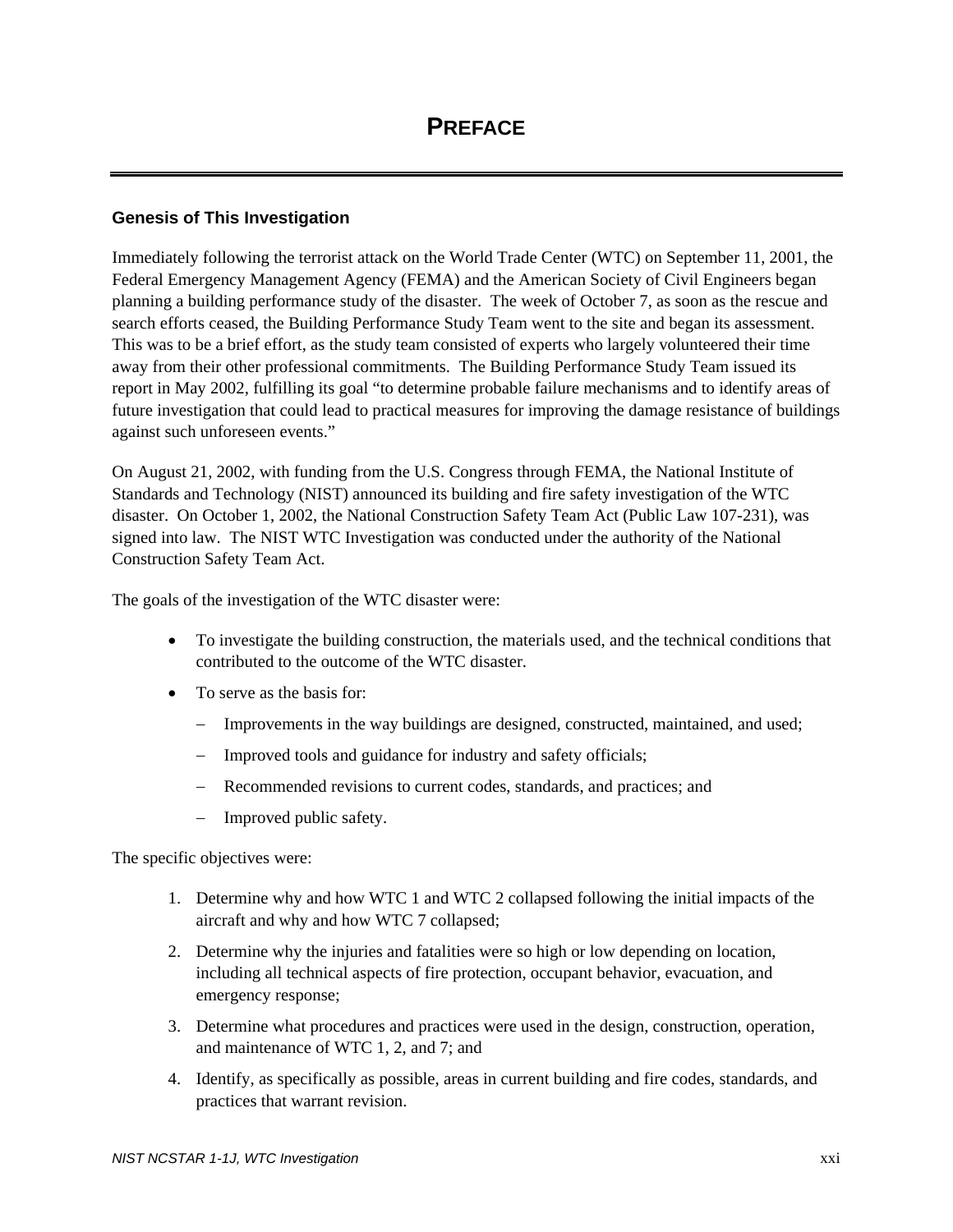NIST is a nonregulatory agency of the U.S. Department of Commerce's Technology Administration. The purpose of NIST investigations is to improve the safety and structural integrity of buildings in the United States, and the focus is on fact finding. NIST investigative teams are authorized to assess building performance and emergency response and evacuation procedures in the wake of any building failure that has resulted in substantial loss of life or that posed significant potential of substantial loss of life. NIST does not have the statutory authority to make findings of fault nor negligence by individuals or organizations. Further, no part of any report resulting from a NIST investigation into a building failure or from an investigation under the National Construction Safety Team Act may be used in any suit or action for damages arising out of any matter mentioned in such report (15 USC 281a, as amended by Public Law 107-231).

#### **Organization of the Investigation**

The National Construction Safety Team for this Investigation, appointed by the then NIST Director, Dr. Arden L. Bement, Jr., was led by Dr. S. Shyam Sunder. Dr. William L. Grosshandler served as Associate Lead Investigator, Mr. Stephen A. Cauffman served as Program Manager for Administration, and Mr. Harold E. Nelson served on the team as a private sector expert. The Investigation included eight interdependent projects whose leaders comprised the remainder of the team. A detailed description of each of these eight projects is available at http://wtc.nist.gov. The purpose of each project is summarized in Table P–1, and the key interdependencies among the projects are illustrated in Fig. P–1.

|                                                                                                                        | $1$ abic I $-1$ . Teaclar bununly and the salety investigation of the WTO disaster.                                                                                                                                                                                    |
|------------------------------------------------------------------------------------------------------------------------|------------------------------------------------------------------------------------------------------------------------------------------------------------------------------------------------------------------------------------------------------------------------|
| <b>Technical Area and Project Leader</b>                                                                               | <b>Project Purpose</b>                                                                                                                                                                                                                                                 |
| Analysis of Building and Fire Codes and<br>Practices; Project Leaders: Dr. H. S. Lew<br>and Mr. Richard W. Bukowski    | Document and analyze the code provisions, procedures, and<br>practices used in the design, construction, operation, and<br>maintenance of the structural, passive fire protection, and<br>emergency access and evacuation systems of WTC 1, 2, and 7.                  |
| Baseline Structural Performance and                                                                                    | Analyze the baseline performance of WTC 1 and WTC 2 under                                                                                                                                                                                                              |
| Aircraft Impact Damage Analysis; Project                                                                               | design, service, and abnormal loads, and aircraft impact damage on                                                                                                                                                                                                     |
| Leader: Dr. Fahim H. Sadek                                                                                             | the structural, fire protection, and egress systems.                                                                                                                                                                                                                   |
| Mechanical and Metallurgical Analysis of                                                                               | Determine and analyze the mechanical and metallurgical properties                                                                                                                                                                                                      |
| Structural Steel; Project Leader: Dr. Frank                                                                            | and quality of steel, weldments, and connections from steel                                                                                                                                                                                                            |
| W. Gayle                                                                                                               | recovered from WTC 1, 2, and 7.                                                                                                                                                                                                                                        |
| Investigation of Active Fire Protection                                                                                | Investigate the performance of the active fire protection systems in                                                                                                                                                                                                   |
| Systems; Project Leader: Dr. David                                                                                     | WTC 1, 2, and 7 and their role in fire control, emergency response,                                                                                                                                                                                                    |
| D. Evans; Dr. William Grosshandler                                                                                     | and fate of occupants and responders.                                                                                                                                                                                                                                  |
| Reconstruction of Thermal and Tenability<br>Environment; Project Leader: Dr. Richard<br>G. Gann                        | Reconstruct the time-evolving temperature, thermal environment,<br>and smoke movement in WTC 1, 2, and 7 for use in evaluating the<br>structural performance of the buildings and behavior and fate of<br>occupants and responders.                                    |
| Structural Fire Response and Collapse<br>Analysis; Project Leaders: Dr. John<br>L. Gross and Dr. Therese P. McAllister | Analyze the response of the WTC towers to fires with and without<br>aircraft damage, the response of WTC 7 in fires, the performance<br>of composite steel-trussed floor systems, and determine the most<br>probable structural collapse sequence for WTC 1, 2, and 7. |
| Occupant Behavior, Egress, and Emergency                                                                               | Analyze the behavior and fate of occupants and responders, both                                                                                                                                                                                                        |
| Communications; Project Leader: Mr. Jason                                                                              | those who survived and those who did not, and the performance of                                                                                                                                                                                                       |
| D. Averill                                                                                                             | the evacuation system.                                                                                                                                                                                                                                                 |
| Emergency Response Technologies and                                                                                    | Document the activities of the emergency responders from the time                                                                                                                                                                                                      |
| Guidelines; Project Leader: Mr. J. Randall                                                                             | of the terrorist attacks on WTC 1 and WTC 2 until the collapse of                                                                                                                                                                                                      |
| Lawson                                                                                                                 | WTC 7, including practices followed and technologies used.                                                                                                                                                                                                             |

**Table P–1. Federal building and fire safety investigation of the WTC disaster.**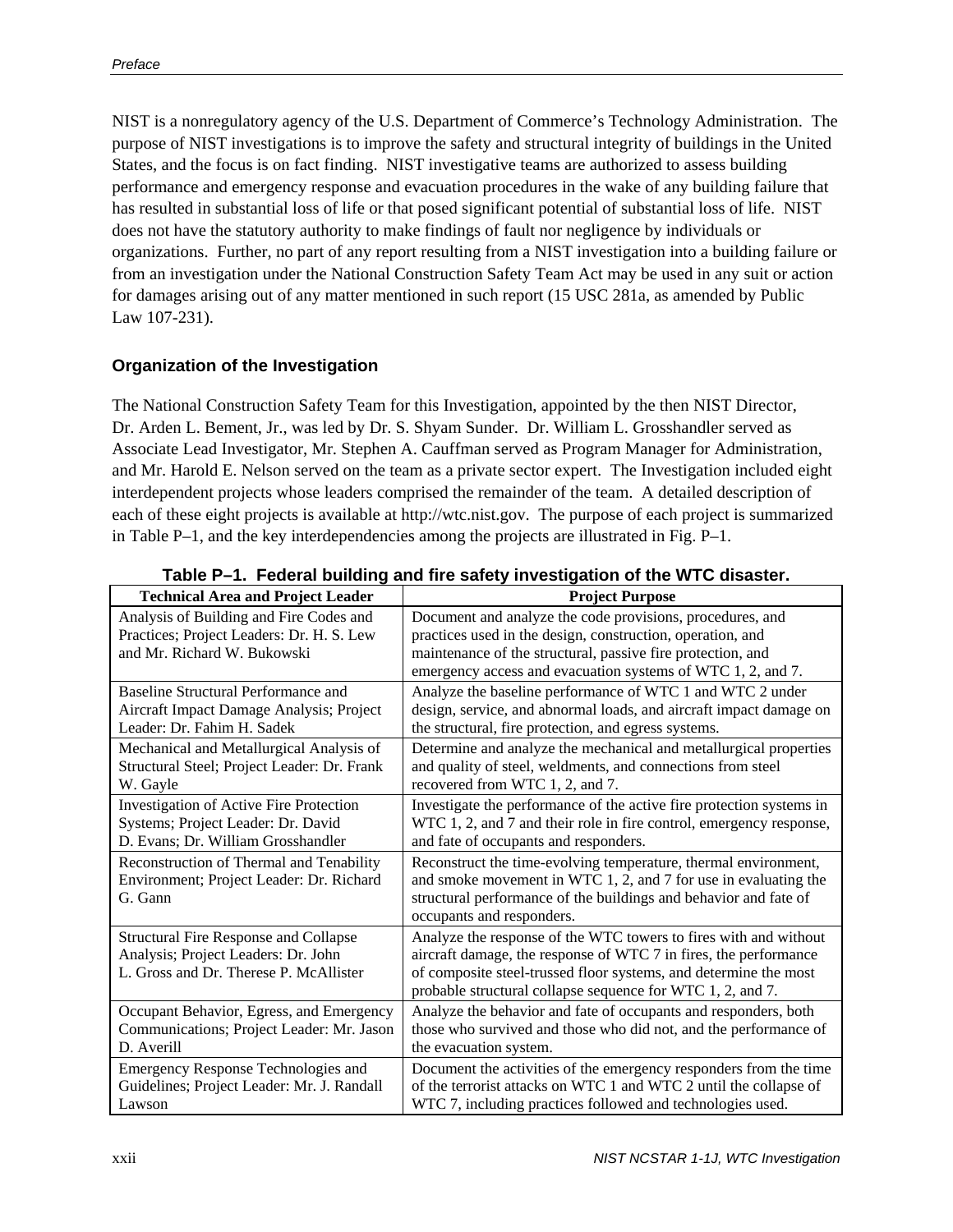

**Figure P–1. The eight projects in the federal building and fire safety investigation of the WTC disaster.** 

#### **National Construction Safety Team Advisory Committee**

The NIST Director also established an advisory committee as mandated under the National Construction Safety Team Act. The initial members of the committee were appointed following a public solicitation. These were:

- Paul Fitzgerald, Executive Vice President (retired) FM Global, National Construction Safety Team Advisory Committee Chair
- John Barsom, President, Barsom Consulting, Ltd.
- John Bryan, Professor Emeritus, University of Maryland
- David Collins, President, The Preview Group, Inc.
- Glenn Corbett, Professor, John Jay College of Criminal Justice
- Philip DiNenno, President, Hughes Associates, Inc.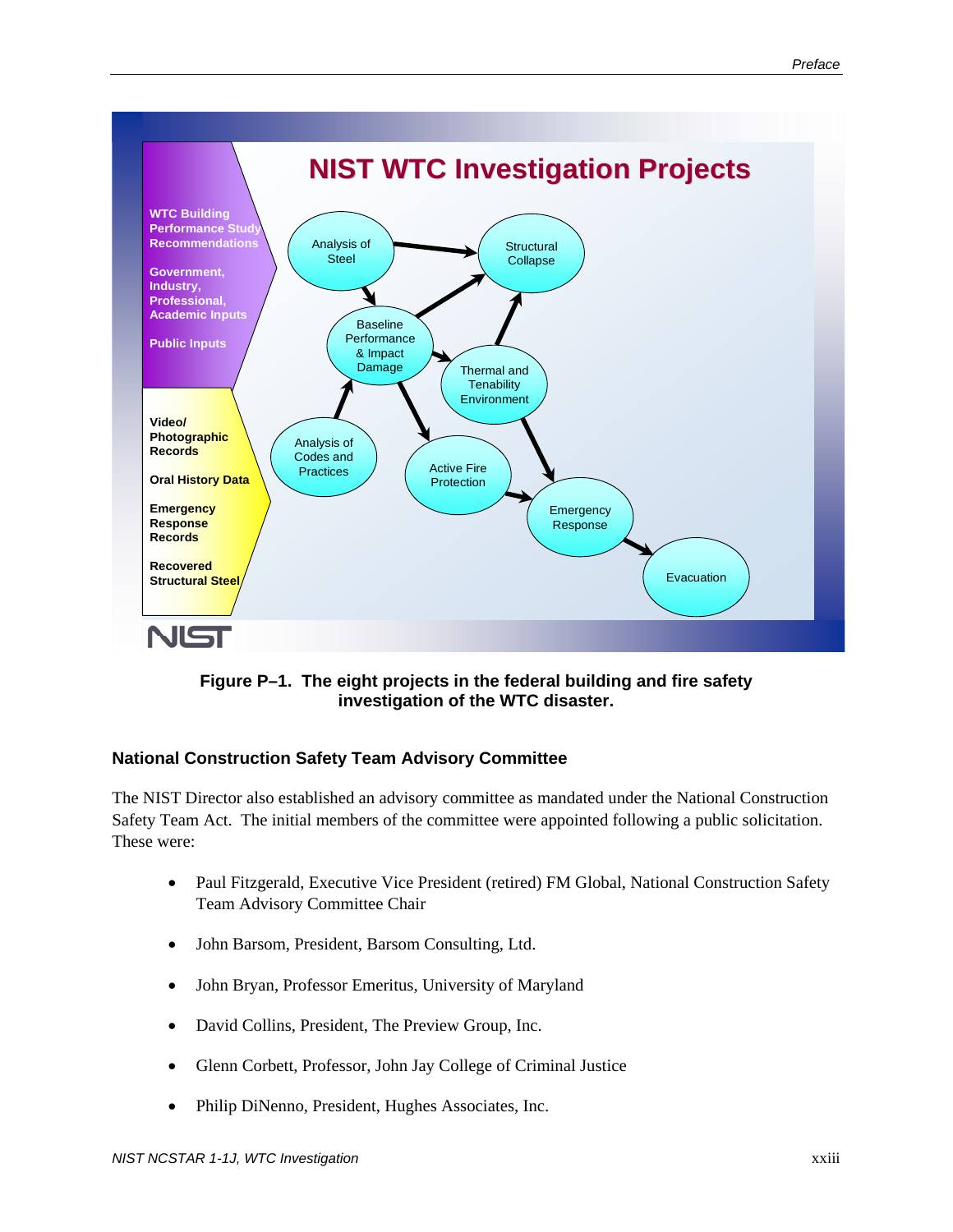- Robert Hanson, Professor Emeritus, University of Michigan
- Charles Thornton, Co-Chairman and Managing Principal, The Thornton-Tomasetti Group, Inc.
- Kathleen Tierney, Director, Natural Hazards Research and Applications Information Center, University of Colorado at Boulder
- Forman Williams, Director, Center for Energy Research, University of California at San Diego

This National Construction Safety Team Advisory Committee provided technical advice during the Investigation and commentary on drafts of the Investigation reports prior to their public release. NIST has benefited from the work of many people in the preparation of these reports, including the National Construction Safety Team Advisory Committee. The content of the reports and recommendations, however, are solely the responsibility of NIST.

#### **Public Outreach**

During the course of this Investigation, NIST held public briefings and meetings (listed in Table P–2) to solicit input from the public, present preliminary findings, and obtain comments on the direction and progress of the Investigation from the public and the Advisory Committee.

NIST maintained a publicly accessible Web site during this Investigation at [http://wtc.nist.gov](http://wtc.nist.gov/). The site contained extensive information on the background and progress of the Investigation.

#### **NIST's WTC Public-Private Response Plan**

The collapse of the WTC buildings has led to broad reexamination of how tall buildings are designed, constructed, maintained, and used, especially with regard to major events such as fires, natural disasters, and terrorist attacks. Reflecting the enhanced interest in effecting necessary change, NIST, with support from Congress and the Administration, has put in place a program, the goal of which is to develop and implement the standards, technology, and practices needed for cost-effective improvements to the safety and security of buildings and building occupants, including evacuation, emergency response procedures, and threat mitigation.

The strategy to meet this goal is a three-part NIST-led public-private response program that includes:

- A federal building and fire safety investigation to study the most probable factors that contributed to post-aircraft impact collapse of the WTC towers and the 47-story WTC 7 building, and the associated evacuation and emergency response experience.
- A research and development (R&D) program to (a) facilitate the implementation of recommendations resulting from the WTC Investigation, and (b) provide the technical basis for cost-effective improvements to national building and fire codes, standards, and practices that enhance the safety of buildings, their occupants, and emergency responders.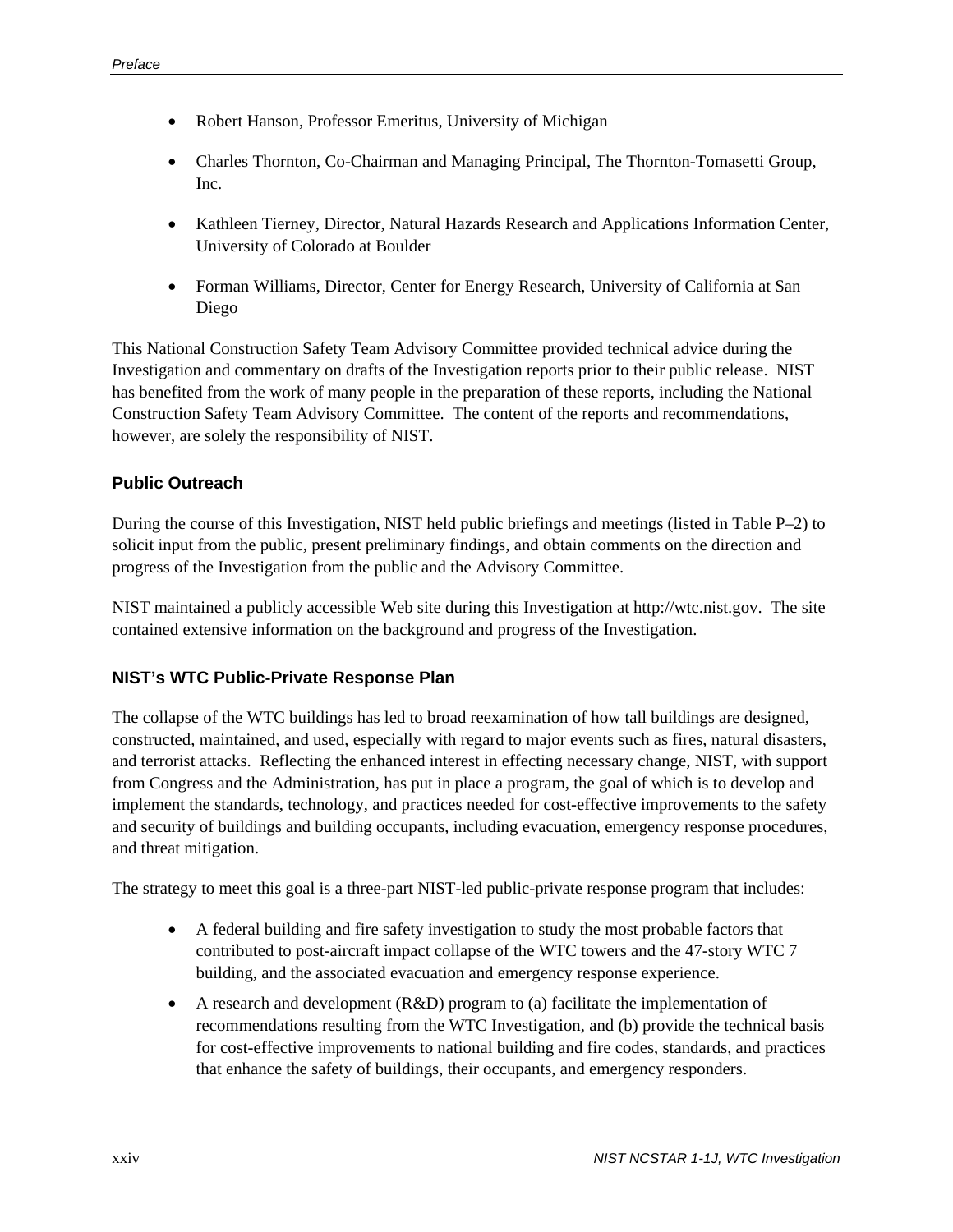| Date                     | <b>Location</b>   | <b>Principal Agenda</b>                                                                                                                                                                        |  |
|--------------------------|-------------------|------------------------------------------------------------------------------------------------------------------------------------------------------------------------------------------------|--|
| June 24, 2002            | New York City, NY | Public meeting: Public comments on the Draft Plan for the<br>pending WTC Investigation.                                                                                                        |  |
| August 21, 2002          | Gaithersburg, MD  | Media briefing announcing the formal start of the Investigation.                                                                                                                               |  |
| December 9, 2002         | Washington, DC    | Media briefing on release of the Public Update and NIST request<br>for photographs and videos.                                                                                                 |  |
| April 8, 2003            | New York City, NY | Joint public forum with Columbia University on first-person<br>interviews.                                                                                                                     |  |
| April 29-30, 2003        | Gaithersburg, MD  | NCST Advisory Committee meeting on plan for and progress on<br>WTC Investigation with a public comment session.                                                                                |  |
| May 7, 2003              | New York City, NY | Media briefing on release of May 2003 Progress Report.                                                                                                                                         |  |
| August 26-27, 2003       | Gaithersburg, MD  | NCST Advisory Committee meeting on status of the WTC<br>investigation with a public comment session.                                                                                           |  |
| September 17, 2003       | New York City, NY | Media and public briefing on initiation of first-person data<br>collection projects.                                                                                                           |  |
| December 2-3, 2003       | Gaithersburg, MD  | NCST Advisory Committee meeting on status and initial results<br>and release of the <i>Public Update</i> with a public comment session.                                                        |  |
| February 12, 2004        | New York City, NY | Public meeting on progress and preliminary findings with public<br>comments on issues to be considered in formulating final<br>recommendations.                                                |  |
| June 18, 2004            | New York City, NY | Media/public briefing on release of June 2004 Progress Report.                                                                                                                                 |  |
| June 22-23, 2004         | Gaithersburg, MD  | NCST Advisory Committee meeting on the status of and<br>preliminary findings from the WTC Investigation with a public<br>comment session.                                                      |  |
| August 24, 2004          | Northbrook, IL    | Public viewing of standard fire resistance test of WTC floor<br>system at Underwriters Laboratories, Inc.                                                                                      |  |
| October 19-20, 2004      | Gaithersburg, MD  | NCST Advisory Committee meeting on status and near complete<br>set of preliminary findings with a public comment session.                                                                      |  |
| November 22, 2004        | Gaithersburg, MD  | NCST Advisory Committee discussion on draft annual report to<br>Congress, a public comment session, and a closed session to<br>discuss pre-draft recommendations for WTC Investigation.        |  |
| April 5, 2005            | New York City, NY | Media and public briefing on release of the probable collapse<br>sequence for the WTC towers and draft reports for the projects on<br>codes and practices, evacuation, and emergency response. |  |
| June 23, 2005            | New York City, NY | Media and public briefing on release of all draft reports for the<br>WTC towers and draft recommendations for public comment.                                                                  |  |
| September 12-13,<br>2005 | Gaithersburg, MD  | NCST Advisory Committee meeting on disposition of public<br>comments and update to draft reports for the WTC towers.                                                                           |  |
| September 13-15,<br>2005 | Gaithersburg, MD  | WTC Technical Conference for stakeholders and technical<br>community for dissemination of findings and recommendations<br>and opportunity for public to make technical comments.               |  |

|  | Table P-2. Public meetings and briefings of the WTC Investigation. |  |  |  |
|--|--------------------------------------------------------------------|--|--|--|
|--|--------------------------------------------------------------------|--|--|--|

• A dissemination and technical assistance program (DTAP) to (a) engage leaders of the construction and building community in ensuring timely adoption and widespread use of proposed changes to practices, standards, and codes resulting from the WTC Investigation and the R&D program, and (b) provide practical guidance and tools to better prepare facility owners, contractors, architects, engineers, emergency responders, and regulatory authorities to respond to future disasters.

The desired outcomes are to make buildings, occupants, and first responders safer in future disaster events.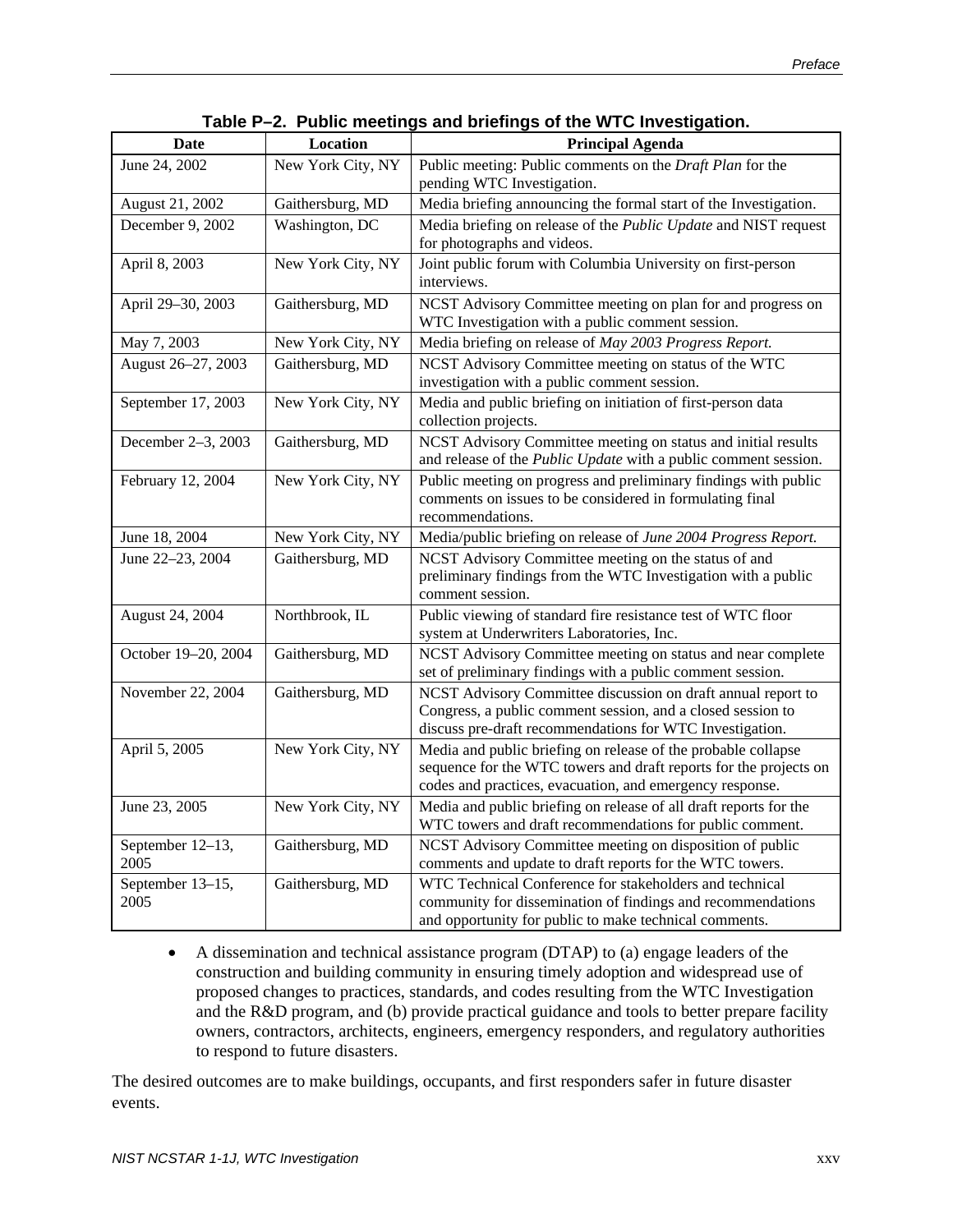#### **National Construction Safety Team Reports on the WTC Investigation**

A final report on the collapse of the WTC towers is being issued as NIST NCSTAR 1. A companion report on the collapse of WTC 7 is being issued as NIST NCSTAR 1A. The present report is one of a set that provides more detailed documentation of the Investigation findings and the means by which these technical results were achieved. As such, it is part of the archival record of this Investigation. The titles of the full set of Investigation publications are:

NIST (National Institute of Standards and Technology). 2005. *Federal Building and Fire Safety Investigation of the World Trade Center Disaster: Final Report on the Collapse of the World Trade Center Towers.* NIST NCSTAR 1. Gaithersburg, MD, September.

NIST (National Institute of Standards and Technology). 2008. *Federal Building and Fire Safety Investigation of the World Trade Center Disaster: Final Report on the Collapse of World Trade Center 7.* NIST NCSTAR 1A. Gaithersburg, MD, November.

Lew, H. S., R. W. Bukowski, and N. J. Carino. 2005. *Federal Building and Fire Safety Investigation of the World Trade Center Disaster: Design, Construction, and Maintenance of Structural and Life Safety Systems.* NIST NCSTAR 1-1. National Institute of Standards and Technology. Gaithersburg, MD, September.

Fanella, D. A., A. T. Derecho, and S. K. Ghosh. 2005. *Federal Building and Fire Safety Investigation of the World Trade Center Disaster: Design and Construction of Structural Systems.*  NIST NCSTAR 1-1A. National Institute of Standards and Technology. Gaithersburg, MD, September.

Ghosh, S. K., and X. Liang. 2005. *Federal Building and Fire Safety Investigation of the World Trade Center Disaster: Comparison of Building Code Structural Requirements.* NIST NCSTAR 1-1B. National Institute of Standards and Technology. Gaithersburg, MD, September.

Fanella, D. A., A. T. Derecho, and S. K. Ghosh. 2005. *Federal Building and Fire Safety Investigation of the World Trade Center Disaster: Maintenance and Modifications to Structural Systems.* NIST NCSTAR 1-1C. National Institute of Standards and Technology. Gaithersburg, MD, September.

Grill, R. A., and D. A. Johnson. 2005. *Federal Building and Fire Safety Investigation of the World Trade Center Disaster: Fire Protection and Life Safety Provisions Applied to the Design and Construction of World Trade Center 1, 2, and 7 and Post-Construction Provisions Applied after Occupancy*. NIST NCSTAR 1-1D. National Institute of Standards and Technology. Gaithersburg, MD, September.

Razza, J. C., and R. A. Grill. 2005. *Federal Building and Fire Safety Investigation of the World Trade Center Disaster: Comparison of Codes, Standards, and Practices in Use at the Time of the Design and Construction of World Trade Center 1, 2, and 7*. NIST NCSTAR 1-1E. National Institute of Standards and Technology. Gaithersburg, MD, September.

Grill, R. A., D. A. Johnson, and D. A. Fanella. 2005. *Federal Building and Fire Safety Investigation of the World Trade Center Disaster: Comparison of the 1968 and Current (2003) New*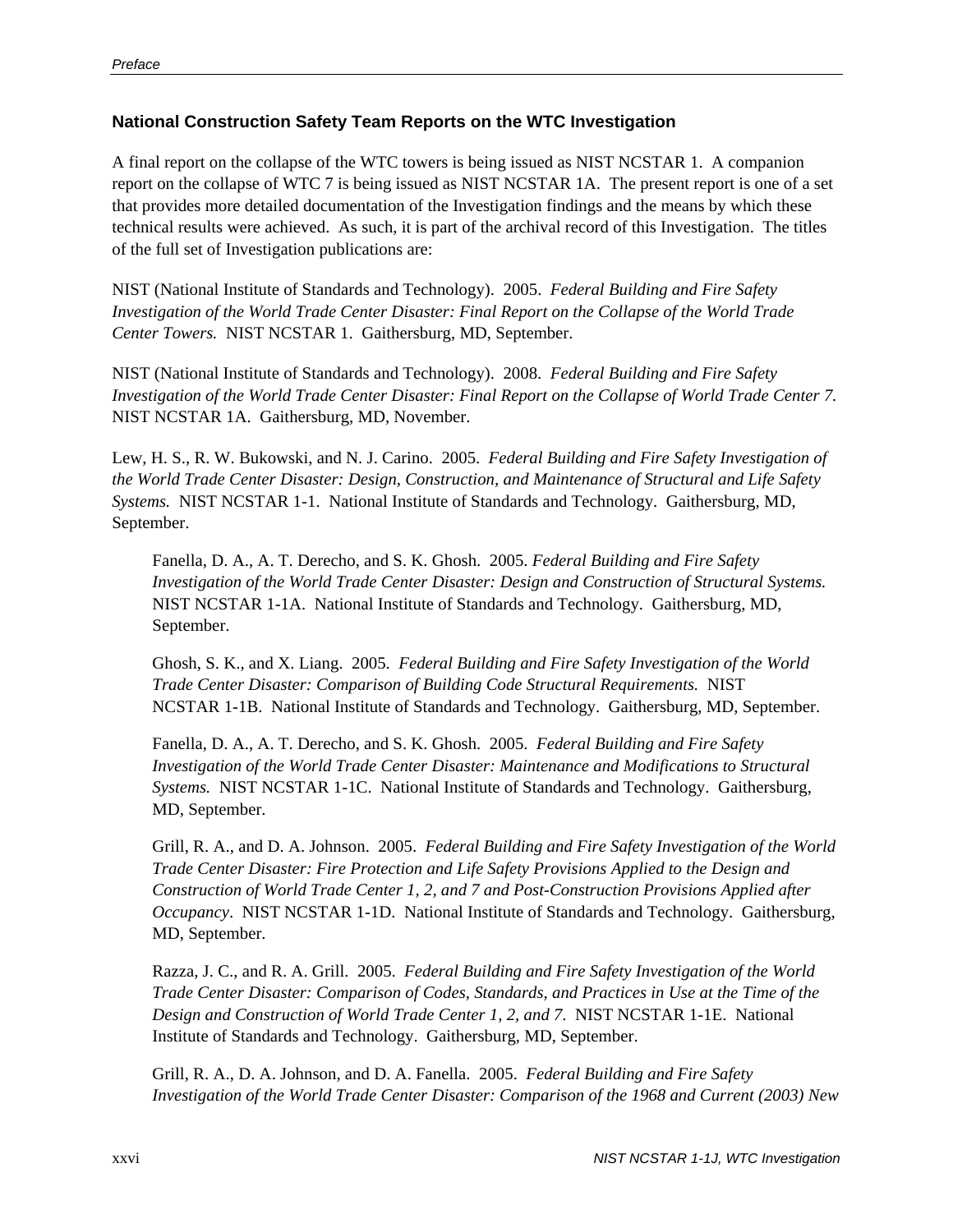*York City Building Code Provisions*. NIST NCSTAR 1-1F. National Institute of Standards and Technology. Gaithersburg, MD, September.

Grill, R. A., and D. A. Johnson. 2005. *Federal Building and Fire Safety Investigation of the World Trade Center Disaster: Amendments to the Fire Protection and Life Safety Provisions of the New York City Building Code by Local Laws Adopted While World Trade Center 1, 2, and 7 Were in Use*. NIST NCSTAR 1-1G. National Institute of Standards and Technology. Gaithersburg, MD, September.

Grill, R. A., and D. A. Johnson. 2005. *Federal Building and Fire Safety Investigation of the World Trade Center Disaster: Post-Construction Modifications to Fire Protection and Life Safety Systems of World Trade Center 1 and 2*. NIST NCSTAR 1-1H. National Institute of Standards and Technology. Gaithersburg, MD, September.

Grill, R. A., D. A. Johnson, and D. A. Fanella. 2005. *Federal Building and Fire Safety Investigation of the World Trade Center Disaster: Post-Construction Modifications to Fire Protection, Life Safety, and Structural Systems of World Trade Center 7*. NIST NCSTAR 1-1I. National Institute of Standards and Technology. Gaithersburg, MD, September.

Grill, R. A., and D. A. Johnson. 2005. *Federal Building and Fire Safety Investigation of the World Trade Center Disaster: Design, Installation, and Operation of Fuel System for Emergency Power in World Trade Center 7*. NIST NCSTAR 1-1J. National Institute of Standards and Technology. Gaithersburg, MD, September.

Sadek, F. 2005. *Federal Building and Fire Safety Investigation of the World Trade Center Disaster: Baseline Structural Performance and Aircraft Impact Damage Analysis of the World Trade Center Towers.* NIST NCSTAR 1-2. National Institute of Standards and Technology. Gaithersburg, MD, September.

Faschan, W. J., and R. B. Garlock. 2005. *Federal Building and Fire Safety Investigation of the World Trade Center Disaster: Reference Structural Models and Baseline Performance Analysis of the World Trade Center Towers.* NIST NCSTAR 1-2A. National Institute of Standards and Technology. Gaithersburg, MD, September.

Kirkpatrick, S. W., R. T. Bocchieri, F. Sadek, R. A. MacNeill, S. Holmes, B. D. Peterson, R. W. Cilke, C. Navarro. 2005. *Federal Building and Fire Safety Investigation of the World Trade Center Disaster: Analysis of Aircraft Impacts into the World Trade Center Towers,* NIST NCSTAR 1-2B. National Institute of Standards and Technology. Gaithersburg, MD, September.

Gayle, F. W., R. J. Fields, W. E. Luecke, S. W. Banovic, T. Foecke, C. N. McCowan, T. A. Siewert, and J. D. McColskey. 2005. *Federal Building and Fire Safety Investigation of the World Trade Center Disaster: Mechanical and Metallurgical Analysis of Structural Steel.* NIST NCSTAR 1-3. National Institute of Standards and Technology. Gaithersburg, MD, September.

Luecke, W. E., T. A. Siewert, and F. W. Gayle. 2005. *Federal Building and Fire Safety Investigation of the World Trade Center Disaster: Contemporaneous Structural Steel Specifications.* NIST Special Publication 1-3A. National Institute of Standards and Technology. Gaithersburg, MD, September.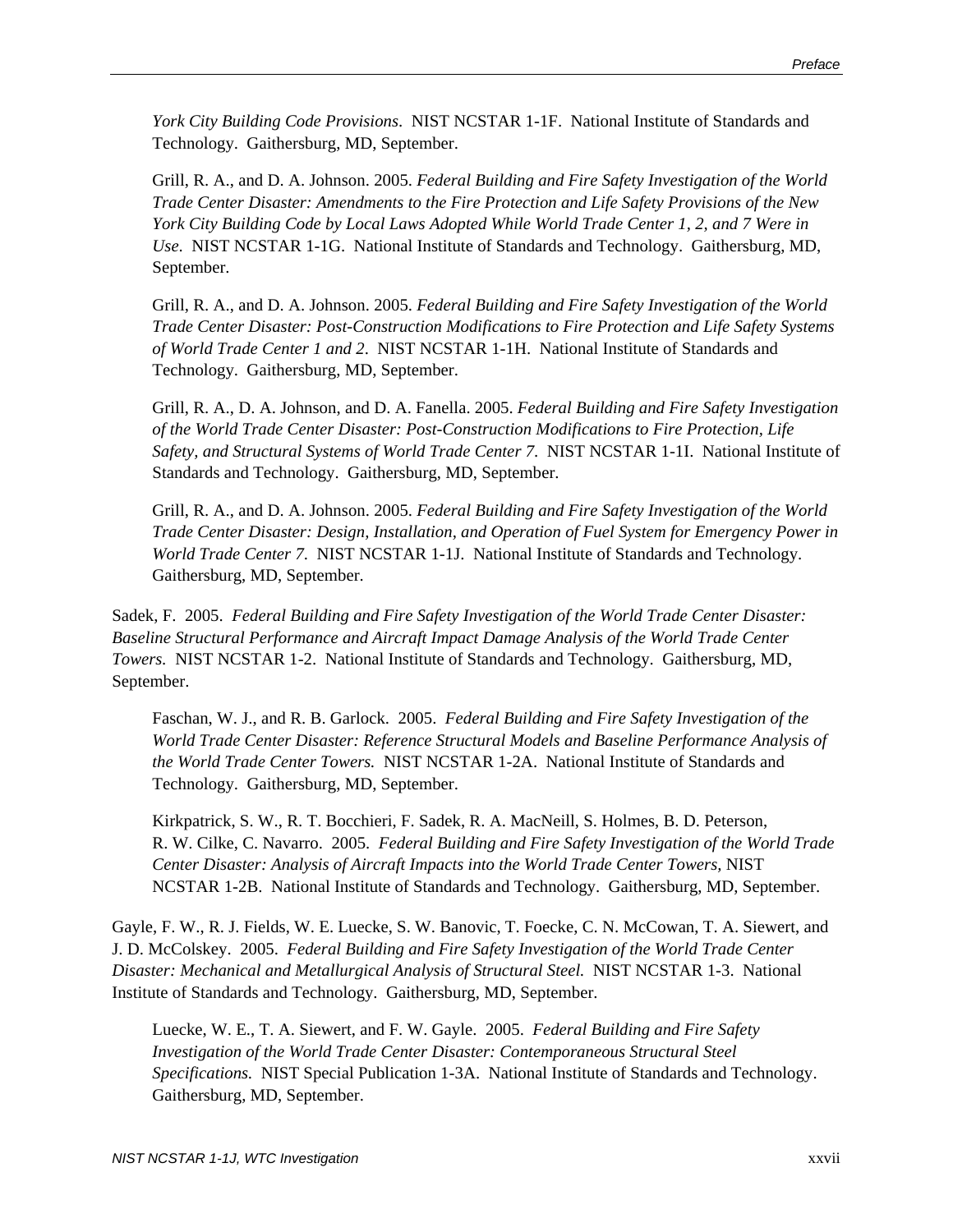Banovic, S. W. 2005. *Federal Building and Fire Safety Investigation of the World Trade Center Disaster: Steel Inventory and Identification.* NIST NCSTAR 1-3B. National Institute of Standards and Technology. Gaithersburg, MD, September.

Banovic, S. W., and T. Foecke. 2005. *Federal Building and Fire Safety Investigation of the World Trade Center Disaster: Damage and Failure Modes of Structural Steel Components.* NIST NCSTAR 1-3C. National Institute of Standards and Technology. Gaithersburg, MD, September.

Luecke, W. E., J. D. McColskey, C. N. McCowan, S. W. Banovic, R. J. Fields, T. Foecke, T. A. Siewert, and F. W. Gayle. 2005. *Federal Building and Fire Safety Investigation of the World Trade Center Disaster: Mechanical Properties of Structural Steels.* NIST NCSTAR 1-3D. National Institute of Standards and Technology. Gaithersburg, MD, September.

Banovic, S. W., C. N. McCowan, and W. E. Luecke. 2005. *Federal Building and Fire Safety Investigation of the World Trade Center Disaster: Physical Properties of Structural Steels.* NIST NCSTAR 1-3E. National Institute of Standards and Technology. Gaithersburg, MD, September.

Evans, D. D., R. D. Peacock, E. D. Kuligowski, W. S. Dols, and W. L. Grosshandler. 2005. *Federal Building and Fire Safety Investigation of the World Trade Center Disaster: Active Fire Protection Systems.* NIST NCSTAR 1-4. National Institute of Standards and Technology. Gaithersburg, MD, September.

Kuligowski, E. D., D. D. Evans, and R. D. Peacock. 2005. *Federal Building and Fire Safety Investigation of the World Trade Center Disaster: Post-Construction Fires Prior to September 11, 2001.* NIST NCSTAR 1-4A. National Institute of Standards and Technology. Gaithersburg, MD, September.

Hopkins, M., J. Schoenrock, and E. Budnick. 2005. *Federal Building and Fire Safety Investigation of the World Trade Center Disaster: Fire Suppression Systems.* NIST NCSTAR 1-4B. National Institute of Standards and Technology. Gaithersburg, MD, September.

Keough, R. J., and R. A. Grill. 2005. *Federal Building and Fire Safety Investigation of the World Trade Center Disaster: Fire Alarm Systems.* NIST NCSTAR 1-4C. National Institute of Standards and Technology. Gaithersburg, MD, September.

Ferreira, M. J., and S. M. Strege. 2005. *Federal Building and Fire Safety Investigation of the World Trade Center Disaster: Smoke Management Systems.* NIST NCSTAR 1-4D. National Institute of Standards and Technology. Gaithersburg, MD, September.

Gann, R. G., A. Hamins, K. B. McGrattan, G. W. Mulholland, H. E. Nelson, T. J. Ohlemiller, W. M. Pitts, and K. R. Prasad. 2005. *Federal Building and Fire Safety Investigation of the World Trade Center Disaster: Reconstruction of the Fires in the World Trade Center Towers.* NIST NCSTAR 1-5. National Institute of Standards and Technology. Gaithersburg, MD, September.

Pitts, W. M., K. M. Butler, and V. Junker. 2005. *Federal Building and Fire Safety Investigation of the World Trade Center Disaster: Visual Evidence, Damage Estimates, and Timeline Analysis.* NIST NCSTAR 1-5A. National Institute of Standards and Technology. Gaithersburg, MD, September.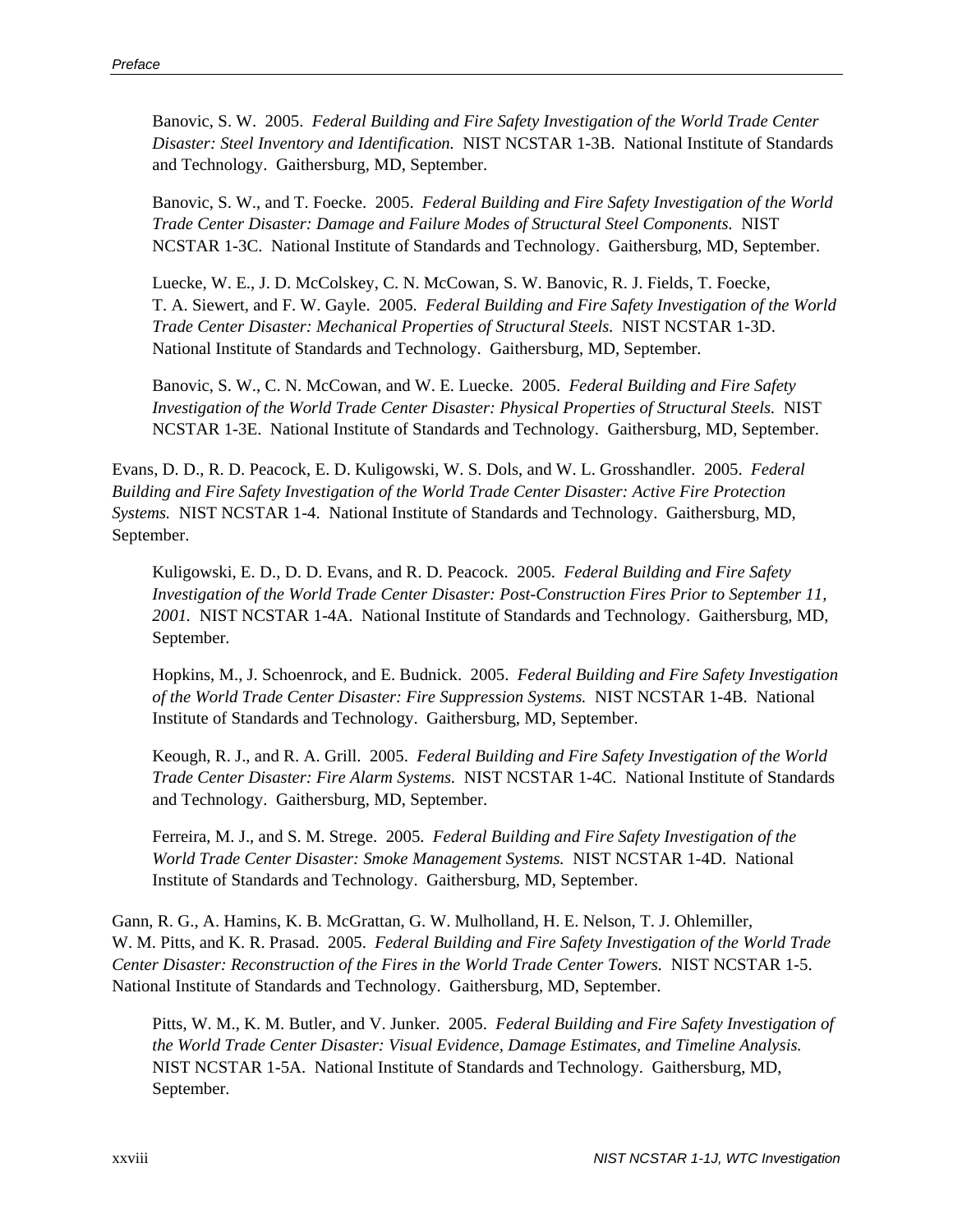Hamins, A., A. Maranghides, K. B. McGrattan, E. Johnsson, T. J. Ohlemiller, M. Donnelly, J. Yang, G. Mulholland, K. R. Prasad, S. Kukuck, R. Anleitner and T. McAllister. 2005. *Federal Building and Fire Safety Investigation of the World Trade Center Disaster: Experiments and Modeling of Structural Steel Elements Exposed to Fire.* NIST NCSTAR 1-5B. National Institute of Standards and Technology. Gaithersburg, MD, September.

Ohlemiller, T. J., G. W. Mulholland, A. Maranghides, J. J. Filliben, and R. G. Gann. 2005. *Federal Building and Fire Safety Investigation of the World Trade Center Disaster: Fire Tests of Single Office Workstations.* NIST NCSTAR 1-5C. National Institute of Standards and Technology. Gaithersburg, MD, September.

Gann, R. G., M. A. Riley, J. M. Repp, A. S. Whittaker, A. M. Reinhorn, and P. A. Hough. 2005. *Federal Building and Fire Safety Investigation of the World Trade Center Disaster: Reaction of Ceiling Tile Systems to Shocks.* NIST NCSTAR 1-5D. National Institute of Standards and Technology. Gaithersburg, MD, September.

Hamins, A., A. Maranghides, K. B. McGrattan, T. J. Ohlemiller, and R. Anleitner. 2005. *Federal Building and Fire Safety Investigation of the World Trade Center Disaster: Experiments and Modeling of Multiple Workstations Burning in a Compartment.* NIST NCSTAR 1-5E. National Institute of Standards and Technology. Gaithersburg, MD, September.

McGrattan, K. B., C. Bouldin, and G. Forney. 2005. *Federal Building and Fire Safety Investigation of the World Trade Center Disaster: Computer Simulation of the Fires in the World Trade Center Towers.* NIST NCSTAR 1-5F. National Institute of Standards and Technology. Gaithersburg, MD, September.

Prasad, K. R., and H. R. Baum. 2005. *Federal Building and Fire Safety Investigation of the World Trade Center Disaster: Fire Structure Interface and Thermal Response of the World Trade Center Towers.* NIST NCSTAR 1-5G. National Institute of Standards and Technology. Gaithersburg, MD, September.

Gross, J. L., and T. McAllister. 2005. *Federal Building and Fire Safety Investigation of the World Trade Center Disaster: Structural Fire Response and Probable Collapse Sequence of the World Trade Center Towers.* NIST NCSTAR 1-6. National Institute of Standards and Technology. Gaithersburg, MD, September.

Carino, N. J., M. A. Starnes, J. L. Gross, J. C. Yang, S. Kukuck, K. R. Prasad, and R. W. Bukowski. 2005. *Federal Building and Fire Safety Investigation of the World Trade Center Disaster: Passive Fire Protection.* NIST NCSTAR 1-6A. National Institute of Standards and Technology. Gaithersburg, MD, September.

Gross, J., F. Hervey, M. Izydorek, J. Mammoser, and J. Treadway. 2005. *Federal Building and Fire Safety Investigation of the World Trade Center Disaster: Fire Resistance Tests of Floor Truss Systems.* NIST NCSTAR 1-6B. National Institute of Standards and Technology. Gaithersburg, MD, September.

Zarghamee, M. S., S. Bolourchi, D. W. Eggers, Ö. O. Erbay, F. W. Kan, Y. Kitane, A. A. Liepins, M. Mudlock, W. I. Naguib, R. P. Ojdrovic, A. T. Sarawit, P. R Barrett, J. L. Gross, and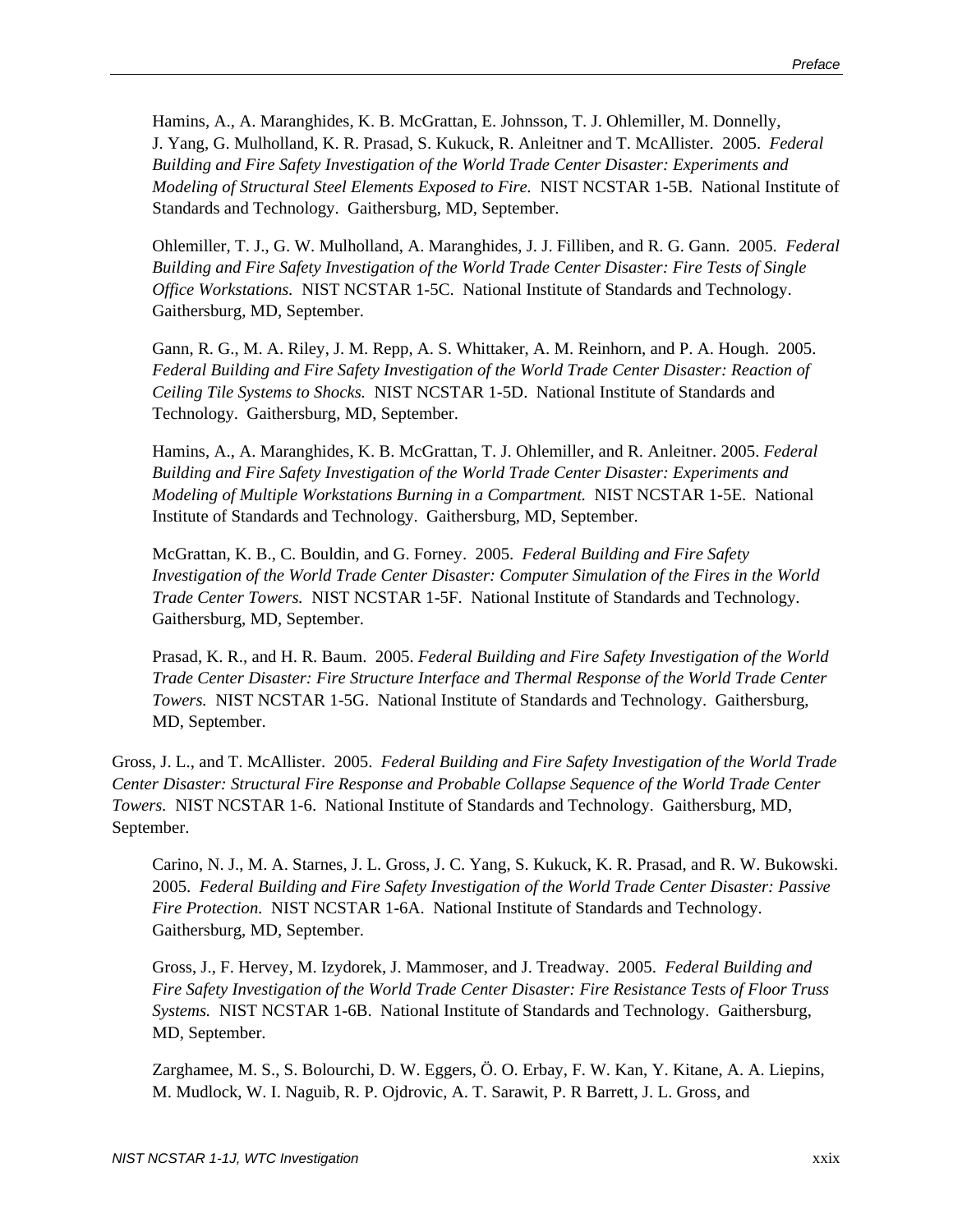T. P. McAllister. 2005. *Federal Building and Fire Safety Investigation of the World Trade Center Disaster: Component, Connection, and Subsystem Structural Analysis.* NIST NCSTAR 1-6C. National Institute of Standards and Technology. Gaithersburg, MD, September.

Zarghamee, M. S., Y. Kitane, Ö. O. Erbay, T. P. McAllister, and J. L. Gross. 2005. *Federal Building and Fire Safety Investigation of the World Trade Center Disaster: Global Structural Analysis of the Response of the World Trade Center Towers to Impact Damage and Fire.* NIST NCSTAR 1-6D. National Institute of Standards and Technology. Gaithersburg, MD, September.

Averill, J. D., D. S. Mileti, R. D. Peacock, E. D. Kuligowski, N. Groner, G. Proulx, P. A. Reneke, and H. E. Nelson. 2005. *Federal Building and Fire Safety Investigation of the World Trade Center Disaster: Occupant Behavior, Egress, and Emergency Communication.* NIST NCSTAR 1-7. National Institute of Standards and Technology. Gaithersburg, MD, September.

Fahy, R., and G. Proulx. 2005. *Federal Building and Fire Safety Investigation of the World Trade Center Disaster: Analysis of Published Accounts of the World Trade Center Evacuation.* NIST NCSTAR 1-7A. National Institute of Standards and Technology. Gaithersburg, MD, September.

Zmud, J. 2005. *Federal Building and Fire Safety Investigation of the World Trade Center Disaster: Technical Documentation for Survey Administration.* NIST NCSTAR 1-7B. National Institute of Standards and Technology. Gaithersburg, MD, September.

Lawson, J. R., and R. L. Vettori. 2005. *Federal Building and Fire Safety Investigation of the World Trade Center Disaster: The Emergency Response Operations.* NIST NCSTAR 1-8. National Institute of Standards and Technology. Gaithersburg, MD, September.

McAllister, T., R. G. Gann, J. D. Averill, J. L. Gross, W. L. Grosshandler, J. R. Lawson, K. B. McGrattan, H. E. Nelson, W. M. Pitts, K. R. Prasad, F. H. Sadek. 2008. *Federal Building and Fire Safety Investigation of the World Trade Center Disaster: Structural Fire Response and Probable Collapse Sequence of World Trade Center Building 7.* NIST NCSTAR 1-9. National Institute of Standards and Technology. Gaithersburg, MD, November.

MacNeill, R., S. Kirkpatrick, B. Peterson, and R. Bocchieri. 2008. *Federal Building and Fire Safety Investigation of the World Trade Center Disaster: Global Structural Analysis of the Response of World Trade Center Building 7 to Fires and Debris Impact Damage*. NIST NCSTAR 1-9A. National Institute of Standards and Technology. Gaithersburg, MD, November.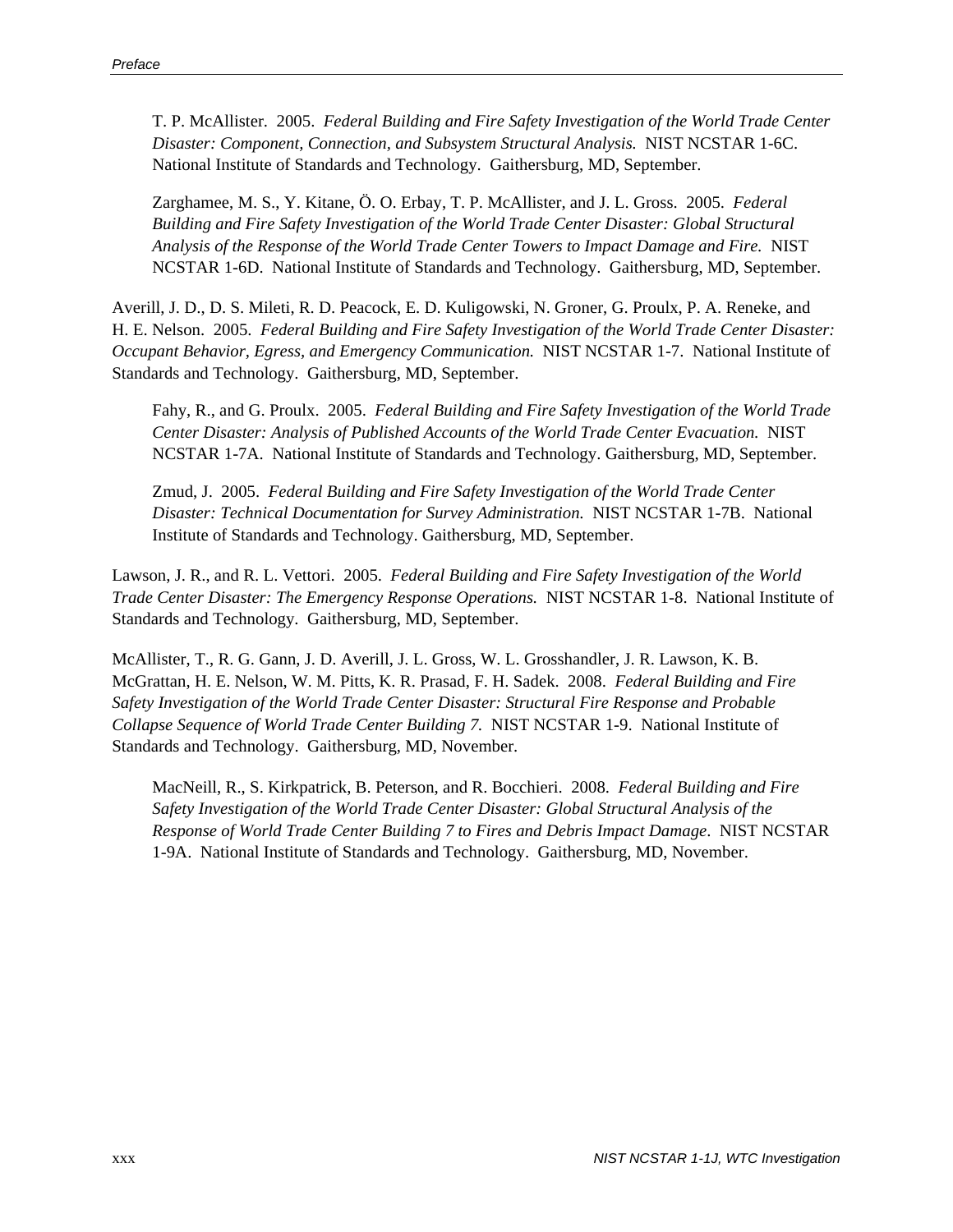As part of the analysis of building and fire codes and standards of the National Institute of Standards and Technology (NIST) World Trade Center (WTC) Investigation, this report supports the effort to document the fuel oil distribution system located in WTC 7. Studies are under way to determine whether internal fires may have led to the collapse. A possible factor to the collapse of WTC 7 was the fuel system for emergency power located throughout the 47-story building. The purpose of this report is to document the fuel oil distribution system (including all fuel oil tanks, pumps, generators, routing of the piping, and system functions) and the associated fire protection features of the fuel oil system that existed in WTC 7 on September 11, 2001.

The document search for this report located design drawings and specifications that were submitted to and approved by the Port Authority of New York and New Jersey (PANYNJ or Port Authority) in accordance to the Building Code of the City of New York (BCNYC) requirements. In addition to the above documents, a set of certified as-built drawings for the Ambassador Construction project was located.

WTC 7 contained two independently supplied and operated fuel systems for emergency power: the Base Building system and the Salomon Brothers system. The Base Building system consisted of four subsystems: the Silverstein sub-system (original system), the Ambassador Construction sub-system, the American Express sub-system, and the Mayor's Office of Emergency Management sub-system. The Ambassador Construction and American Express sub-systems were supplied with fuel from the original Base Building storage tanks installed below the loading dock. The Mayor's Office sub-system contained its own storage tank that was filled from the original system tanks. The other system (the Salmon Brothers system), was supplied by a separate set of fuel storage tanks, also located below the loading dock. The systems had differing design features with each system operating independently. The two systems combined with all of the sub-systems, contained more than an estimated 43,000 gal of fuel, assuming all tanks were filled near capacity. Since the owners had contracts with fuel delivery services to maintain the tanks full at all times, this assumption is considered reasonable.

### **E.1 BASE BUILDING SYSTEM**

The Silverstein system was installed in 1987. The system contained two 12,000 gal capacity storage tanks located below the 1st floor loading dock. The tanks supplied no. 2 diesel fuel to a duplex fuel oil pump set located in the 1st floor Fuel Oil Pump Room situated between the west banks of passenger elevators. The pumps supplied fuel to a 275 gal capacity day tank<sup>1</sup> in the 5th floor Generator Room, which supplied fuel to two 900 kW generators. The fuel oil return (FOR) pipes ran in parallel with the fuel oil supply (FOS) pipes returning fuel back to the day tank and storage tanks.

In 1994, the Silverstein system was modified for the Ambassador Construction project. The Base Building system was extended by tapping off the existing FOS pipe to the duplex pump set in the 1st floor

l

 $<sup>1</sup>$  A day tank is a small-capacity fuel storage tank located near the generator(s) and kept full by a transfer pump from a main</sup> tank at or below grade. The BCNYC limits fuel supplies to no more than one 275 gal (maximum) day tank on any floor above the 1st.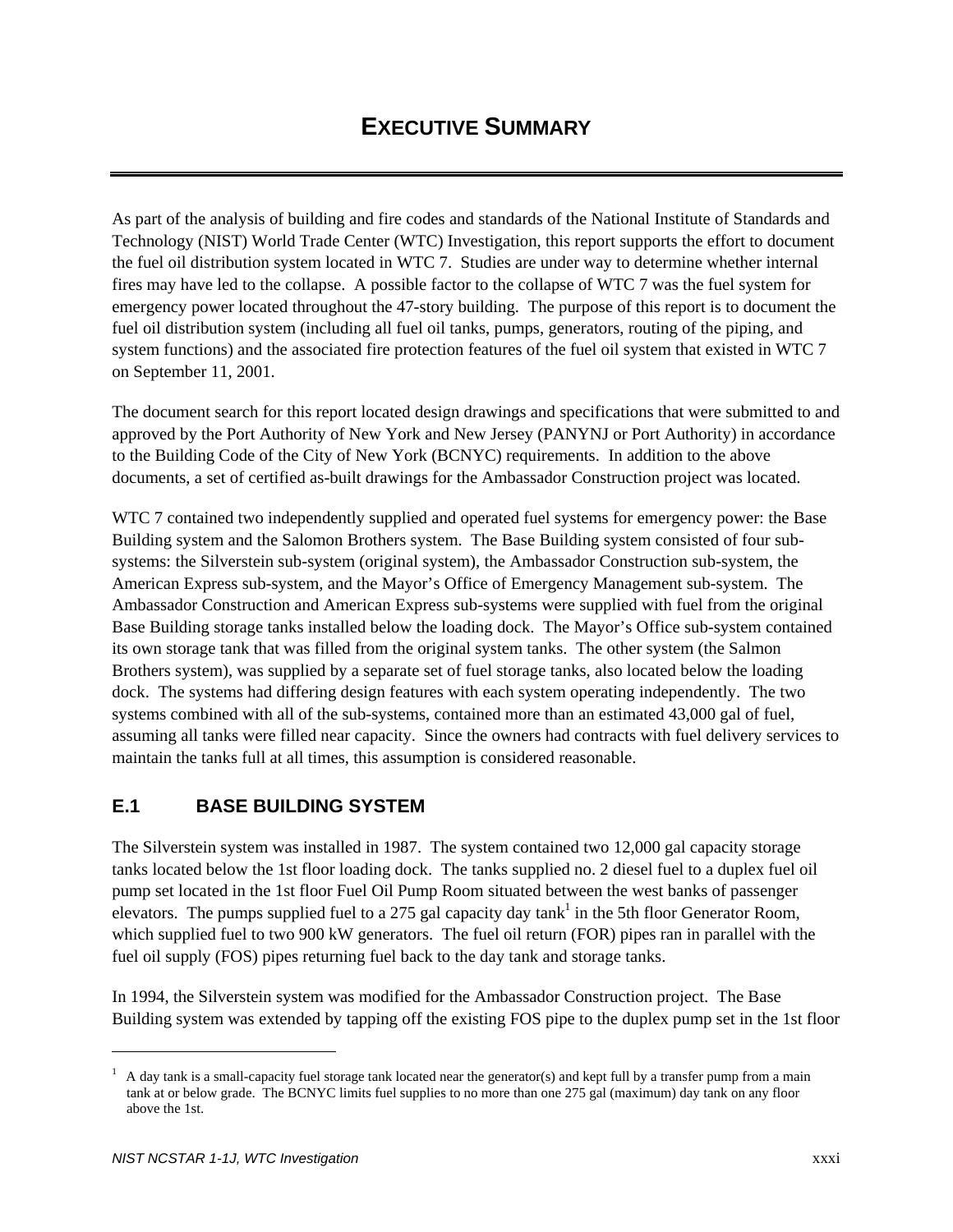Fuel Oil Pump Room. The pump supplied fuel to the engine mounted day tank (50 gal capacity) of the 125 kW generator located on the 9th floor. The FOR pipe ran back to the existing FOR at the 1st floor.

Again in 1994, the Silverstein system was modified for the American Express project. The Base Building system was extended by tapping off the existing FOS suction pipe and adding another duplex pump set in the 1st floor Fuel Oil Pump Room. A 275 gal day tank was added on the 8th floor, which supplied fuel to the 350 kW generator.

In 1999, the Silverstein system was modified for the Mayor's Office of Emergency Management project. The system added two additional duplex pump sets. The 1st pump set was used to fill a new 6,000 gal above ground storage tank on the 1st floor. The second pump set was used to supply fuel from the new storage tank to the new 275 gal day tank and three 500 kW generators on the 7th floor.

The four Base Building sub-systems were similarly designed, but were independently operated by the fuel pump set controllers for each system. The sub-systems included many similar devices, such as antisyphon valves, foot valves, fusible link gate valves, solenoid valves, fuel level switches, rupture basins and leak detectors, all performing specific operations. Although each sub-system was not designed exactly like the other, the four sub-systems operated and performed similarly. Each sub-system operated based on the liquid level in the day tanks. Each sub-system control panel (four total) started and stopped the respective pump set by the liquid level switch in each day tank.

The various fuel devices listed above provided increased assurance that unwanted fuel discharge would not occur. The devices listed above would have prevented, in most if not all scenarios, unwanted fuel discharge unto the floor below. The devices were installed to isolate fuel from open piping breaks, prevent backflow and drainage of fuel unto the floor below and shut off the pump set to prevent fuel flow.

### **E.2 SALOMON BROTHERS SYSTEM**

In 1990, a second fuel oil distribution system was installed for the Salomon Brothers project. The fuel for the system was supplied by two 6,000 gal storage tanks located under the loading dock. FOS pipes ran to the duplex pump set on the 1st floor. The FOS discharge pipes ran up to the 5th floor supplying fuel to nine 1,750 kW generators. The FOS discharge pipe ended at a valve rig where the FOR pipe started and ran back to the pump set and storage tanks.

The Salomon Brothers fuel system had a similar but slightly different design than the Base Building system. Similar to the Base Building system, the pump set provided fuel from two underground storage tanks. However, there was already a day tank on the 5th floor associated with the base system and the BCNYC did not permit more than one day tank per floor. Thus, the Salomon Brothers system used a continuously pressurized fuel supply piping system without a day tank. The fuel pressure in the FOS discharge piping was maintained by a liquid level switch and back pressure regulator in the 5th floor valve rig. The liquid level switch started and stopped the pump set in accordance with the liquid level in the FOS discharge pipe. The pump was powered from the generators such that any time any one generator was running, the pump was powered.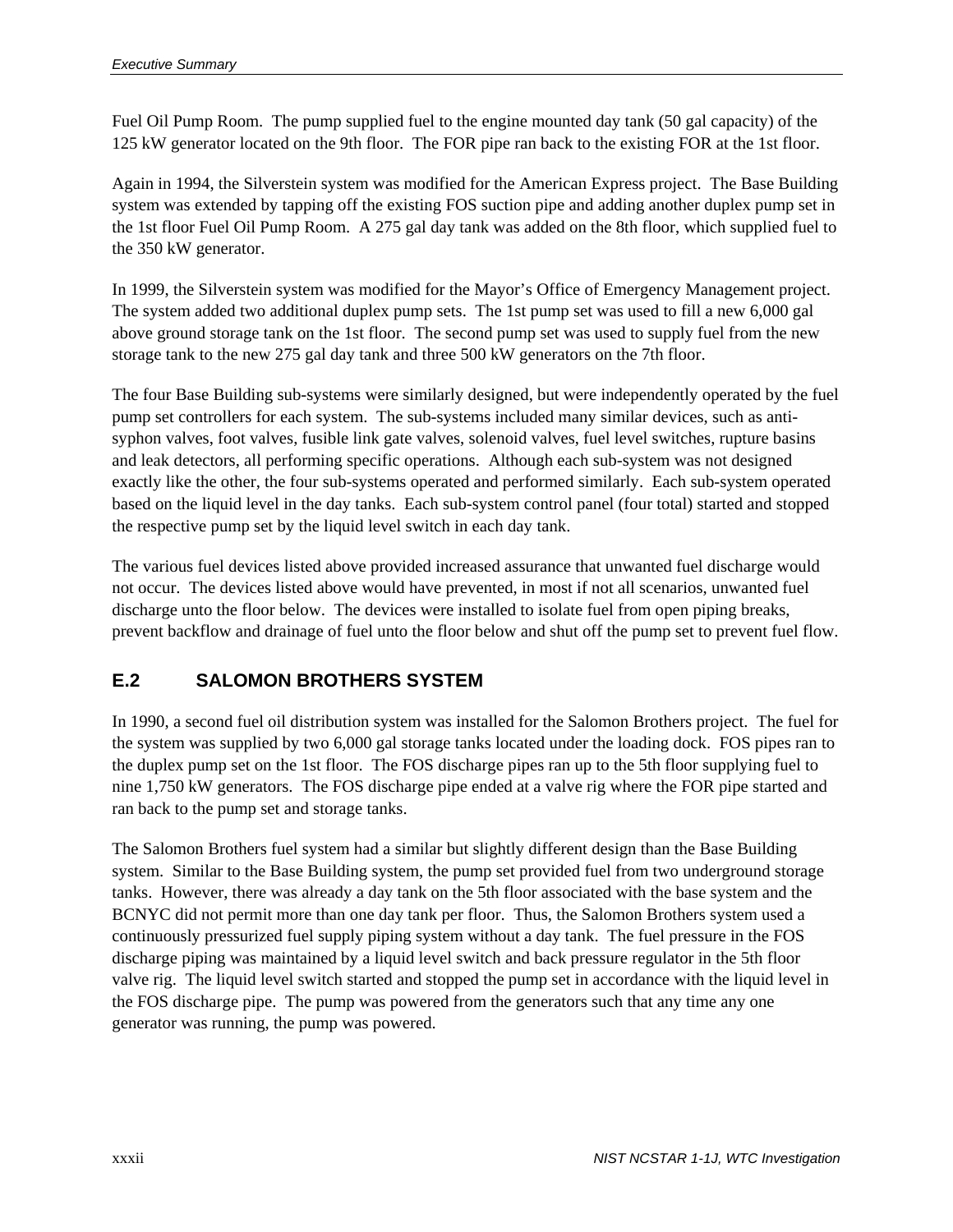## **Chapter 1 INTRODUCTION**

World Trade Center (WTC) 7 collapsed on September 11, 2001. The collapse of WTC 7 is under study to determine whether the internal fires on that day were probable causes for the building collapse. A possible contributor to the fires within WTC 7 is the fuel oil distribution system for emergency power located throughout the building. As part of the WTC 7 study, it is important to know where the fuel oil distribution components were located and to understand the system performance. The purpose of this report is to document the fuel oil distribution systems (including all fuel oil tanks, pumps, generators, routing of the piping and system functions) and the associated fire protection features of the fuel oil system that existed in WTC 7 at the time of the collapse.

WTC 7, located between Vesey and Barclay streets and Washington Street West Broadway in New York City, was an air rights building constructed over the existing two-story Con Edison Substation. The 47-story building (constructed out of steel and concrete) underwent numerous modifications as tenants moved in and out of WTC 7. Certain tenants required emergency power for their operations. To accommodate specific tenant requirements, the Base Building fuel oil distribution system was modified. The original Base Building fuel system (Silverstein system) was installed in 1987. The system contained numerous components located from below grade to the 5th floor. In 1994 and 1999, the Base Building system was modified three times to accommodate tenant requirements. Many components were added and the system was extended up to the 9th floor. Also, in 1990, a second fuel oil distribution system was installed for a multi-floor tenant (Salomon Brothers). The system was installed from below grade to the 5th floor. The following chapters describe in detail the fuel oil distribution system designs, layouts, performances, and modifications.

The document search for this report located design drawings and specifications that were submitted to and approved by the Port Authority of New York and New Jersey (Port Authority) in accordance with the Building Code of the City of New York requirements. In addition to the above documents, a set of certified as-built drawings for the Ambassador Construction project was located.

Whenever work was done in the WTC buildings, a project number was assigned by the Port Authority under which all contracts, drawings, and correspondence was filed. These numbers are typically of the format  $W(yy)$ -1234 (where yy is the year initiated and 1234 is a four-digit number). This report includes these numbers as references to individual projects, and files retained by the Port Authority are identified by these numbers.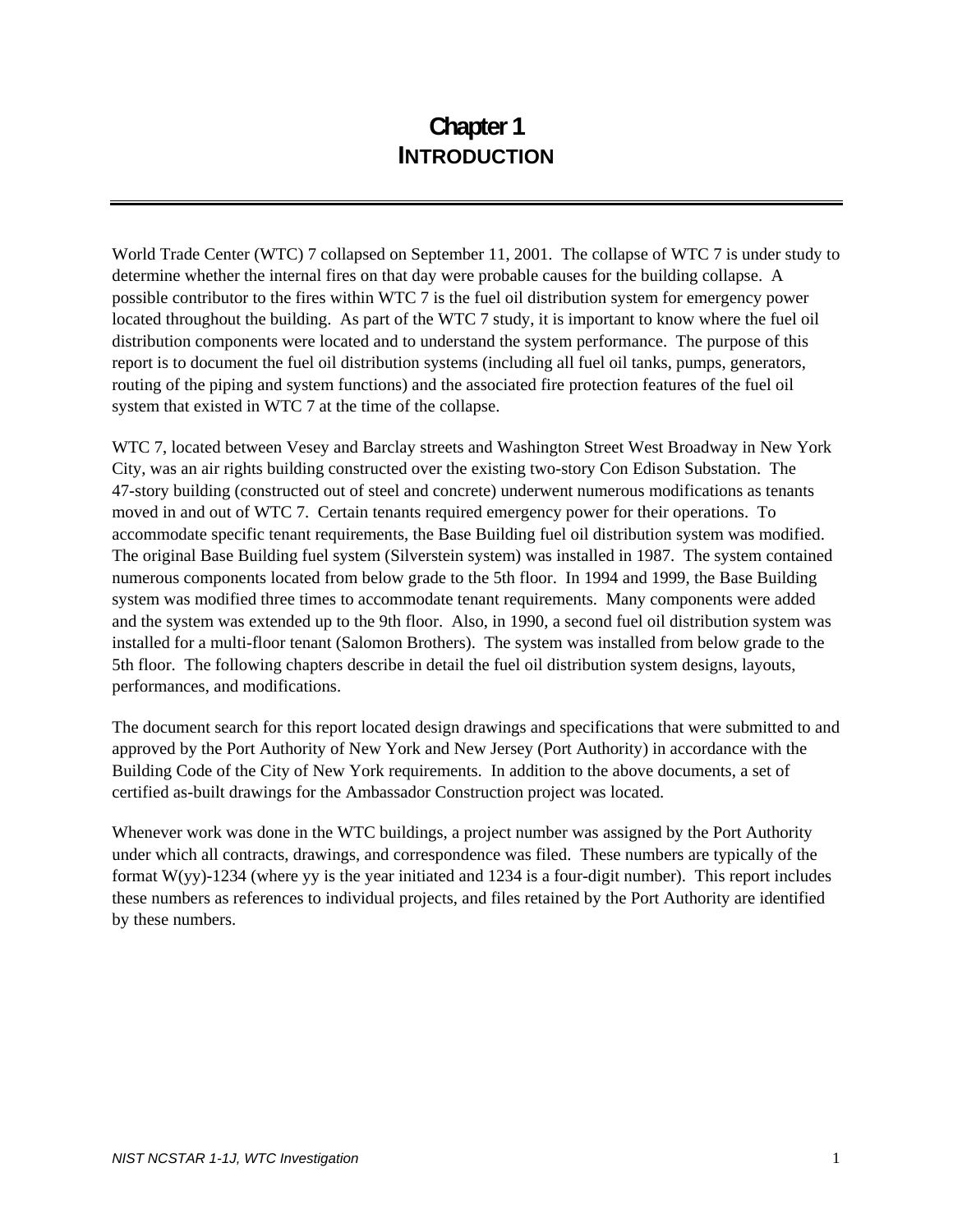This page intentionally left blank.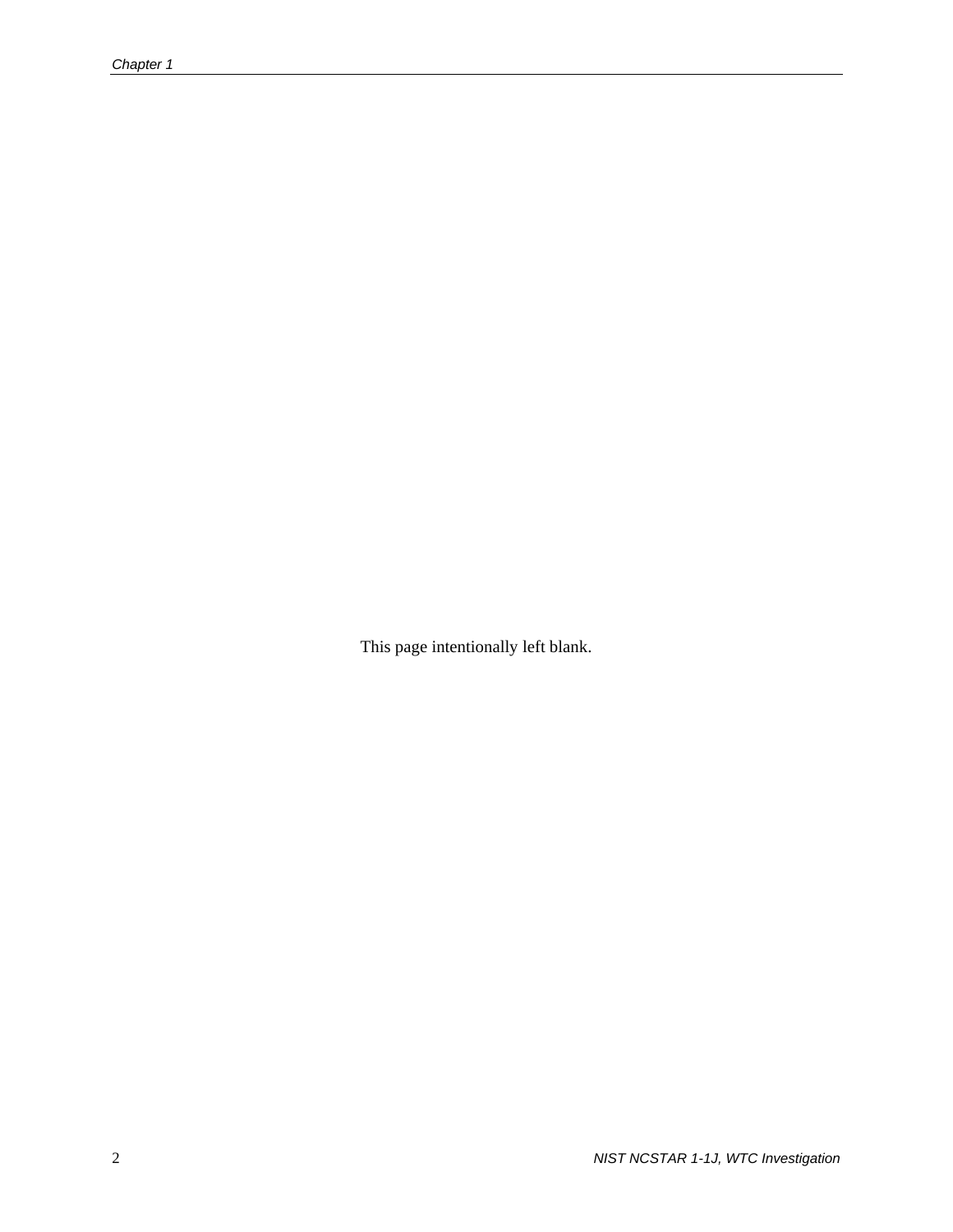# **Chapter 2 FUEL OIL PROVISIONS OF THE BCNYC**

The facilities of the Port Authority of New York and New Jersey (PANYNJ) are not subject to the requirements of the local building codes, although PANYNJ policy was to follow the New York City codes where applicable. The distribution system was to be designed to the provisions of the Building Code of the City of New York (BCNYC). As previously stated, the fuel oil distribution systems were installed in 1987 and 1990 with modifications occurring in 1994 and 1999. Generally, building construction is performed to the most current code provisions at the time of installation. The code provisions are often updated as technology and experience advance. However, between 1987 and 1999, the fuel oil system provisions of the BCNYC remained unchanged. Thus, a single set of code provisions can be summarized for the initial design and the subsequent modifications. The BCNYC code provisions used for the installations and modifications to the fuel oil distribution systems in World Trade Center (WTC) 7 are listed in the remaining sections of this chapter.

#### **2.1 GENERAL REQUIREMENTS**

The hydrocarbon fuel oil used shall be as classified in Reference Standards (RS) 14-3 and RS 14-12 and shall have a flashpoint not lower than 100 °F (27-827).<sup>1, 2</sup>

### **2.2 FUEL OIL STORAGE EQUIPMENT**

All fuel oil storage tanks shall be built of steel plates or sheets, made by the open hearth or basic oxygen process (27-828(a)(1)).

Tanks shall be welded, riveted and caulked, or riveted and welded. Flanges or other pipe connections may be welded. Filler of any kind between plates shall be prohibited (27-828(a)(2)).

Tanks to be buried shall be cleaned and then coated on the outside with two coats of red lead, or equivalent. Tanks shall be further protected by a coating of hot tar, asphalt, or equivalent rust resistive material, applied at the work site. Tanks installed inside buildings above ground shall be coated with one coat of red lead, or equivalent (27-828(a)(3)).

All buried storage tanks shall be constructed of at least  $\frac{1}{4}$  in. thick metal and shall be designed to withstand any external loads to which the tank may be subjected  $(27-828(a)(4))$ .

Shop fabricated storage tanks shall be installed without structural alteration (27-828(a)(5)).

All openings shall be through the top of the storage tank (27-828(a)(6)).

l

<sup>&</sup>lt;sup>1</sup> The fuel oil used in WTC 7 was no. 2 fuel oil.

<sup>&</sup>lt;sup>2</sup> The BCNYC references given, denoted by 27-XXX, is the new numbering system.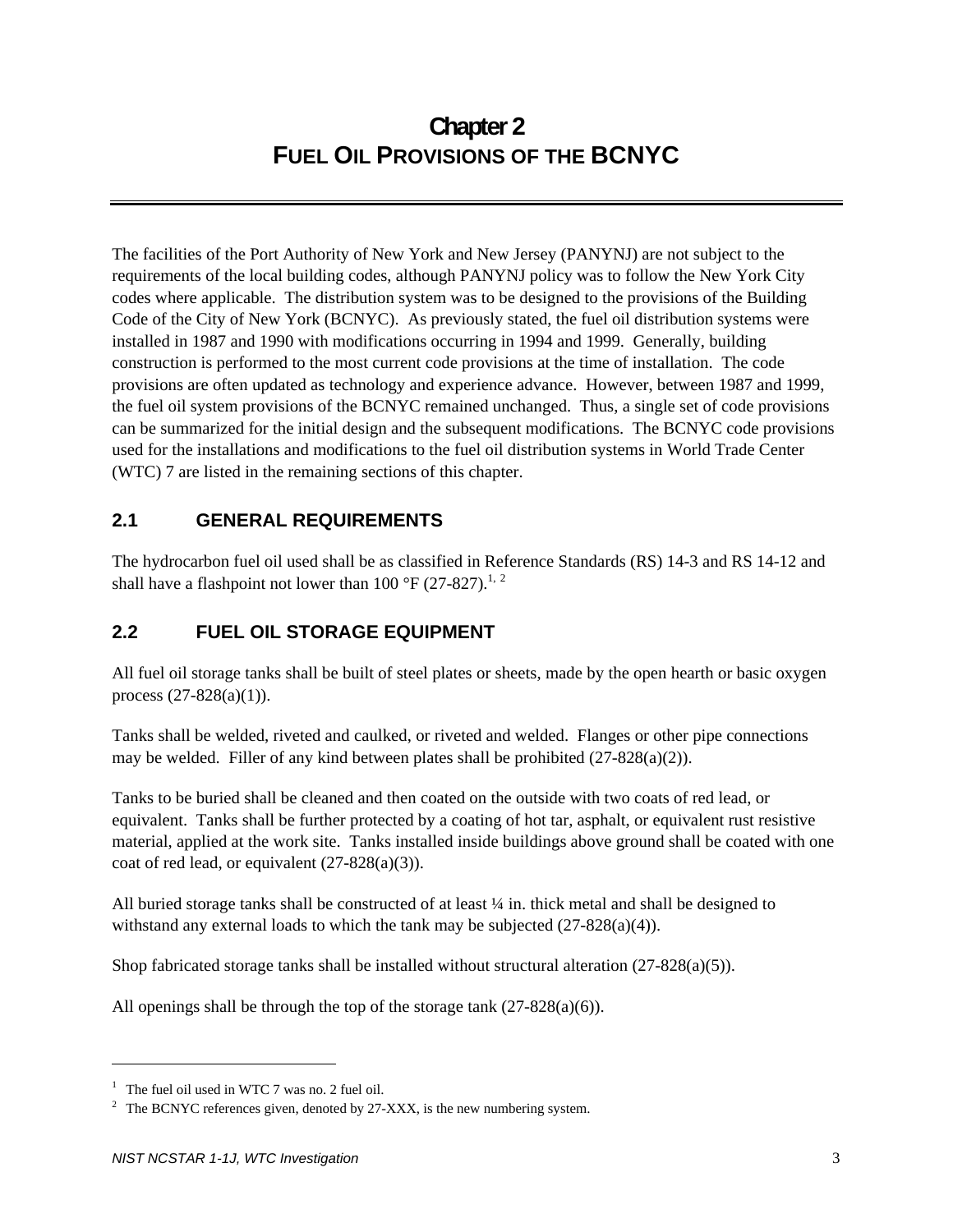Tanks for no. 2 commercial grade oils need not have manholes. However, if manholes are used for such oils, the manhole covers shall be bolted and made gastight  $(27-828(a)(7))$ .

Tanks shall be located at least 7 ft, measured in the most direct manner, from any source of exposed flame unless protected as provided in 27-829(a)(2) or 27-829(a)(3) and at least 2 ft from any surface where the temperature exceeds 165 °F (27-828(a)(9)).

Cylindrical tanks, except vertical tanks above ground outside of buildings, of more than 275 gal capacity shall be constructed as follows (27-828(b)):

- 1. Tanks 36 in. in diameter and less at least  $\frac{1}{4}$  in. shell and  $\frac{1}{4}$  in. heads.
- 2. Tanks 37 to 72 in. in diameter at least  $\frac{1}{4}$  in. shell and  $\frac{5}{16}$  in. heads.
- 3. Tanks 73 to 120 in. in diameter at least 5/16 in. shell and 3/8 in. heads.
- 4. Tanks over 120 in. in diameter shall be of at least 3/8 in. steel and shall be stiffened by angle rings or equivalent members so as to retain their cylindrical form.

All oil storage tanks of 275 gal capacity or less that are not buried shall have a minimum thickness of shell and head plates of no. 10 manufacturer's standard gauge steel plate. Storage tanks of 60 gal capacity or less shall be similarly constructed but need not be thicker than no. 14 manufacturer's standard gauge  $(27-828(d)).$ 

#### **2.3 LOCATION OF TANKS**

Inside of buildings, above ground, on the lowest floor as follows (27-829(a)):

- 1. Storage tanks having a capacity of 550 gal or less may be installed above ground on the lowest floor of a building, provided that such tanks are mounted on adequate noncombustible supports, with the tank anchored thereto. No more than 550 gal of total storage capacity may be connected to one burner or may be installed without the protection provided in paragraph 27-829(a)(2) or 27-829(a)(3).
- 2. Storage tanks having a capacity of more than 550 gal but less than 1,100 gal may be installed above ground on the lowest floor of a building, provided that all portions of such tanks above the floor are completely enclosed with noncombustible construction having at least a 2 h fire resistance rating. Weep holes 1 in. in diameter shall be provided at least every 3 ft along the bottom of the enclosure unless at least 15 in. of clearance, together with access door, is provided between the tank and the enclosure.
- 3. Storage tanks having a capacity of 1,100 gal or more may be installed above ground on the lowest floor of a building, provided that all portions of such tanks above the floor are completely enclosed with noncombustible construction having at least a 3 h resistance rating. At least 15 in. clearance shall be provided over the tanks and on all sides between the tanks and the enclosure. A noncombustible access door, constructed so as to preserve the integrity of the fire resistive enclosure, shall be installed in the enclosure above the point where the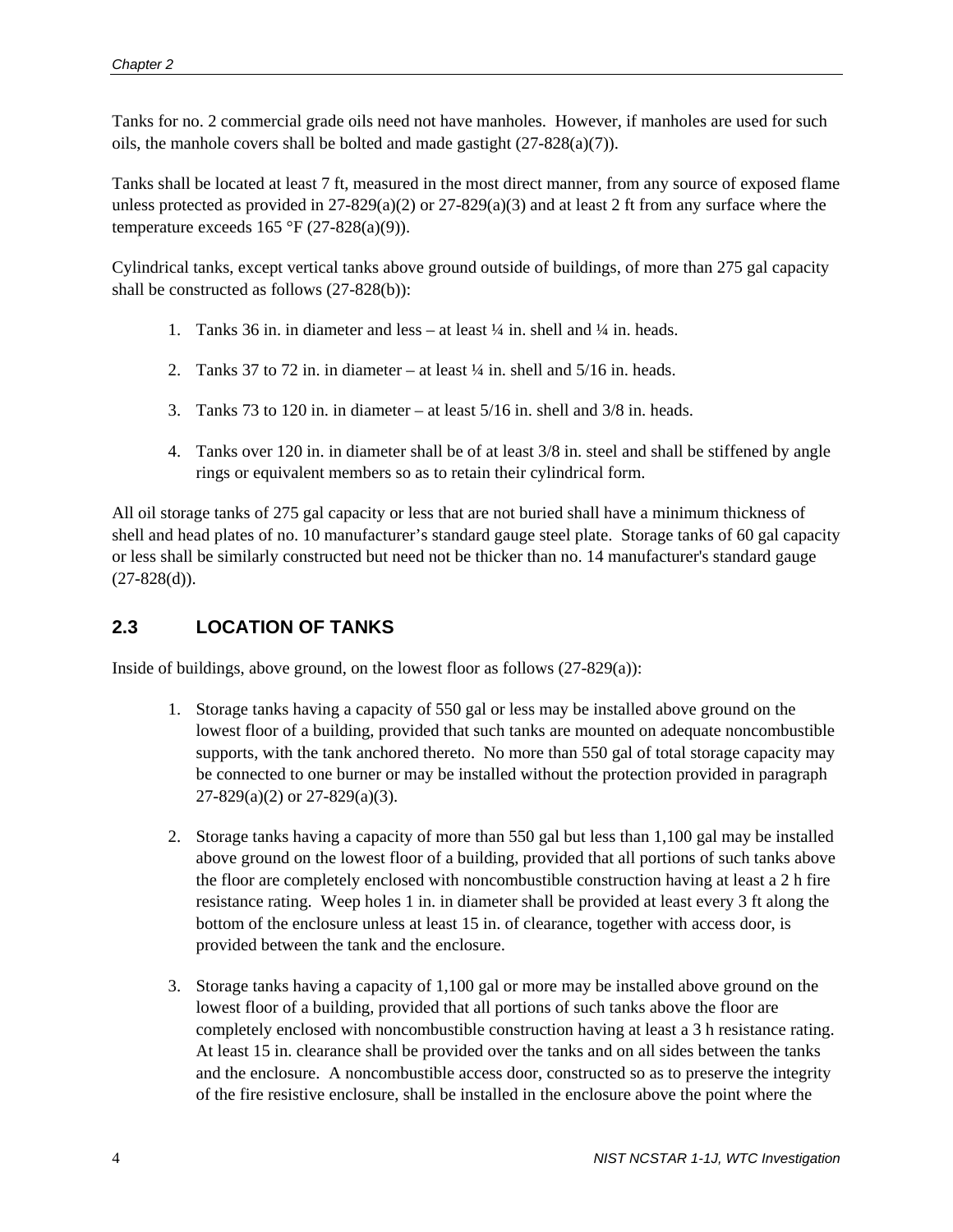capacity of the enclosure below the door sill would be equal to the capacity of the largest tank installed. When the longest inside dimension of the enclosure exceeds 35 ft, access doors shall be installed at intervals not exceeding 12 ft. Columns, pipes, or similar obstructions may project into the required 15 in. of space within the enclosure, provided that access door or doors are so arranged that all portions of the enclosure are accessible for servicing.

4. The capacity of individual storage tanks in no case shall exceed 20,000 gal.

Inside of building above the lowest floor as follows (27-829(b)):

- 1. Fuel oil storage tanks having a capacity of 275 gal or less may be installed inside of buildings above the lowest story when provided with a 4 in. thick concrete or masonry curb, or with a metal pan of gauge equal to the gauge of the tank, completely surrounding the tank and of sufficient height to contain two times the capacity of the tank. The number of such oil storage tanks shall be limited to one per story.
- 2. Storage tanks having a capacity of 275 gal or less, installed above the lowest floor inside a building shall be filled by means of a transfer pump supplied from a primary storage tank located and installed as otherwise required. A separate transfer pump and piping circuit shall be provided for each storage tank installed above the lowest floor. No intermediate pumping stations shall be provided between the storage tank and the transfer pump. Appropriate devices shall be provided for the automatic and manual starting and stopping of the transfer pumps so as to prevent the overflow of oil from these storage tanks.
- 3. A float switch shall be provided with the curb or pan around the storage tank and shall be arranged so as to sound an alarm and stop the transfer pump in case of failure of the tank or the control in the tank. The operation of the float switch shall be tested at least once each week. An alarm bell shall be located in the same room with the tank and a visual and audible alarm shall be located in a maintenance office.

Inside of buildings, below ground as follows (27-829(c)):

- 1. Storage tanks having a capacity greater than 275 gal may be buried inside a building provided that the top of the tank is at least 2 ft below floor level. In lieu of 2 ft of earth over the tank, the tank may be covered by concrete flooring having the same thickness as the basement floor, but not less than 4 in. concrete and reinforced with 2 in. by 2 in. mesh of at least no. 20 U.S. standard gauge steel wire. Tanks shall be placed in firm soil and shall be surrounded by clean sand or well-tamped earth, free from ashes and other corrosive substances, and free from stones that will not pass through a 1 in. mesh. When necessary to prevent floating, tanks shall be securely anchored.
- 2. No tank shall be buried within 3 ft of any foundation wall or footing.

Outside of building, below ground as follows (27-829(d)):

1. Storage tanks located outside of buildings and below ground shall be buried with the top of the tank at least 2 ft below ground. Tanks shall be placed in firm soil and shall be surrounded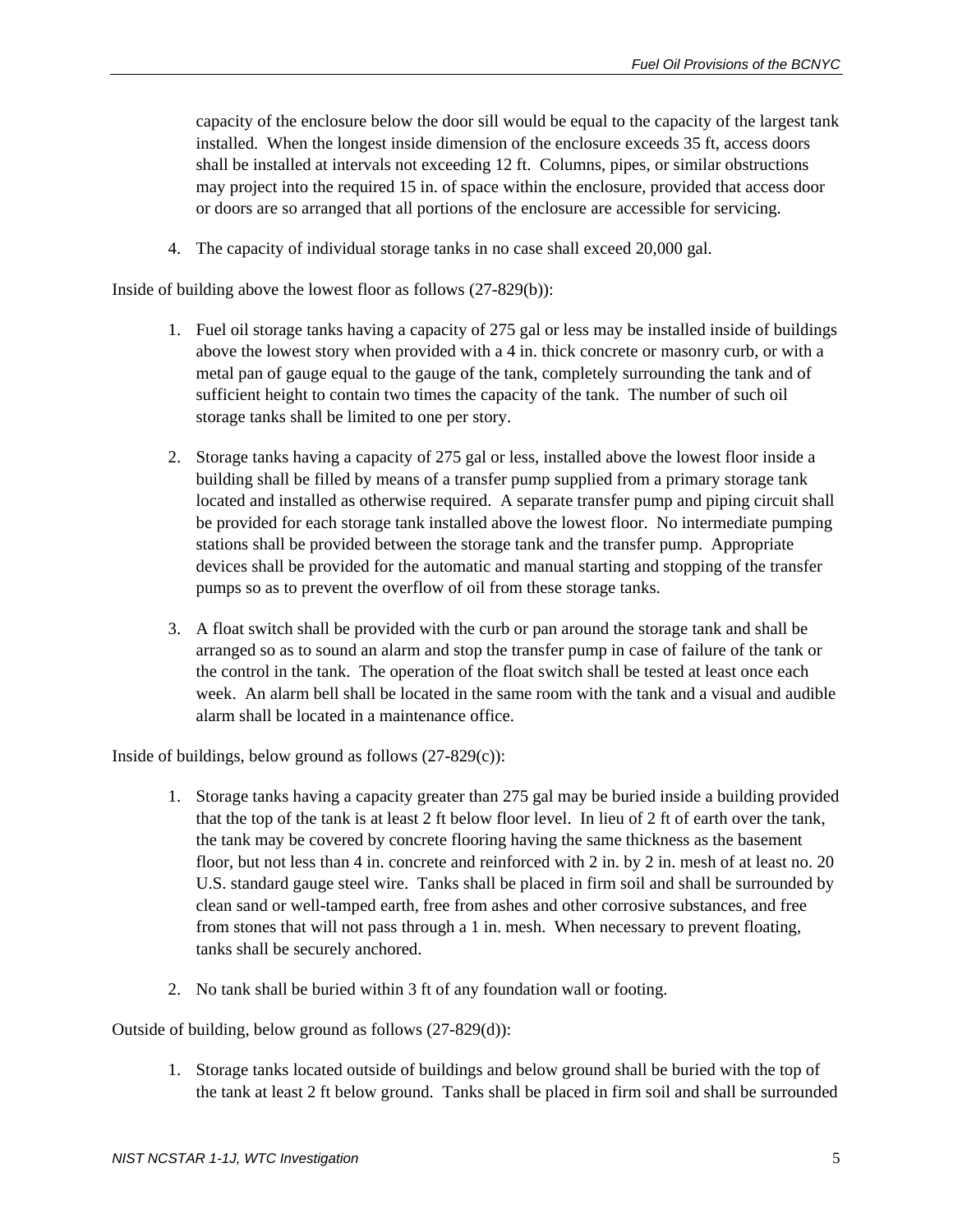by clean sand or well-tamped earth, free from ashes or other corrosive substance, and free from stones that will not pass through a 1 in. mesh. When necessary to prevent floating, tanks shall be securely anchored.

2. No tank shall be buried within 3 ft of any foundation wall or footing.

#### **2.4 PIPING**

Exposed piping shall be protected against mechanical damage and shall be adequately supported with rigid metal fasteners or hangers. All pipes connected to buried tanks, except test well piping, shall be provided with double swing joints at the tank (27-830(a)(1)).

Only new wrought iron, steel, or brass pipe, or type K or heavier copper tubing, or aluminum alloy tubing, properly identified, may be used. Metal tubing when used for conveying oil shall be adequately protected. Such tubing may be installed at the burner without protection. Drawn tubing when used in domestic installations shall be of at least 3/8 in. inside diameter up to the shut-off valve at the burner. Soldered connections shall be prohibited  $(27-830(a)(2))$ .

Overflow pipes, where installed, shall not be smaller in size than the supply pipe  $(27-830(a)(3))$ .

Where a shut-off valve is installed in the discharge line from an oil pump, a relief valve shall be installed in the discharge line between the pump and the 1st shut-off valve  $(27-830(b)(1))$ .

A relief or pressure regulating valve shall be provided in the oil piping system on the heater side of the shut-off valves (27-830(b)(2)).

Relief valves shall be set to discharge at not more than one and one-half times the maximum working pressure of the system. The discharge from relief valves shall be returned to the storage tank or to the supply line. There shall be no shut-off valve in the line of relief  $(27-830(b)(3))$ .

Fuel oil heaters shall not be installed within the steam or water space of a boiler. Fuel oil heaters and the connecting piping shall be arranged to prevent oil leakage from being transmitted to the boiler. This may be accomplished by any of the following methods (27-830(c)):

- 1. By discarding the condensate from the heaters.
- 2. By using approved double tube or other approved heaters.
- 3. By means of a secondary hot water or steam heating system where the water or steam from the boiler has no direct contact with the oil heater.
- 4. By a sight tank arrangement for collecting and inspecting the condensate which is provided with a pump controlled by a hand switch for returning the condensate to the normal return system.
- 5. By such other method as may be permitted by the commissioner.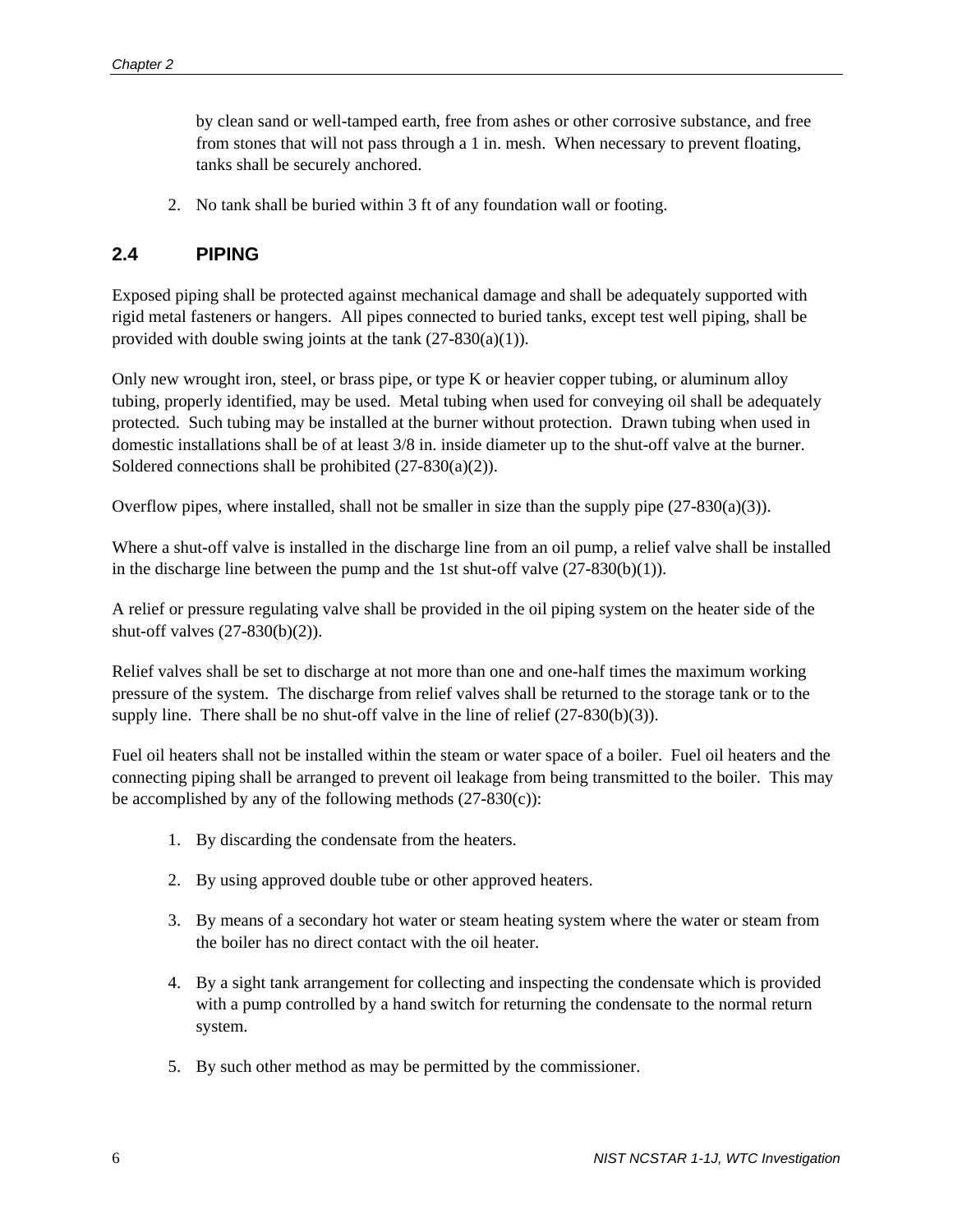A vent pipe of iron or steel, without trap, draining to the tank, shall be provided for each storage tank. The lower end of the vent pipe shall not extend more than 1 in. through the top of the storage tank. Crossconnection between a vent pipe and fill pipe is prohibited  $(27-830(d)(1))$ .

Where a battery of storage tanks designed to hold the same grade of oil is installed, vent pipes may be run into a main header (27-830(d)(2)).

Vents shall be at least one and ¼ in. in diameter for storage tanks not exceeding 1,100 gal capacity and at least 2 in. in diameter for storage tanks of 1,100 gal or more except that vents for storage tanks of 60 gal capacity or less shall be at least  $\frac{1}{2}$  in. in diameter. Vents for tanks inside of buildings above the lowest floor shall be run into the primary storage tank vent  $(27-830(d)(3))$ .

Vent pipes shall be provided with an approved weatherproof hood having a free area of at least the pipe size area. Vent pipes shall terminate outside the building in a non-hazardous location, at least 2 ft from any building opening and not less than 2 ft nor more than 12 ft above the fill pipe terminal, unless otherwise permitted by the commissioner. If the vent pipe terminal is not visible from the fill pipe terminal location, a 1 in. tell-tale line shall be connected to the tank and shall parallel the fill pipe and terminate at the fill pipe terminal with an unthreaded end. Such tell-tale lines shall be provided with a check valve set to prevent flow of surface water to the storage tank (27-830(d)(4)).

Fill pipes shall terminate outside the buildings, with the fill pipe terminal located at or above grade, at least 2 ft from any building opening and 5 ft from any subway grating at or below the level of the fill pipe terminal. No fill pipe shall be less than 2 in. in diameter. Where there are facilities for the delivery tank truck to drive onto the premises, the fill terminal may be located elsewhere than at the curb  $(27-830(e)(1)).$ 

Each storage tank shall be provided with a separate fill pipe, except that where a battery of tanks is installed containing the same grade of oil, a common fill and header pipe may be installed  $(27-830(e)(2))$ .

Where the top of the storage tank is above the fill pipe terminal, the fill pipe shall be connected to the top of the tank and provided with a shut-off valve and swing check valve both of which shall be located at the fill pipe terminal. However, the shut-off and check valves may be installed in an accessible location inside the building at or below the level of the fill pipe terminal  $(27-830(e)(3))$ .

All fill pipe terminals shall be of an approved type, and shall be provided with lugs for embedding in concrete. In lieu of lugs, a set screw or threads to fasten the terminal to the fill pipe may be used  $(27-830(e)(4)).$ 

Piping from transfer pump to storage tanks above the lowest floor as follows (27-830(f)):

1. The piping from a transfer pump to storage tanks at levels above the lowest floor in buildings, the return piping, and vent piping shall comply with the applicable provisions of subdivisions  $27-830(a)$  and  $27-830(d)$  and shall be enclosed in a shaft constructed of 4 in. concrete or masonry having a 4 in. clearance from all pipe or pipe covering. Provision shall be made for expansion in piping without the use of expansion joints.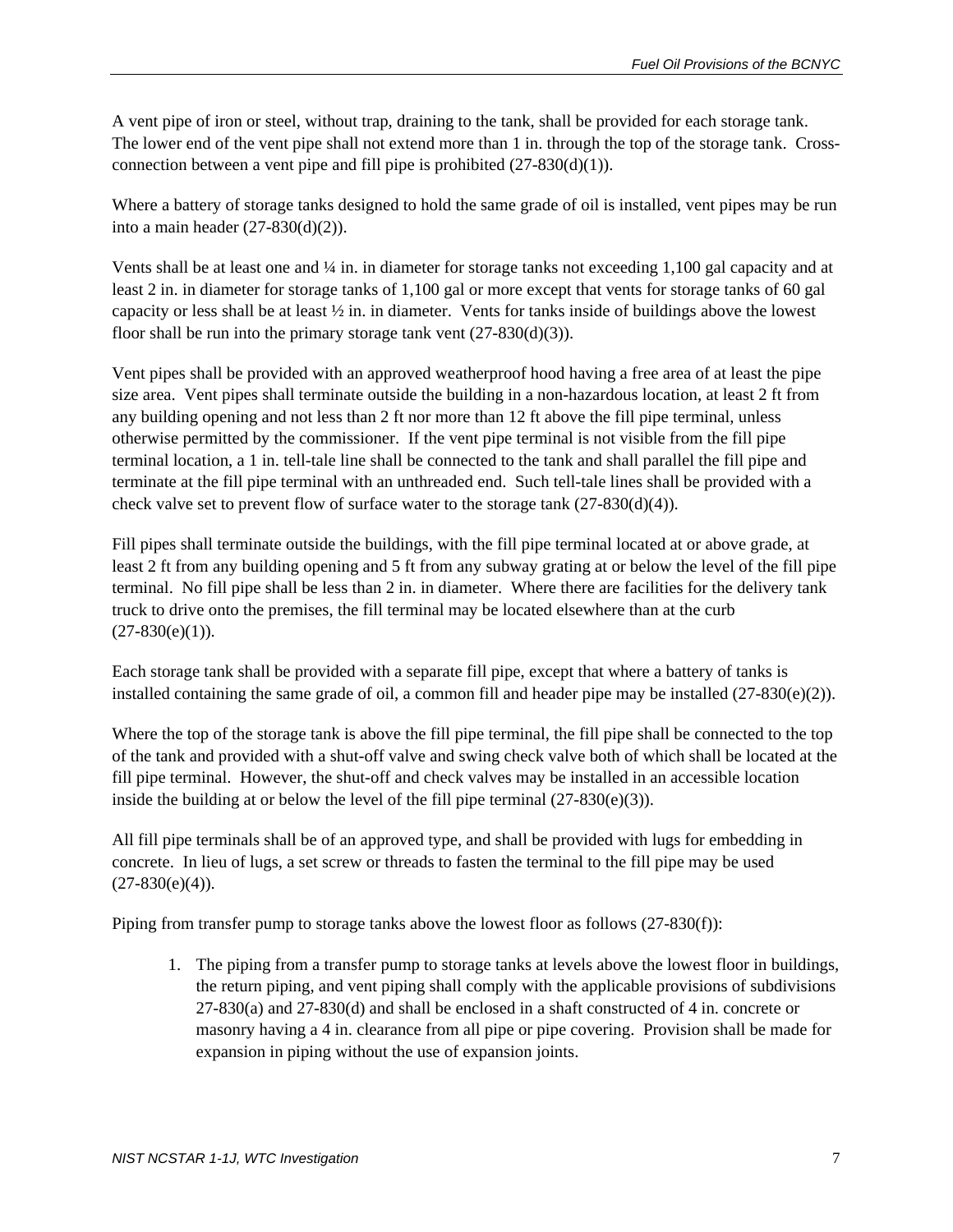- 2. Where it is necessary to make horizontal offsets in the supply piping and pipe shafts such piping shall be enclosed in a sleeve of other piping of at least no. 10 manufacturer's standard gauge steel, two sizes larger and arranged to drain into the shaft. Horizontal piping offsets shall be further enclosed in construction having a 2 h fire resistance rating.
- 3. A drain pipe shall be installed at the base of shafts enclosing the supply and overflow piping. The pipe shall lead to an open sight drain or to an open sump.
- 4. Oil lines for tanks above the level of the lowest floor shall be seamless steel pipe of a weight not less than ASA schedule 40 with welded connections.
- 5. Pipe shafts shall not be penetrated by or contain other piping or ducts.

The heating of oil in storage tanks shall be by means of coils using low pressure hot water or steam, or by means of electric heaters approved for use in oil storage tanks  $(27-830(g))$ .

Where more than one storage tank is connected to a common supply line, a shut-off valve shall be provided in the supply line at each tank. Where more than one burner is connected to a supply line a shutoff valve shall be provided at each burner. Where a single tank and a single burner are installed, a shutoff valve shall be required in the supply line at the tank and another at the burner. Valves shall be brass or equivalent in corrosion and fire resistance, shall provide tight shut-off, and shall be rated at 125 psi or greater as required by the pressure in the system (27-830(h)(1)).

Where a storage tank is located so that the top of the tank is above the oil inlet to the burner or to the fuel pump, and the storage tank capacity is greater than 275 gal, the supply line to the burner shall be provided with an approved anti-syphon device. The device shall be located at the highest point in the supply line. Where an approved foot valve is used in the tank and the tank is constructed with a manhole, an antisyphon device shall not be required (27-830(h)(2)).

The pressure in oil lines to burners located above the lowest floor of a building shall not be more than is required to circulate oil to and from the burners, and all parts of the oil system shall be capable of withstanding the maximum working pressure in that part of the system  $(27-830(h)(3))$ .

A remote control shall be provided to stop the flow of oil to any burner. Such control shall be located outside the entrance to the room in which the burner is located and as close to such entrance as practicable, except that when an outside location is impracticable, such control may be located immediately inside the room in which the burner is located, provided such location is accessible at all times. On storage tanks of 60 gal or less capacity used with manually operated burners, such remote control may be installed in the supply lines between tank and burner (27-830(h)(4)).

Pressure in a storage tank for the purpose of discharging oil shall be prohibited (27-830(h)(5)).

In systems where either steam or air is used for atomizing the oil, the oil and the atomizing supply shall be interlocked so that where the supply of either is interrupted, the supply of the other will be immediately cut off  $(27-830(h)(6))$ .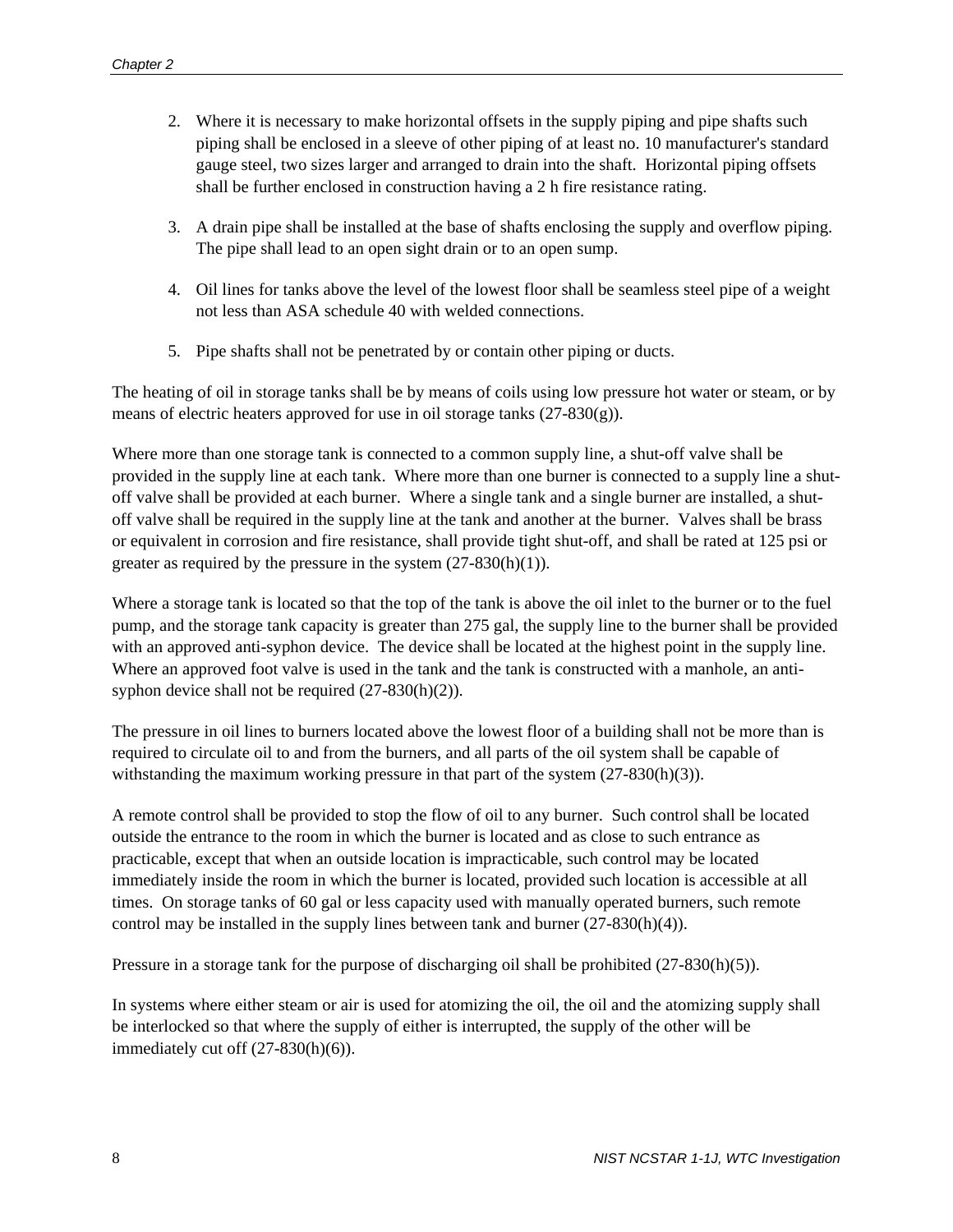All tanks located inside buildings shall be provided with an oil level indicating device. Test wells shall be prohibited in tanks located inside of buildings. Unused tank openings shall be permanently sealed to prevent the removal of plugs or cover  $(27-830(i)(1))$ .

Oil level indicating devices shall be designed and constructed of substantial materials so that there can be no leakage of oil or oil vapor (27-830(i)(2)).

Test wells in storage tanks located outside of buildings shall be capped oil tight and kept closed when not in use  $(27-830(i)(3))$ .

## **2.5 CONTROLS**

With each automatic burner a set of safety controls of the electric, pneumatic, hydraulic, or mechanical type shall be installed and maintained in good working order. The controls shall provide the following functions (27-831):

- 1. Ignition
- 2. Stack or combustion control
- 3. High temperature or pressure control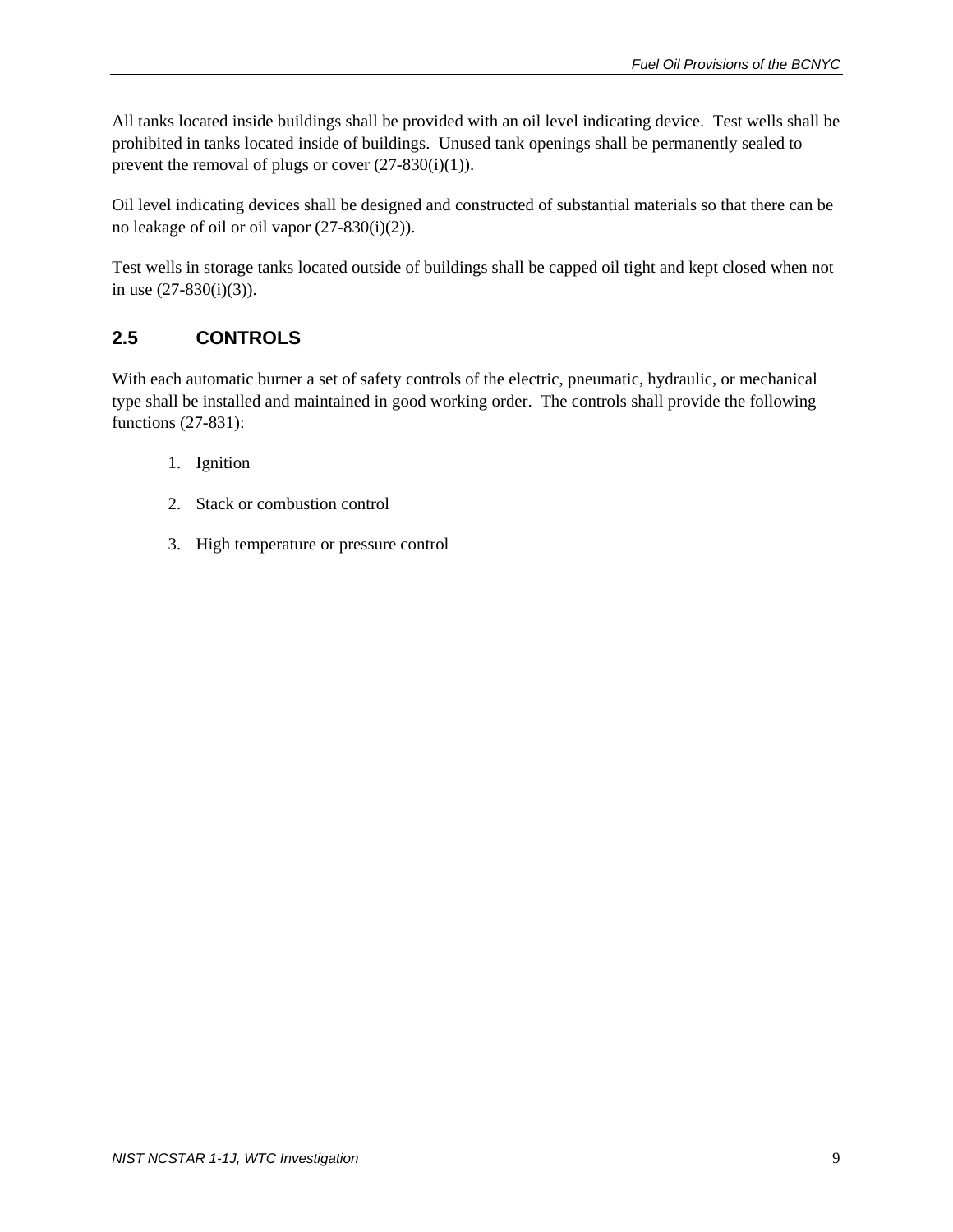This page intentionally left blank.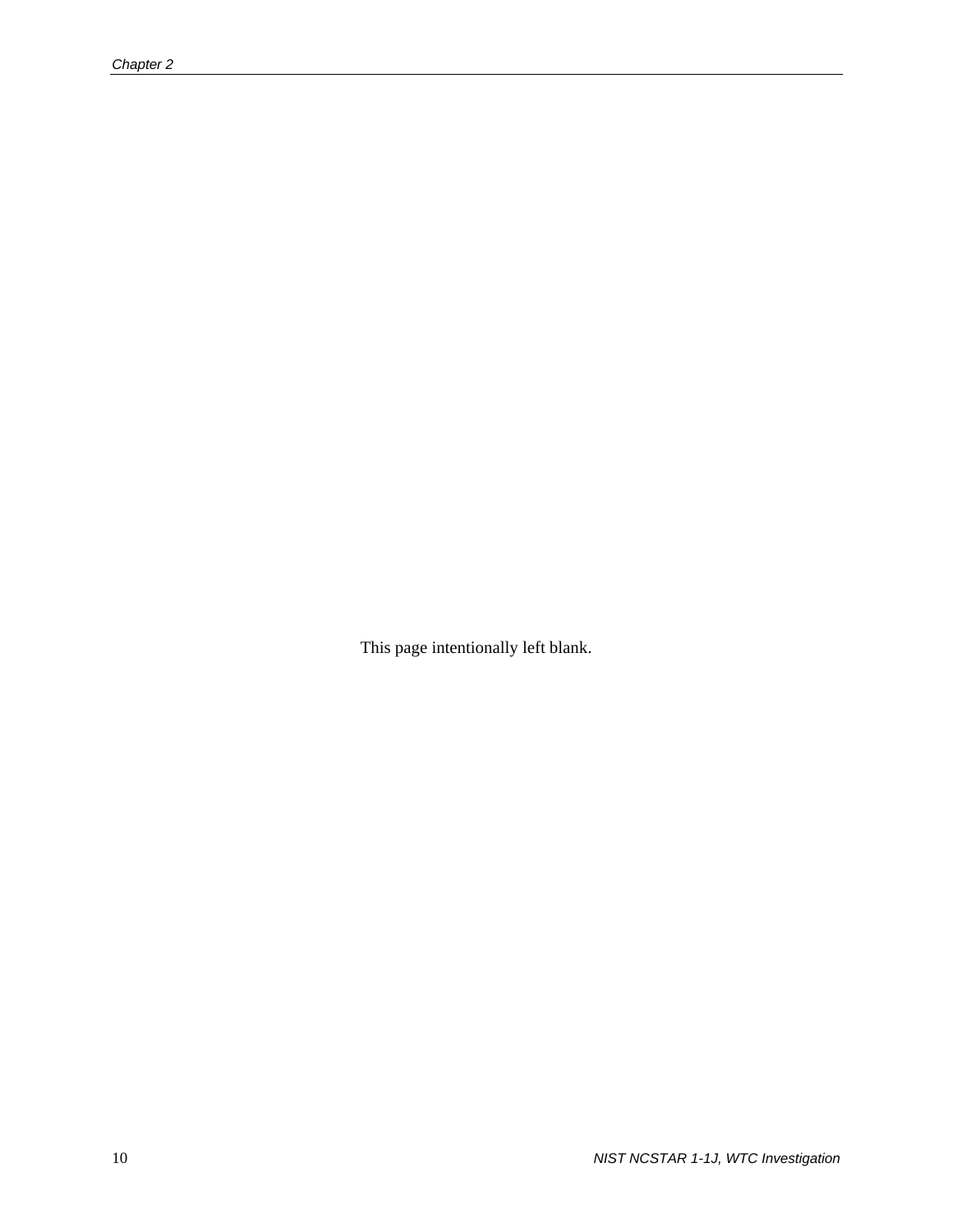## **Chapter 3 BASE BUILDING DESIGN (1987)**

The Base Building fuel oil system (Silverstein system) design was submitted to the Port Authority of New York and New Jersey (PANYNJ) for approval in 1987 under PANYNJ submittal number W-01437. The system was designed by the development team of:

- Owner/Developer: Silverstein Properties, Inc.
- Architect: Emery Roth & Sons, P.C.
- Structural Engineer: The Office of Irwin G. Cantor, P.C.
- Engineer: Syska & Hennessy

#### **3.1 BASIC LAYOUT**

The fuel distribution system was designed for no. 2 diesel fuel. The design started with two storage tanks located below the 1st floor loading dock located on the south side of the building (Fig. 3–1). The storage tanks were connected with a 2 in. fuel oil supply (FOS) pipe leading to a duplex fuel oil pump set located at the north wall of the 1st floor Fuel Oil Pump room which was located between the two west banks of passenger elevators. The fuel was pumped via a 2 in. FOS pipe to a 275 gal day tank located on the north wall of the 5th floor Generator Room, which was located at the west end of the south wall (Fig. 3–2). The 2 in. FOS pipe, which led to the day tank, ran vertically up a shaft near the west bank of passenger elevators. The shaft where the FOS pipe was located also contained other building utilities. The day tank supplied fuel to two emergency generators located on the east wall of the 5th floor Generator Room. A 2 in. fuel oil return (FOR) pipe, ran parallel with the FOS pipe back to the day tank. The FOR pipe continued back to the pump sets and storage tanks. An elevation diagram showing the floor locations of components is provided as Fig. 3–3.

#### **3.2 COMPONENT DETAILS**

The two Silverstein storage tanks had a capacity of 12,000 gal each. Each storage tank had a fuel fill box at grade and was specified to be constructed of fiberglass reinforced plastic.

The fuel oil pump set consisted of a strainer and two positive displacement pumps specified for 3/4 hp. The pump schedule on the drawings listed the pumps as 4.4 gpm at 3,500 rpm with a design pressure of 50 psi. Each pump had a relief valve set at 100 psi. The pump set was designed to have the lead pump start and stop automatically in response to the level controller in the day tank. A hand oil pump was also to be installed in parallel with the pump set. The hand oil pump was specified as a multiple-acting oscillating force type pump with a capacity of 30 gpm at not more than 50 double strokes per minute. The FOS discharge piping also contained a check valve.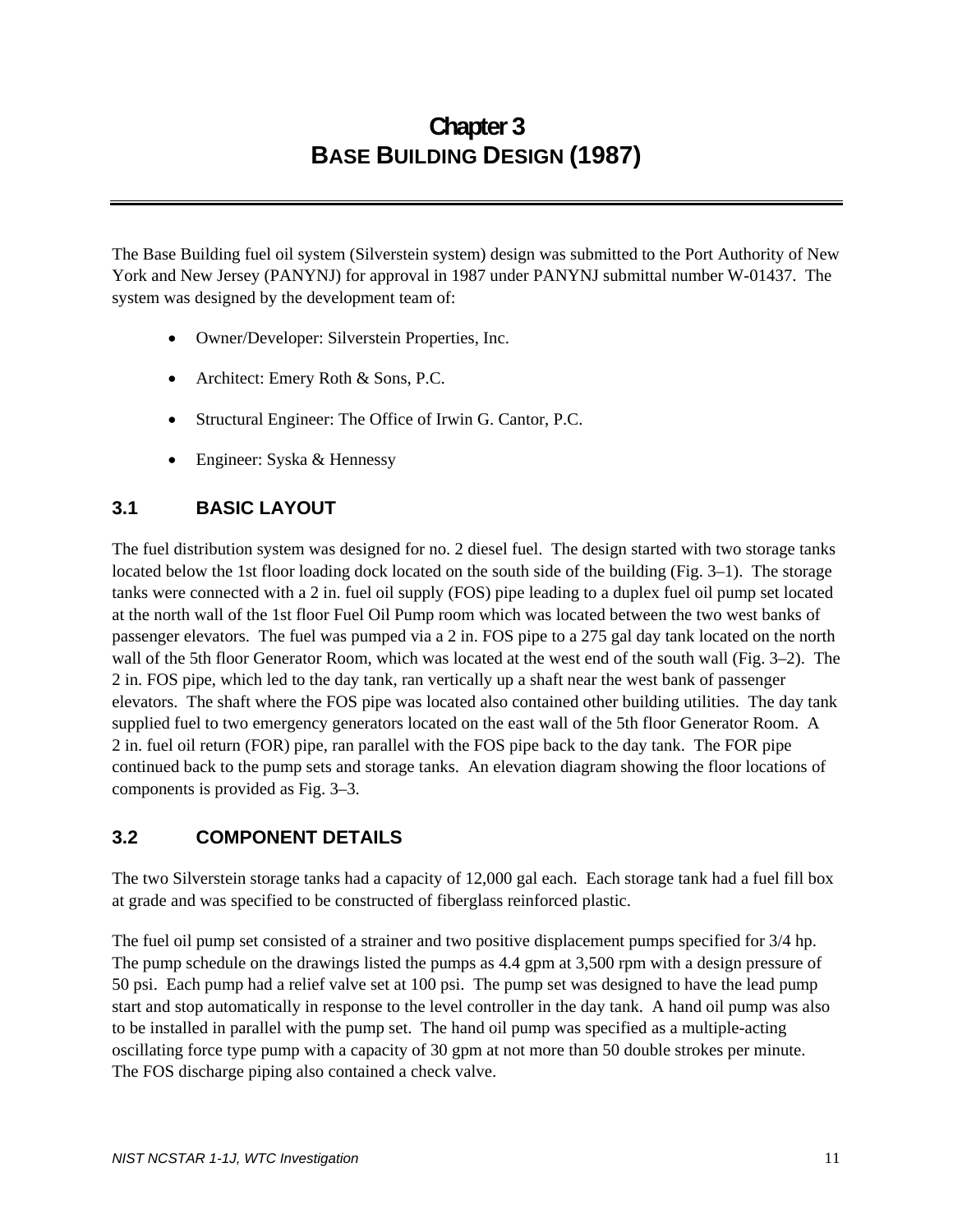The 275 gal day tank was equipped with a high-level alarm, pump on, pump off, and low-level alarm. The tank was specified to be equipped with a double-throw selector switch for active pump selection. Level controls were to automatically start the pump set at the low level and stop the pump set at the highlevel settings to maintain oil supply in the day tank. Alarm actuators were programmed to sound an alarm when the oil level in the tank fell below the low-level pump cut-in setting or rose above the high-level pump cutout setting. The day tank supply line (FOS discharge line) had a solenoid valve installed. The day tank sat inside a 550 gal capacity collecting pan. The collecting pan contained an alarm device to detect fuel and a drainpipe with a capped off valve. The collecting pan had a high-level pump cutoff and alarm set to automatically stop the pump set and sound an alarm when the oil reached the high-level setting in the collecting pan. The day tank also had a fuel oil vent pipe that terminated outside of the south Generator Room wall.

The two generators were specified for 900 kW, 460 V, 3 phase and equipped with automatic engine starting controls and alarms. Alarm indicators included:

- Low and high oil pressure
- High cooling water temperature
- Low warm-up jacket water temperature
- Day tank low and high fuel level
- Low battery voltage
- Over speed
- Failure to start

The Silverstein FOS and FOR pipes were contained in an outer pipe that protected the fuel pipe. The outer pipe was joined with welded flanges and oil tight gaskets. The outer pipe was covered with 2 in. calcium silicate (or equivalent) to provide a 2 h fire resistance rating. The outer pipe contained 1 in. couplings with inspection plugs located approximately 50 ft on center. The outer pipe contained inner pipe support spiders approximately 10 ft on center. The high points of the FOS suction pipe were equipped with anti-siphon valves.

## **3.3 FIRE PROTECTION**

Sprinkler drawings indicate that the Mechanical Equipment Rooms were to be protected with a wet pipe sprinkler system designed for ordinary hazard group I with a minimum density of 0.16 gpm/ft<sup>2</sup> over 1,500 ft<sup>2</sup> with a maximum spacing of 130 ft<sup>2</sup> per head.

Sprinkler drawings indicate that the Fuel Oil Pump Room was to be protected with a dry pipe sprinkler system designed for ordinary hazard group III with a minimum density of 0.21 gpm/ft<sup>2</sup> over the entire room with a maximum spacing of 130 ft<sup>2</sup> per head. The drawings show a sprinkler main entering into the room but hydraulic design criteria and the location of sprinkler heads are not shown. The 5th floor Generator Room did not contain an automatic fire suppression system.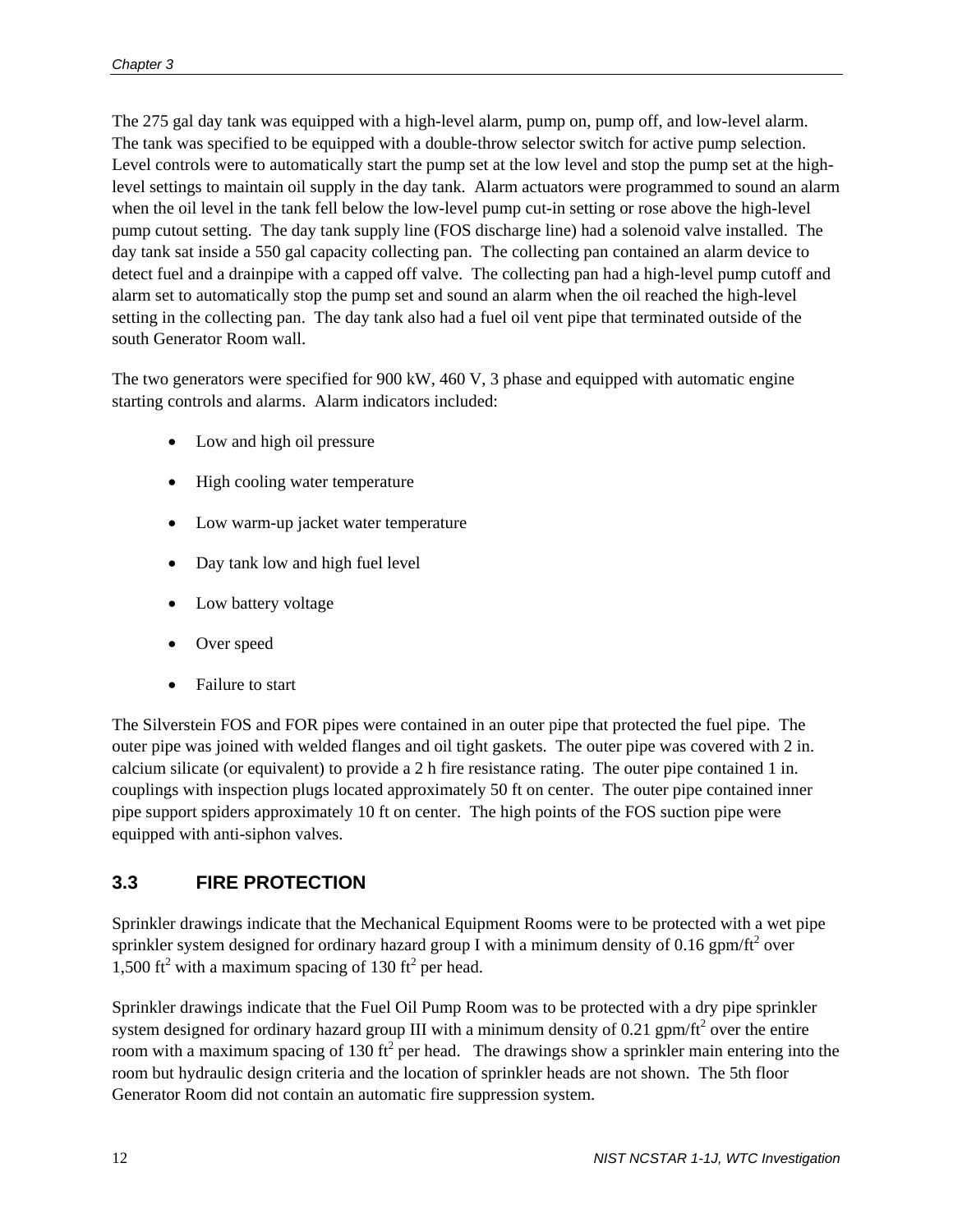The drawings do not indicate the construction type of the Fuel Oil Pump Room. The door had a fire rating of 1½ h.

The Generator Room appears to have been constructed of 8 in. solid concrete block. The fire rating of the walls was not indicated on the drawings. The fire rating of the Generator Room doors was 1½ h.

#### **3.4 REFERENCES**

Emery Roth & Sons, P.C. 1986. "7 World Trade Center." Architectural Drawings (1, 3, 6, 11).

- Emery Roth & Sons, P.C. 1987. "7 World Trade Center." Electrical Drawings (E-3, E-11, E-23, E-24). January 30.
- Emery Roth & Sons, P.C. 1987. "7 World Trade Center." Fire Protection Drawings (PFP-1, PFP-2). January 30.
- Emery Roth & Sons, P.C. 1987. "7 World Trade Center." Mechanical Drawings (H-2, H-6, H-22, H-24, H-25).
- Port Authority of New York and New Jersey. 1997. *Port Authority Facility Condition Survey Program, 7 World Trade Center*. April.

Silverstein Properties. Equipment and Maintenance List, 7 World Trade Center.

- Syska & Hennessy, Mechanical and Electrical Systems. 1984. 7 World Trade Center Specifications, Section 15520 – Emergency Diesel Generator Systems. October 29.
- Syska & Hennessy, Mechanical and Electrical Systems. 1984. 7 World Trade Center Specifications, Section 16007 – Diesel Engine Driven Standby Power Plant. October 22.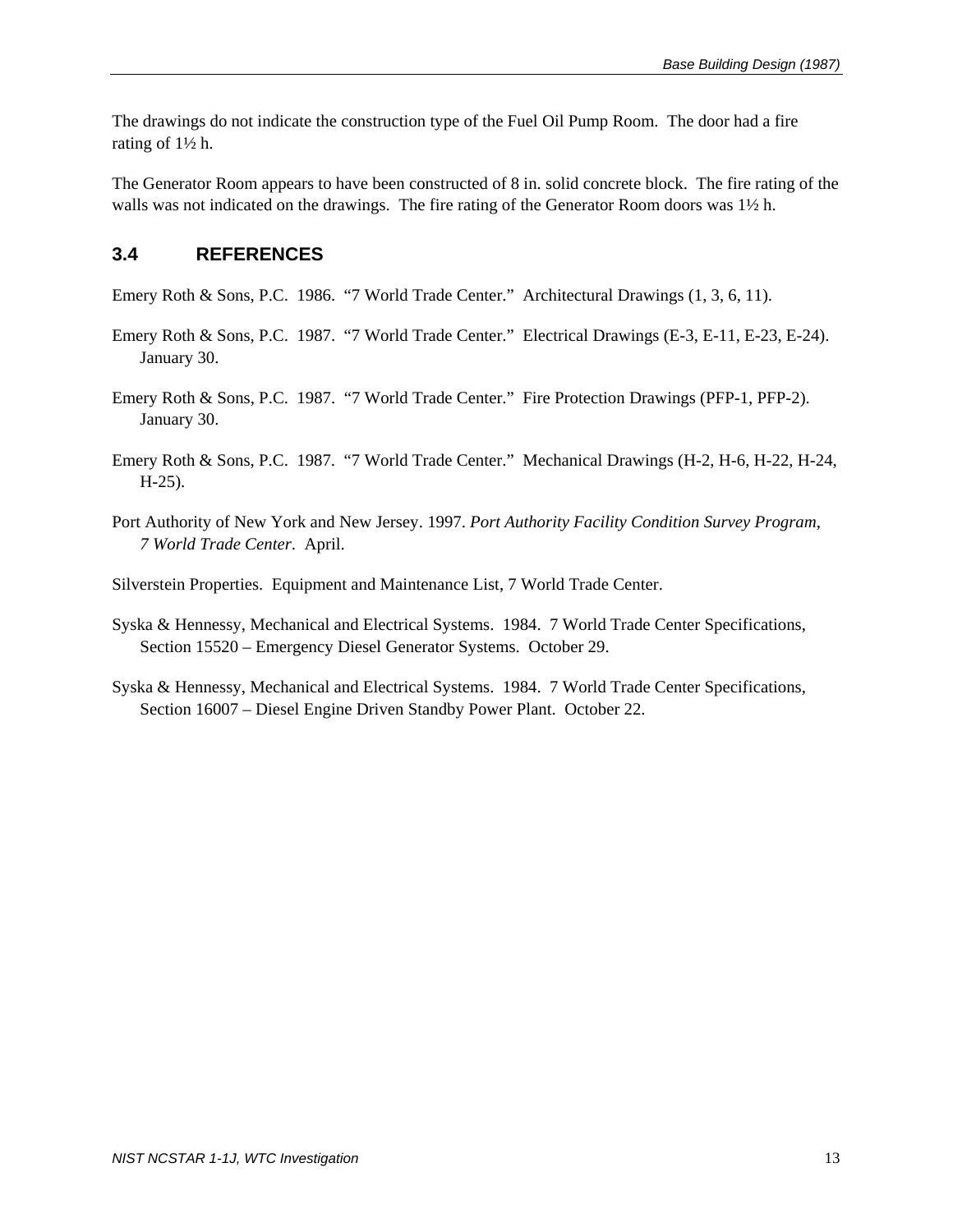

**Figure 3–1. Base Building 1st floor fuel oil distribution plan.** 



**Figure 3–2. Base Building 5th floor fuel oil distribution plan.**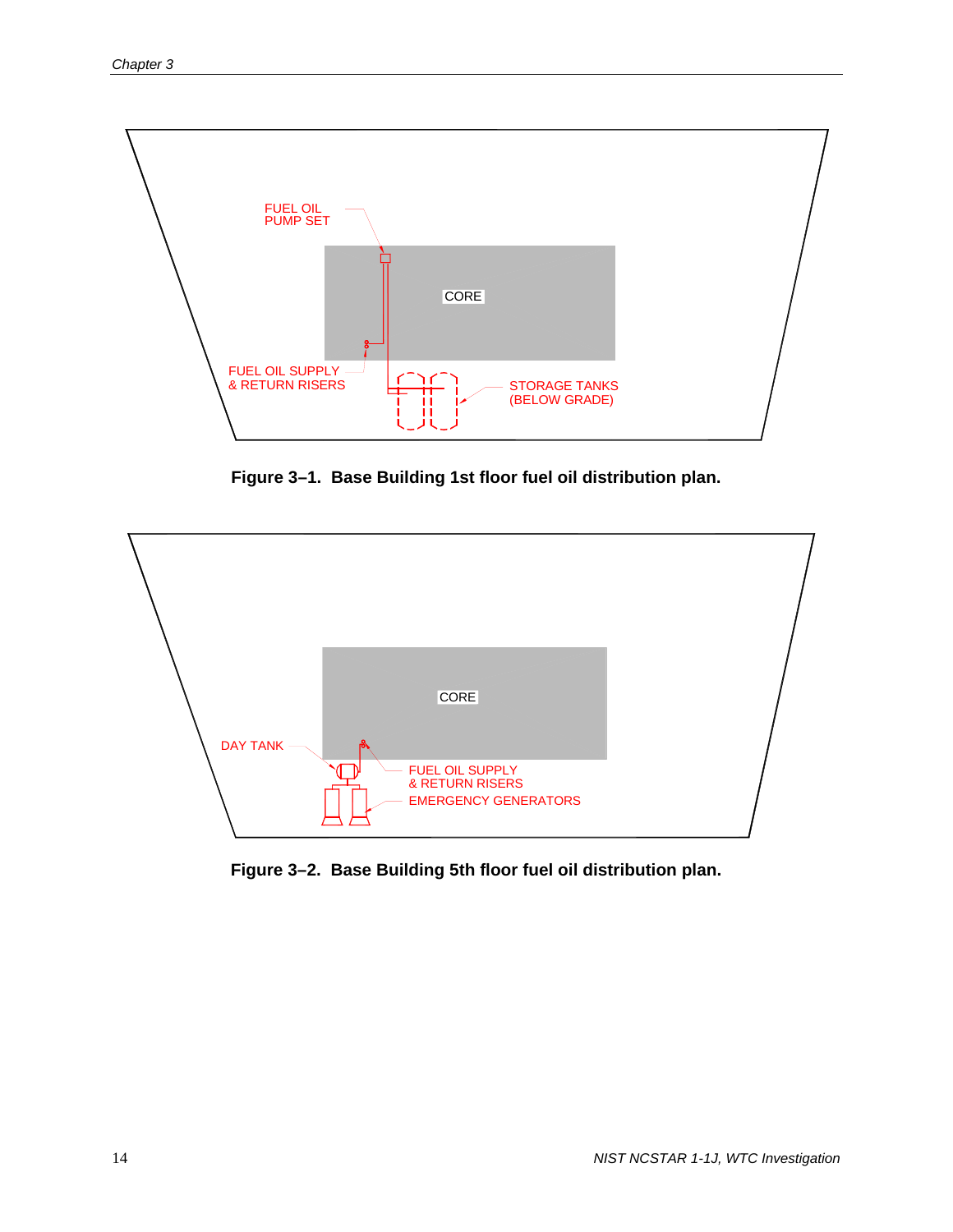

**Figure 3–3. Base Building section plan of fuel oil distribution components.**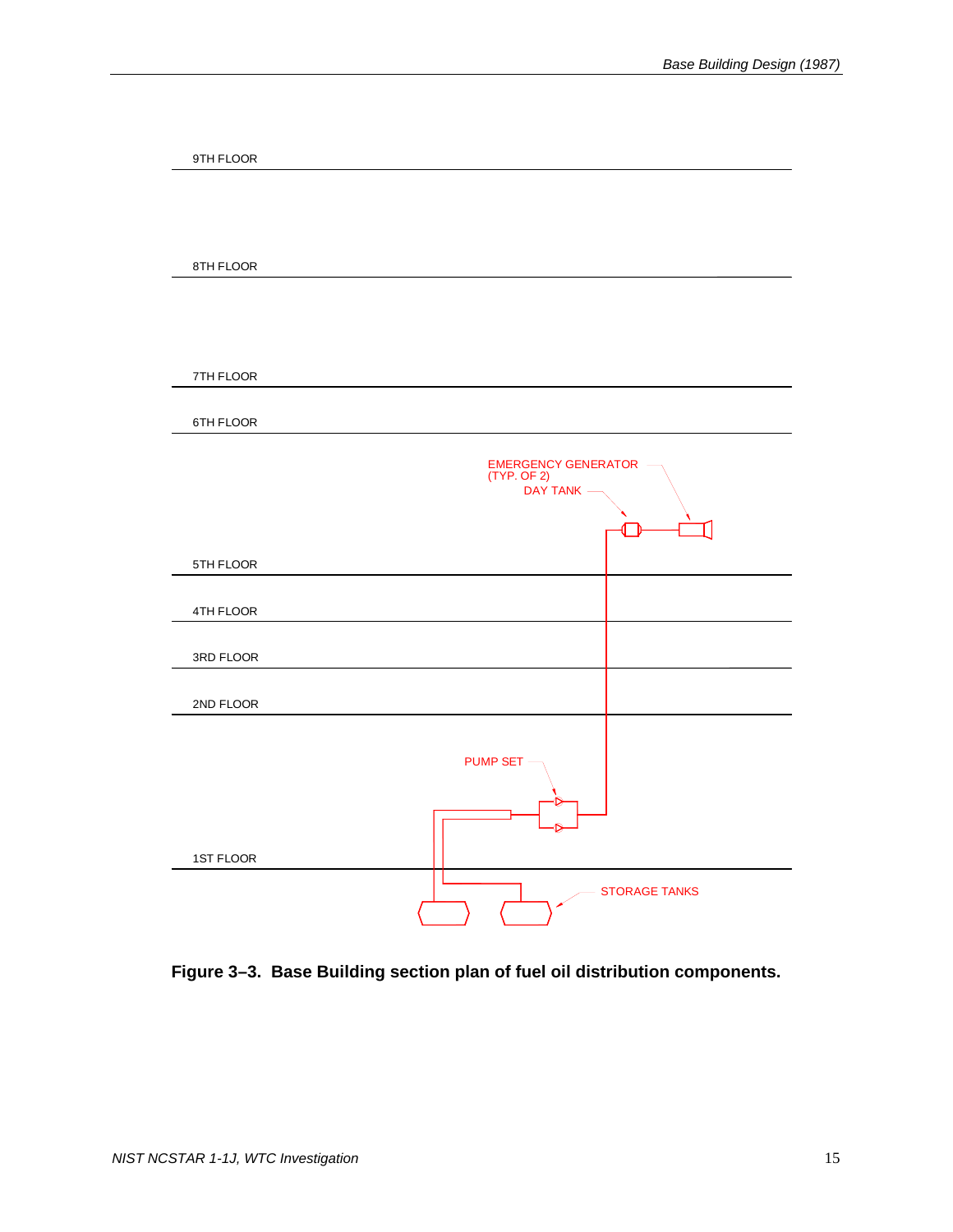This page intentionally left blank.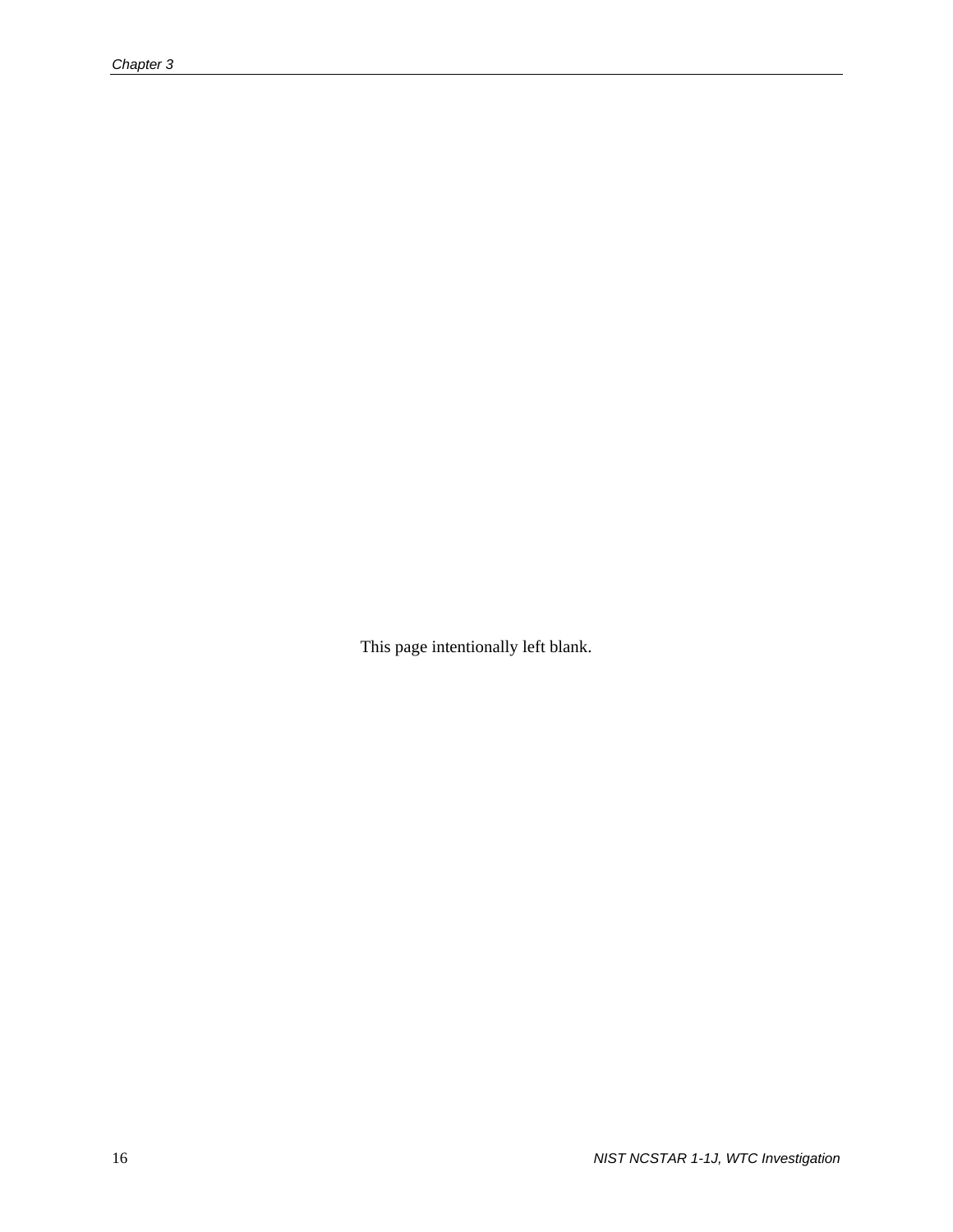# **Chapter 4 AMBASSADOR CONSTRUCTION MODIFICATION (1994)**

The Ambassador Construction project occurred in 1994. The project entailed modifying the existing Silverstein system. New fuel oil devices were added to the 1st and 9th floors and connected to the existing system on the 1st floor. The design was submitted to the Port Authority of New York and New Jersey (PANYNJ) for approval as submittal W94-7176.02. The design was developed by the team of:

- Consulting Engineer: GC Eng. & Associates, P.C.
- Milo Kleinberg Design Associates, Inc.

### **4.1 BASIC LAYOUT**

The design called for an additional fuel oil pump set located on the north wall of the existing Fuel Oil Pump Room (Fig. 4–1). The 2 in. fuel oil supply (FOS) pipe for the new pumps was supplied from the suction side of the Silverstein pump set. The fuel oil was pumped up a new 1¼ in. riser located in a new 2 h fire resistance rated shaft dedicated for the fuel oil distribution system. The shaft was constructed out of 4 in. masonry and was located at the south end of the center bank of passenger elevators. The riser supplied fuel to the engine mounted day tank of the emergency generator located on the southwest wall of the 9th floor Mechanical Equipment Room (MER) (Fig. 4–2). The MER was located at the northwest corner of the building. An 1¼ in. fuel oil return (FOR) pipe ran parallel with the FOS pipe from the generator back to the 2 h shaft and then increased in size to 2 in., which returned to the existing FOR pipe of the Silverstein system. A drip pan was installed at the base of the 2 h shaft. The drain of the drip pan emptied into an environmental oil collection tank located at the west wall of the 1st floor Fuel Oil Pump Room. An elevation drawing showing the floor levels of components is provided as Fig. 4–3.

### **4.2 COMPONENT DETAILS**

The fuel oil pump set included a strainer and two pumps specified for 145 gph, 100 psi, 1,725 rpm, and 460 V, 3 phase. The specified model was LO-104A by Preferred Utilities (BSA Approval #412/48-SA). The relief valve was set at 125 psi. The pumps were energized from the float control lever of the emergency generator day tank. A time delayed flow switch in the FOS discharge pipe of the pump set was designed to start the lag pump should the lead pump fail to maintain flow to the day tank. The strainer was specified as model 50, manufactured by Preferred Utilities. The maximum pressure drop specified was less than  $1\frac{1}{2}$  in. of mercury.

The transfer pipes (FOS and FOR) were of the same double wall design as the Silverstein system. The inner fuel oil pipes were specified as seamless schedule 40 black steel. The outer containment pipes were specified as 10 gauge welded steel pipe. The piping located outside of the generator room, pump room and vertical masonry shaft was required to be insulated. Details show the pipe located outside the shaft to be enclosed with a 2 h fire rated vermiculite. A shaft detail contains a note to coordinate the risers with the future FOS piping of the American Express distribution system. Details also indicate the FOR riser to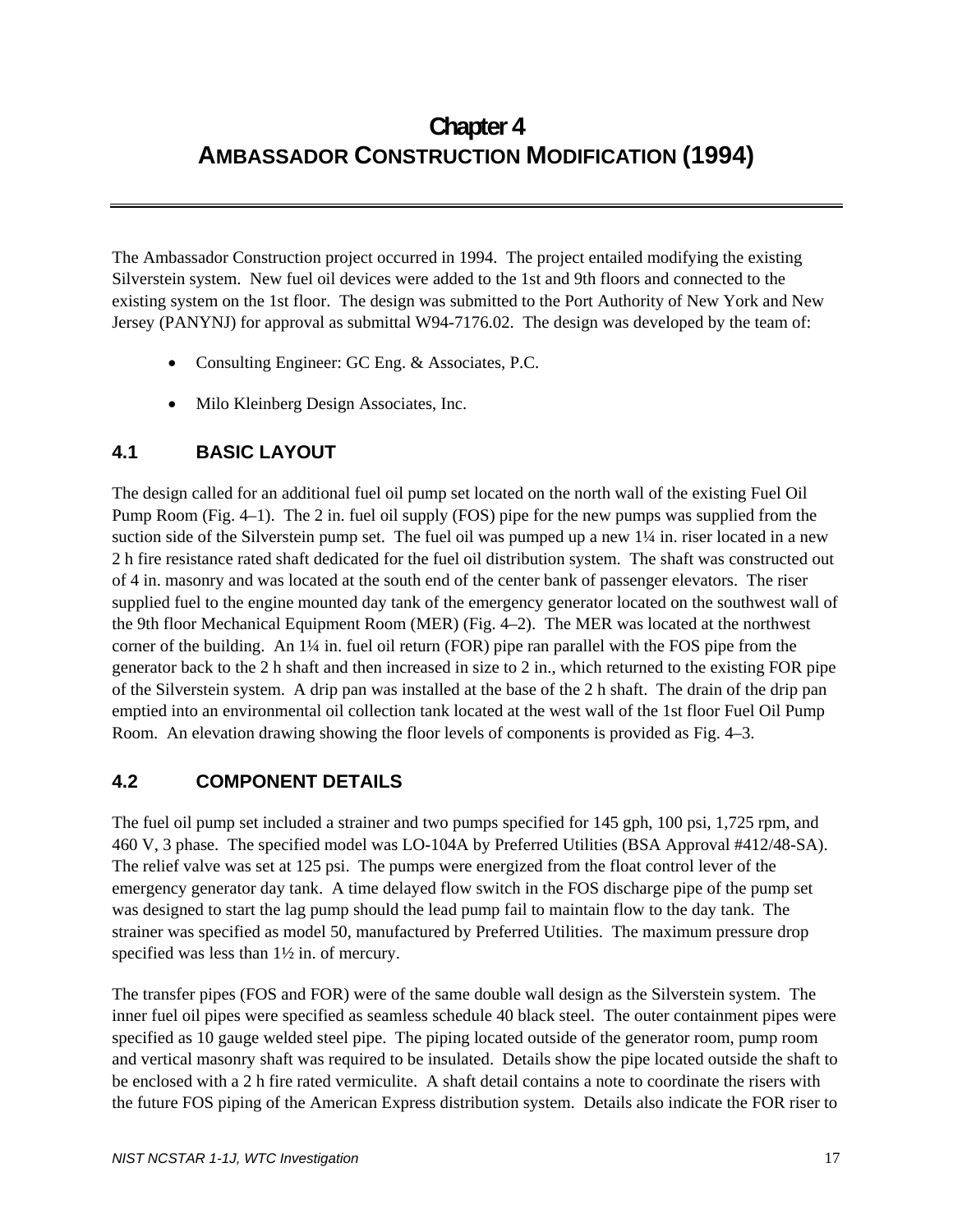be shared with American Express. An 1½ in. outlet on the 8th floor was installed in the FOR riser for the future American Express system.

The 9th floor emergency generator was shown as 125 kW, 265/460 V, 3 phase. The engine mounted day tank had a capacity of 50 gal and had a 100 gal capacity rupture basin surrounding it.

The drip pan at the base of the masonry shaft consisted of a 2 in. pipe leading to a 20 gal open sight environmental collecting drum/tank. A leak detector was located at the base of the fuel oil riser in the double wall supply pipe drip leg and in the open sight drum. The detectors were specified as model RBS, manufactured by Preferred Utilities-Rimcor Instruments.

### **4.3 FIRE PROTECTION**

The 9th floor Generator Room of the Ambassador Construction project was protected with a wet pipe automatic sprinkler system. The Generator Room was protected with five sprinkler heads being supplied by three branchline pipes. There is no mention of heating provisions for the wet pipe sprinkler system in the Generator Room. No hydraulic design criteria was given for the sprinkler system. The spacing of the sprinkler heads in the Generator Room appears to be 130 ft<sup>2</sup> or less. The branchlines appear to be of the same pipe sizes as the remaining 9th floor sprinkler system that is most likely designed to Light Hazard pipe schedule: 2 heads on 1 in. pipe, 3 heads on 1¼ in. pipe, and 5 heads on 1½ in. pipe. The branchlines were supplied from a 2½ in. looped main that was connected to only the existing east stair standpipe.

The Ambassador Construction Generator Room was enclosed with gypsum board walls consisting of three 5/8 in. 20 gauge metal studs spaced at 16 in. on center and two layers of 5/8 in. fire code C gypsum board on each side. The wall was filled with 3½ in. unfaced batt insulation. The wall extended from slab to slab and was perimeter caulked on both sides at top and bottom. There were three doors to the Generator Room. All three doors were building standard 1 3/4 in. thick hollow metal doors. No fire ratings were given for the walls and doors.

#### **4.4 REFERENCES**

- GC Eng. & Associates, P.C. 1994. "Ambassador Construction Project." Architectural Drawings (A-5, A-15, A-16). September 9.
- GC Eng. & Associates, P.C. 1994. "Ambassador Construction Project." Electrical Drawings (E-1, E-3, E-9). August 24.
- GC Eng. & Associates, P.C. 1995. "Ambassador Construction Project." Fire Protection Drawings (SP-2). March 8.
- GC Eng. & Associates, P.C. 1995. "Ambassador Construction Project." Mechanical Drawings (H-2, H-4, H-5, H-6, H-9). March 8.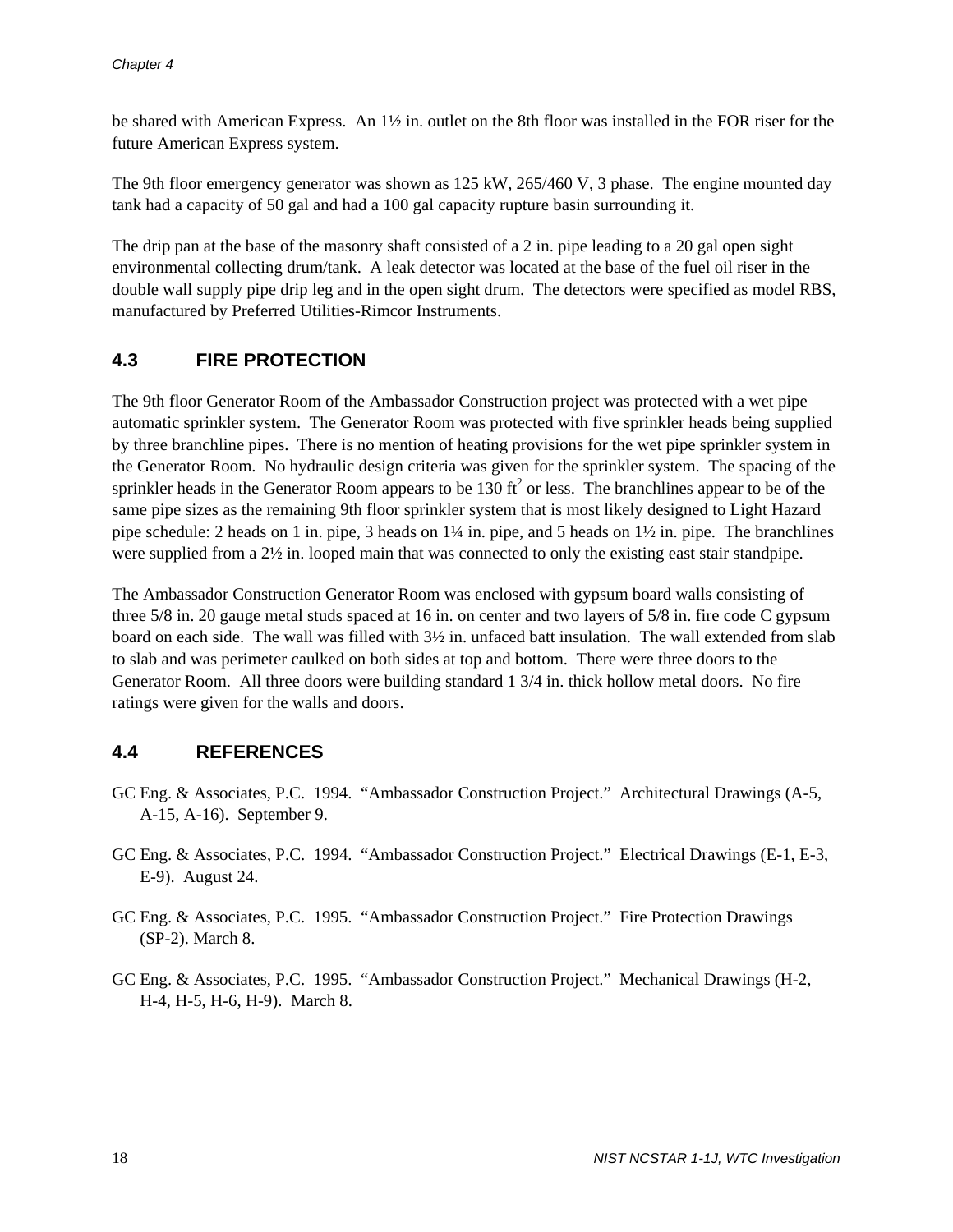

**Figure 4–1. First floor fuel oil distribution plan after the Ambassador Construction modification.** 



**Figure 4–2. Ninth floor fuel oil distribution plan after the Ambassador Construction modification.**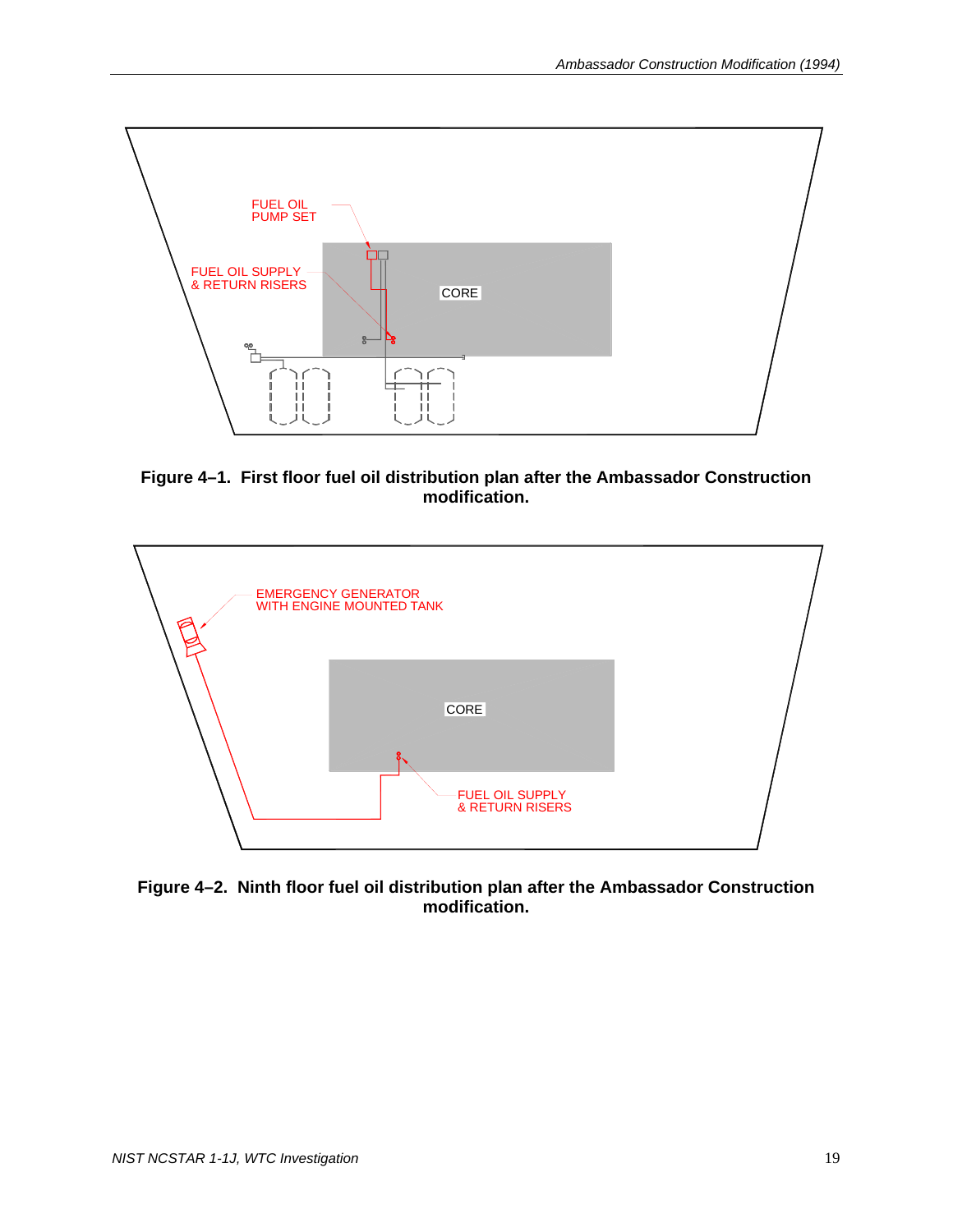

**Figure 4–3. Section plan of fuel oil distribution components after the Ambassador Construction modification.**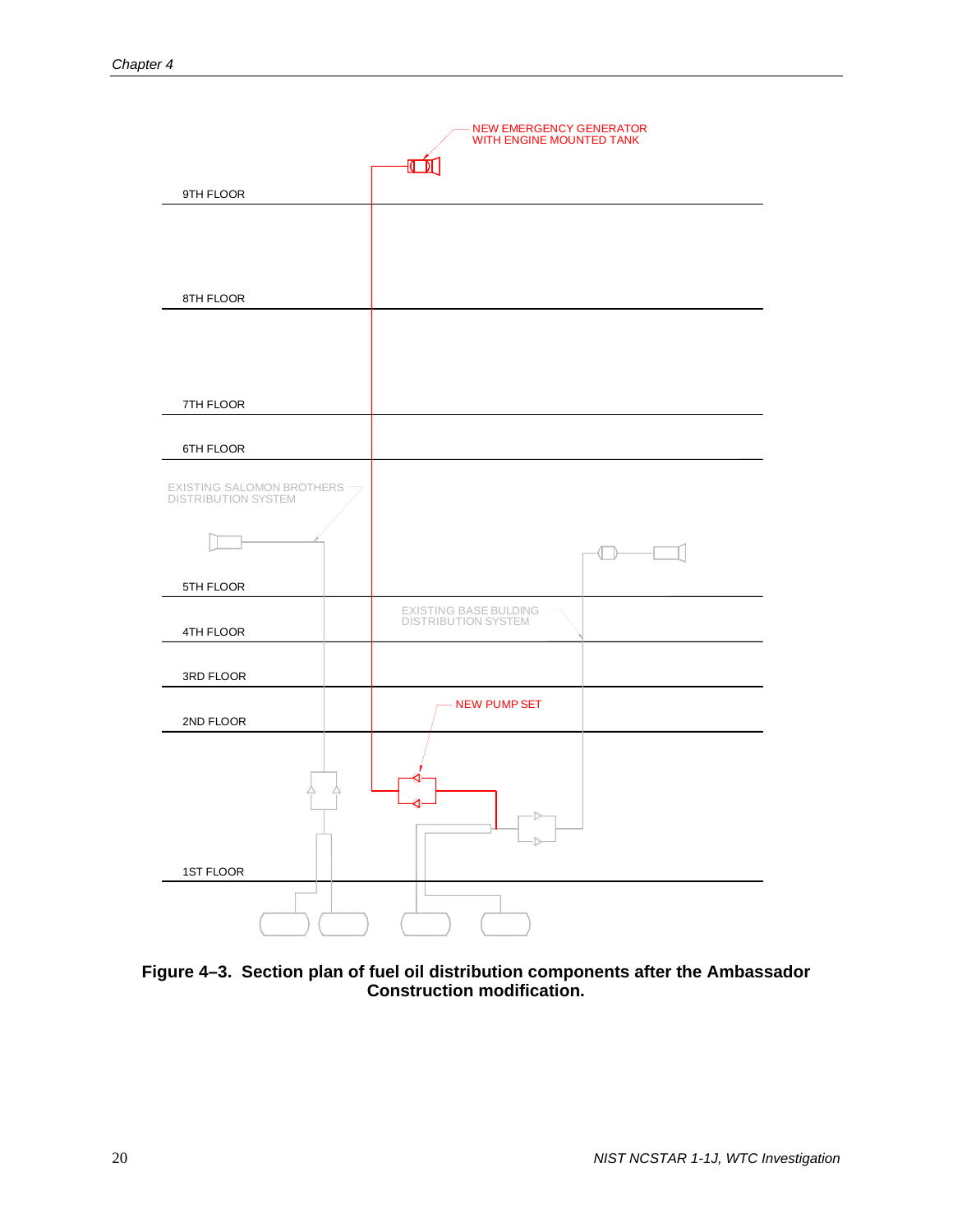# **Chapter 5 AMERICAN EXPRESS MODIFICATION (1994)**

The American Express modification occurred at or around the same time as the Ambassador Construction project in 1994. Provisions for the American Express fuel oil distribution system are noted in the Ambassador Construction drawings. The project included fuel oil distribution changes to the Silverstein system located on the 1st, 7th, and 8th floors. The design was submitted to the Port Authority of New York and New Jersey (PANYNJ) for approval under PANYNJ submitted number W93-7233. The project team included:

- Architect: Gensler & Associates Architects
- Mechanical/Electrical Consulting Engineer: Lehr Associates

### **5.1 BASIC LAYOUT**

The American Express design started in the 1st floor Fuel Oil Pump Room by tapping into the existing 2 in. fuel oil supply (FOS) suction pipe of the Silverstein system. The new 2 in. FOS pipe supplied fuel to a new pump set located at the west wall of the 1st floor pump room (Fig. 5–1). A new 2 in. FOS pipe ran up the same 4 in. masonry shaft as the Ambassador Construction project to a day tank located in the 8th floor (Fig. 5–3) Generator Room on the west side of the building. The day tank was connected to the emergency generator. A 2 in. fuel oil return (FOR) pipe from the day tank penetrated the Generator Room floor and then continued back horizontally to the masonry shaft on the 7th floor (Fig. 5–2). The FOR pipe went back to the existing 2 in. FOR pipe located in the 1st floor Fuel Oil Pump Room. An elevation diagram showing the floor location of components is provided as Fig. 5–4.

### **5.2 COMPONENT DETAILS**

The American Express fuel oil pump set consisted of a strainer and two  $\frac{1}{2}$  hp pumps. The drawings specified Preferred Utilities pump Model 02715 or approved equal (BSA #1396-24SA) with a rating of 170 gph at 100 psi. The pumps had ½ in. relief valves piped back to the existing FOR pipe. A fuel oil pump controller was located at the day tank to automatically and manually start/stop the pump set. The controller was equipped with a high-level probe to automatically stop pumps and sound an alarm to prevent an overflow.

The pipes were specified as schedule 40 seamless. All horizontal piping above the lowest level was installed in an outer containment pipe two sizes larger than the inner fuel oil pipe. The horizontal pipes were installed in a 2 h fire resistance rated enclosure.

The day tank had a capacity of 275 gal. The day tank was set in a rupture basin that contained leak detection, which was to sound an alarm when liquid was detected.

The eight-floor emergency generator was shown as 350 kW, 438 kVa, and 60 Hz.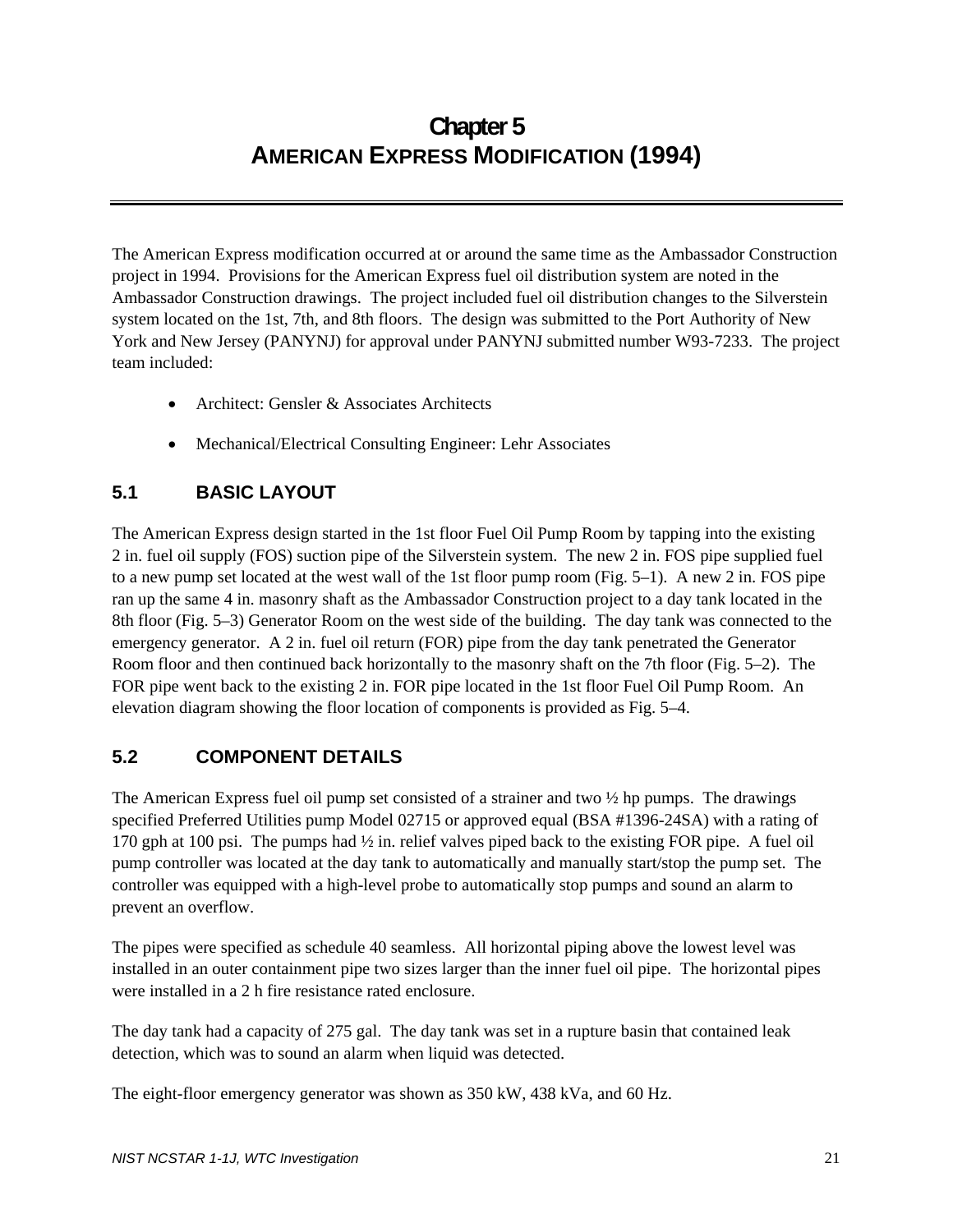A detail in the drawings indicated a 14 gauge pan to be installed at the base of the masonry shaft. The pan was connected by a 1½ in. drainpipe to a 50 gal open basin with a liquid detector. The basin was shown at the east wall of the 1st floor Fuel Oil Pump Room.

### **5.3 FIRE PROTECTION**

The American Express Generator Room on the 8th floor was protected by an automatic wet pipe sprinkler system. The hydraulic design criteria for the floor indicates a system design for Light Hazard with a density of 0.10 gpm/1,500 ft<sup>2</sup>. Hydraulic calculations were performed with a sprinkler head K factor of 5.62 and a sprinkler head spacing of 120 ft<sup>2</sup>. There were five sprinkler heads in the Generator Room supplied by three branchline pipes. The sprinklers in the Generator Room were spaced at approximately  $80 \text{ ft}^2$ . The branchline sizes of the Generator Room were sized to match the calculated sizes of the remaining office floor: 1 head on 1 in. pipe, 3 heads on 1¼ in. pipe, and 5 heads on 1½ in. pipe. The brachlines were supplied from a  $2\frac{1}{2}$  in. looped main that was connected to only the existing east stair standpipe.

It is not clear which partition type was used to enclose the Generator Room. Drawing 8A2.1 indicates that all walls were to be Type A, unless otherwise noted. Type A walls were gypsum walls that consisted of 2½ in. metal studs spaced at 16 in. on center and one layer of 5/8 in. gypsum board on each side. The gypsum board appears to have been extended only to the ceiling, not to the underside of the structure. Type A appears to have no fire resistive rating. It is apparent that the walls around the Generator Room are thicker than the standard Type A walls on drawing 8A2.1. Also, looking more closely at the drawing, small hash marks are apparent along the Generator Room walls suggesting that a wall type other than Type A was to be used in the design. Drawing A9.4 indicates a wall Type H that may have been used for the Generator Room walls. Type H is a 2 h rated wall consisting of 6 in. concrete masonry unit. filled with grout and one layer of 5/8 in. gypsum board on 7/8 in. hat channel on one side of the wall. The Type H detail on A9.4 also shows a 4 in. high concrete pad adjacent to the wall. The concrete pad further suggests that a Type H wall was used for the Generator Room since the generator sat on a concrete pad against the wall. The double doors to the Generator Room were fire rated for  $1\frac{1}{2}$  h and had smoke seals at the sills.

### **5.4 REFERENCES**

- Gensler & Associates Architects. 1994. "American Express 7 World Trade Center, NYC." Architectural Drawings (AO.3, A9.1, A9.2, A9.4, 8A2.1). March 14.
- Gensler & Associates Architects. 1994. "American Express 7 World Trade Center, NYC." Electrical Drawings (EO.3). July 26.
- Gensler & Associates Architects. 1994. "American Express 7 World Trade Center, NYC." Fire Protection Drawings (8-SP1.2). March 16.
- Gensler & Associates Architects. 1995. "American Express 7 World Trade Center, NYC." Mechanical Drawings (MO.4.2, 7-M1.1, 8-M1.2). February 24.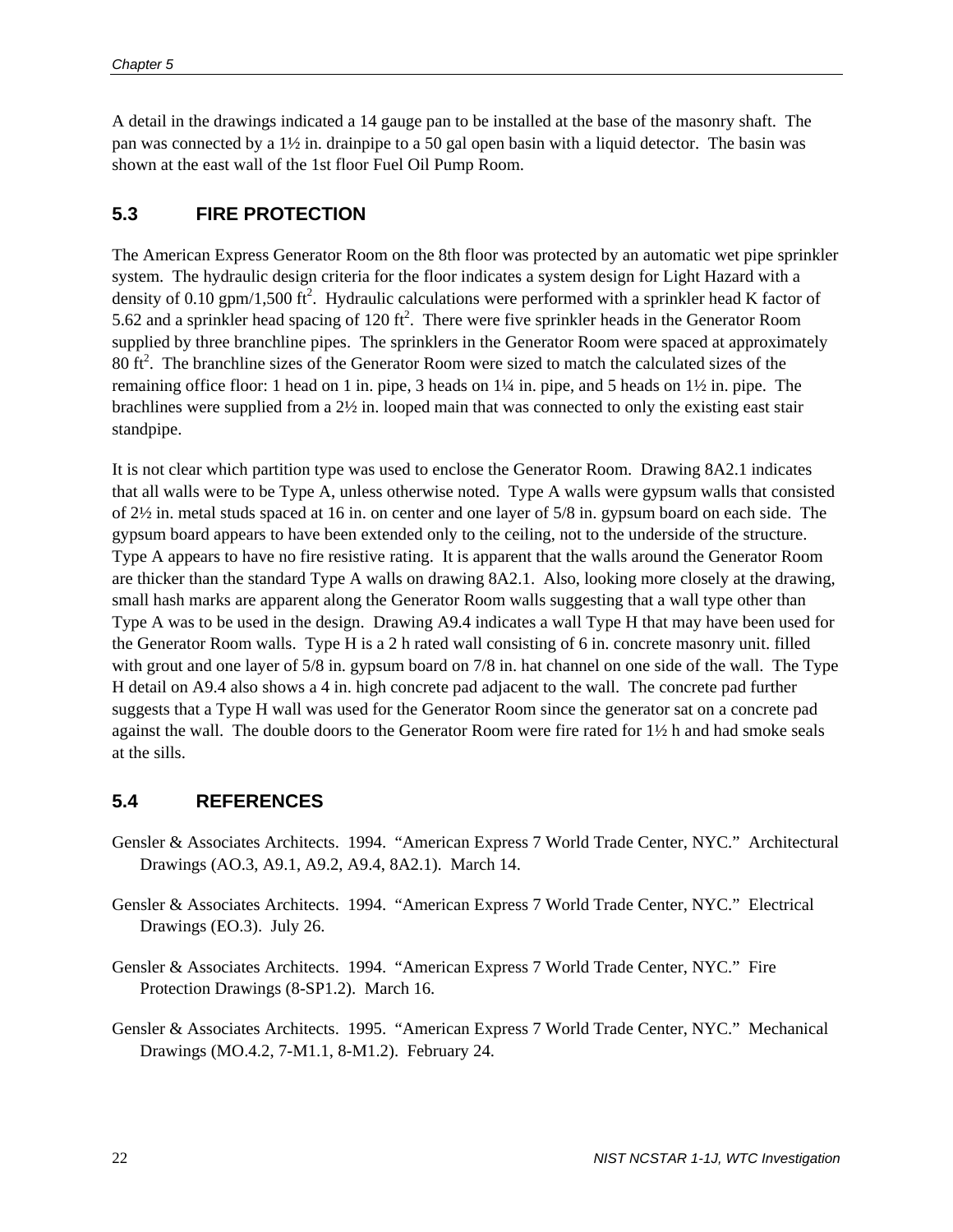

**Figure 5–1. First floor fuel oil distribution plan after the American Express modification.** 



**Figure 5–2. Seventh floor fuel oil distribution plan after the American Express modification.** 



**Figure 5–3. Eighth floor fuel oil distribution plan after the American Express modification.**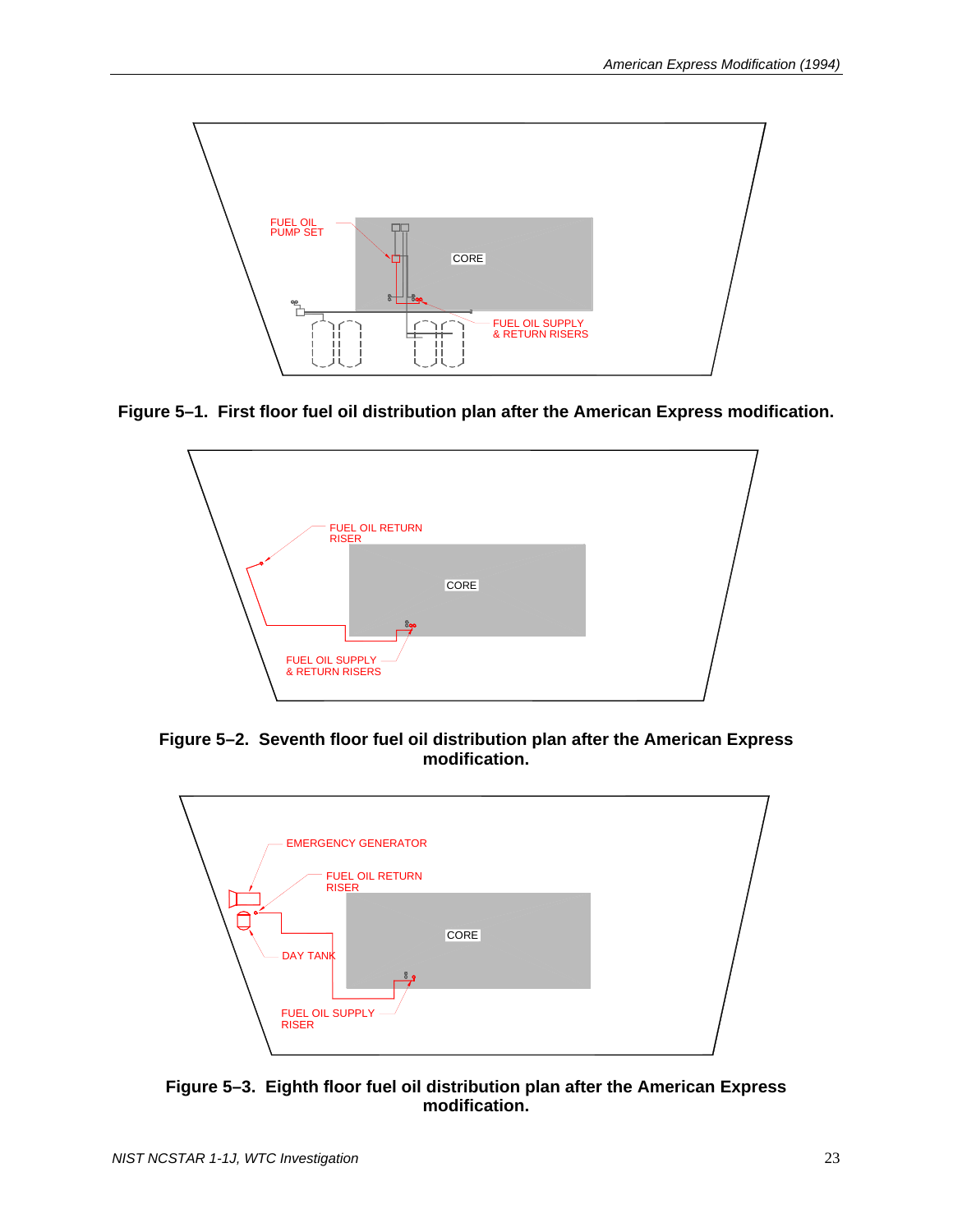

**Figure 5–4. Section plan of fuel oil distribution components after the American Express modification.**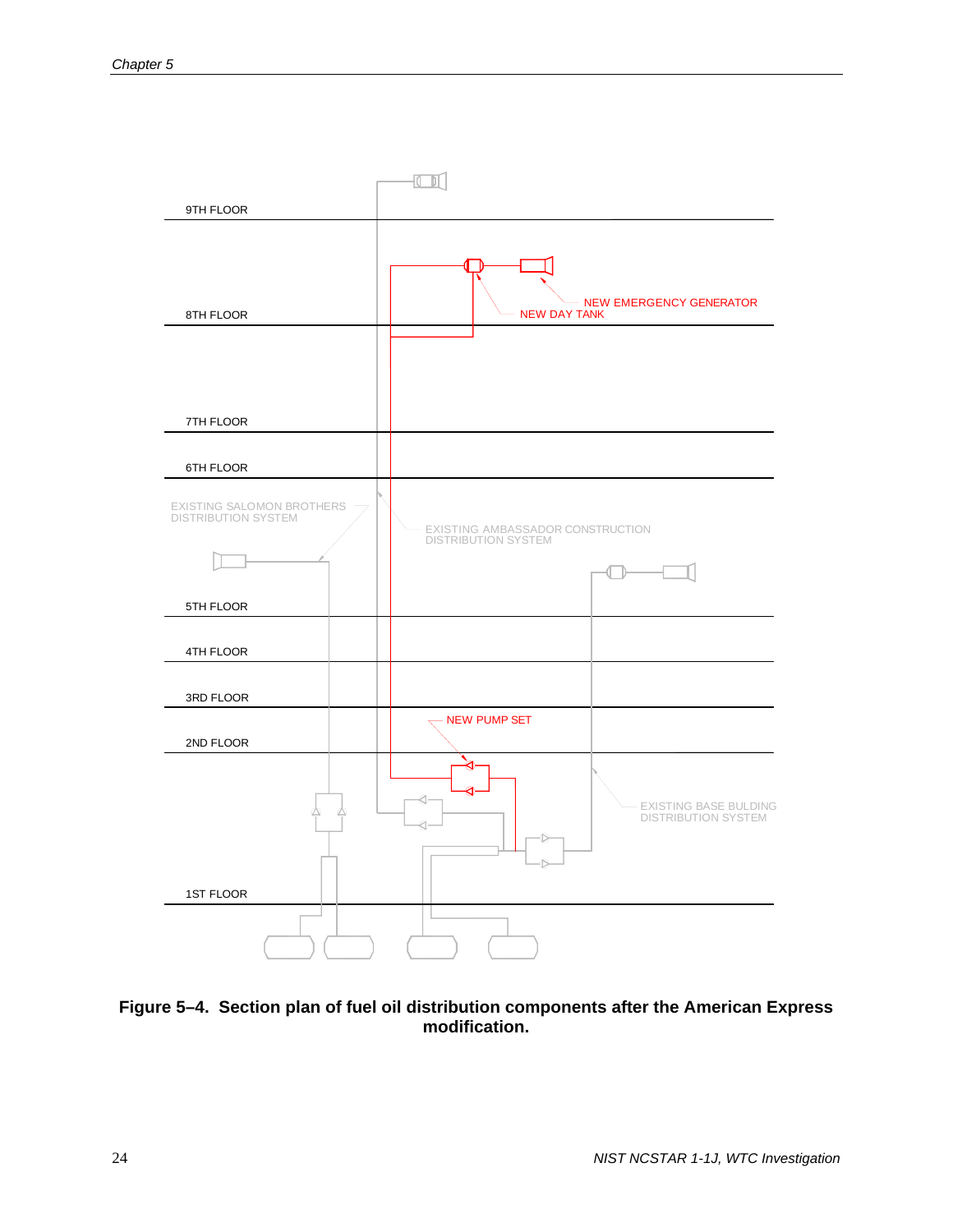## **Chapter 6 MAYOR'S OFFICE OF EMERGENCY MANAGEMENT MODIFICATION (1999)**

In 1999, the last modification to the Silverstein system was performed to accommodate the Mayor's Office of Emergency Management (OEM) in World Trade Center (WTC) 7. The design of the fuel oil distribution system was very demanding. The specifications required a design to self-support OEM operations for at least one week. Modifications were made at the 1st and 7th floors. The design was submitted to the Port Authority of New York and New Jersey (PANYNJ or Port Authority) for approval under PANYNJ submittal number W98-7134. The modification was performed by the following team:

- Architect: Swanke Hayden Connell
- Mechanical Engineer: Cosentini Associates, L.L.P.
- Structural Engineer: The Cantor Seinuk Group, P.C.
- Construction Manager: Ambassador Construction Co., Inc.

#### **6.1 BASIC LAYOUT**

A fill pump set was connected to the suction side of the existing pump set in the existing Fuel Oil Pump Room (Fig. 6–1). The Fuel Oil Pump Room contained an alarm drum (catch basin for fuel leakage) with leak detection. An 1¼ in. fuel oil supply (FOS) pipe was connected from the fill pump set to a new storage tank located in the existing Televator Room (storage room for battery operated Genie boom lift) between the center and east passenger elevator banks on the 1st floor. An 1¼ in. FOS pipe was run back from the storage tank to an additional transfer pump set in the Fuel Oil Pump Room. From the transfer pump set, a 1¼ in. FOS pipe was connected to the existing FOS riser (it is unclear which existing riser was being referred to, although drawings reference the existing riser being previously approved in submittal number 94-7176 to the PANYNJ). From the 7th floor FOS existing riser, a new 1¼ in. FOS pipe was connected to a day tank at the north wall of the 7th floor Generator Room located on the south side of the building (Fig. 6–2). The Generator Room was classified as Building Code of the City of New York (BCNYC), D-2 Industrial (Low Hazard). The day tank connected three emergency generators using 1¼ in. FOS pipes. A 1½ in. fuel oil return pipe ran from the generators back to the day tank. An elevation diagram showing the floor location of components is provided as Fig. 6–3.

The addition of the new storage tank mandated a fire separation from the existing Televator Room. The separation was accomplished by creating an isolated mezzanine that supported the new storage tank in the Televator Room.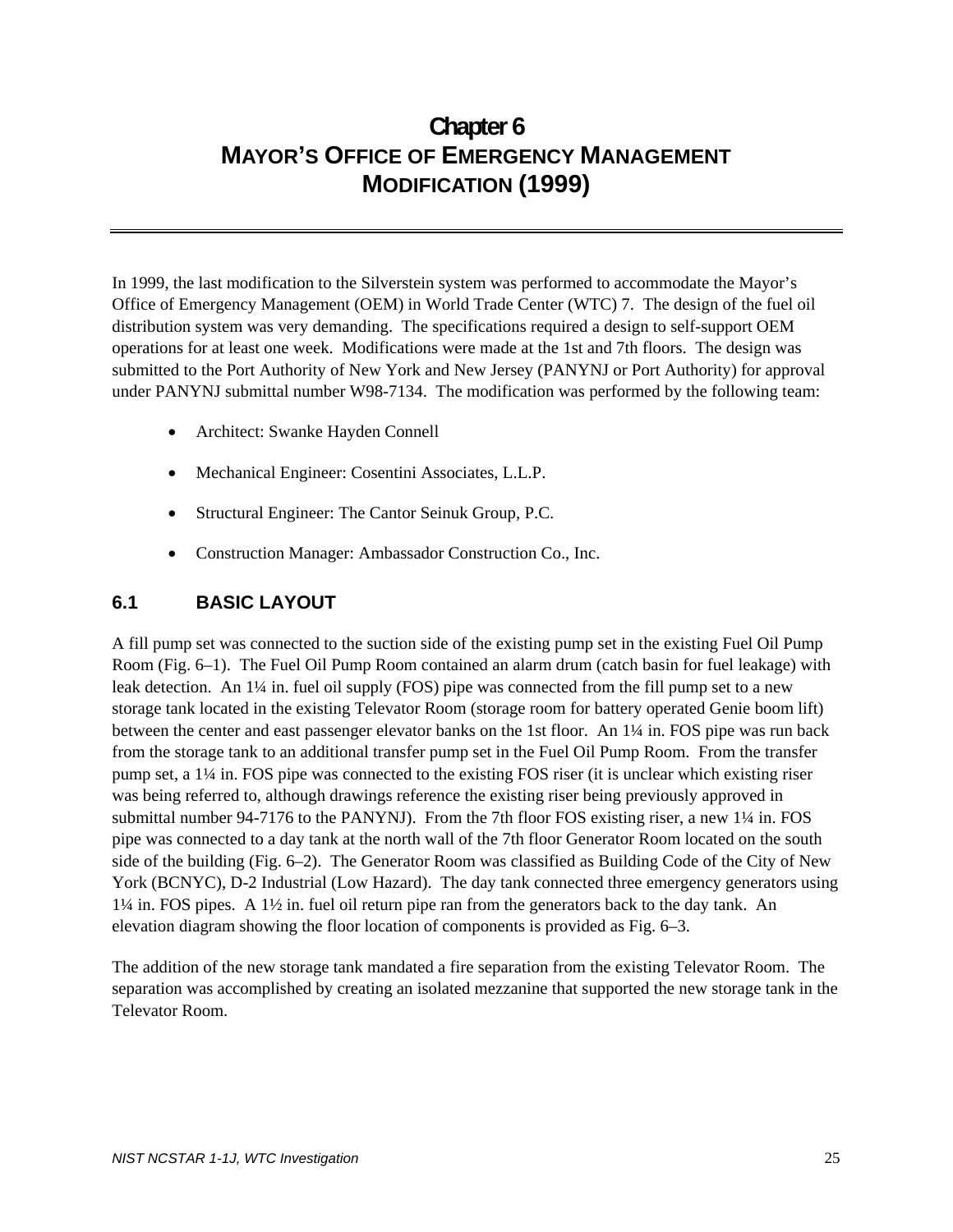### **6.2 COMPONENT DETAILS**

The fill pump set consisted of a strainer and a pair of 2 hp pumps specified for 2,000 gph, 1,140 rpm, 50 psi total head, 125 psi design pressure, 460 V, 3 phase. The pump was specified as LO-207, manufactured by Preferred Utilities. A relief valve was installed in the FOS discharge pipe. The pump was electrically interlocked with the existing transfer pumps to prevent simultaneous operation.

The transfer pump set consisted of a strainer and a pair of 3/4 hp pumps specified for 700 gph, 50 psi total head, 125 psi design pressure, 460 V, 3 phase. The pump was specified as LO-203, manufactured by Preferred Utilities. A relief valve was installed in the FOS discharge pipe. On a drop in the fuel level below the low level, the lead pump started and stopped when it reached the high level. Should the lead pump fail to supply sufficient flow to the day tank, the fluid level would drop to low-low level control and start the lag pump and sound an alarm. The lag pump was to stop when the level reached high-level control. An alarm was designed to sound at a high-high level.

All fuel oil pipes outside of the Fuel Oil Pump Room and Fuel Oil Tank Room were 10 gauge conduit and in a 2 h fire rated enclosure. A swing check valve was installed in the supply line of the pump. An anti-siphon valve was installed at the high points of the FOS suction pipe.

The alarm drum in the Fuel Oil Pump Room had a capacity of 50 gal and contained a leak detection assembly model TG-EL-D3 manufactured by Preferred Utilities.

The OEM day tank had a capacity of 275 gal and contained a 550 gal rupture basin. The day tank was supplied with two high-level switches wired in-line for safety. If the 1st switch failed to shut down the transfer pump, the second switch's contact was to open and, in turn, shut down the transfer pump, close the solenoid valve and alarm the Building Management System.

The three 7th floor emergency generators were specified as 500 kW, 625 kVA, 480/277 V, 3 phase. A safety interlock was installed to prevent operation of the emergency generator if discharge plenum access was open for service or inspection. The emergency generators were equipped with alarms for in operation, low starting batteries, and emergency shutdown.

The OEM fuel oil storage tank had a capacity of 6,000 gal. The tank was equipped with alarms for lowlevel, high-level, and leakage/rupture. A solenoid valve was installed in the FOS discharge piping close to the tank. The tank sat on a new structure in the Televator Room constructed specifically for the new storage tank. The new structure was of 4 h fire rated construction and was completely enclosed, with exception to an access hatch. Documentation of the submittal to the PANYNJ indicates that the location, design, and protection of the storage tank were a major issue with the Port Authority, mostly related to an original request to locate the tank on the 7th floor near the generator. This request was denied by New York City Fire Department because the BCNYC does not permit storage tanks above the 1st floor except for small (>275 gal) day tanks. Some important facts that come from the PANYNJ submittal documents include designating the Fuel Oil Tank Room as BCNYC occupancy classification A with the Televator Room below as occupancy classification B-2-Storage. The Fuel Oil Tank Room was to have retaining walls and curbs for leakage.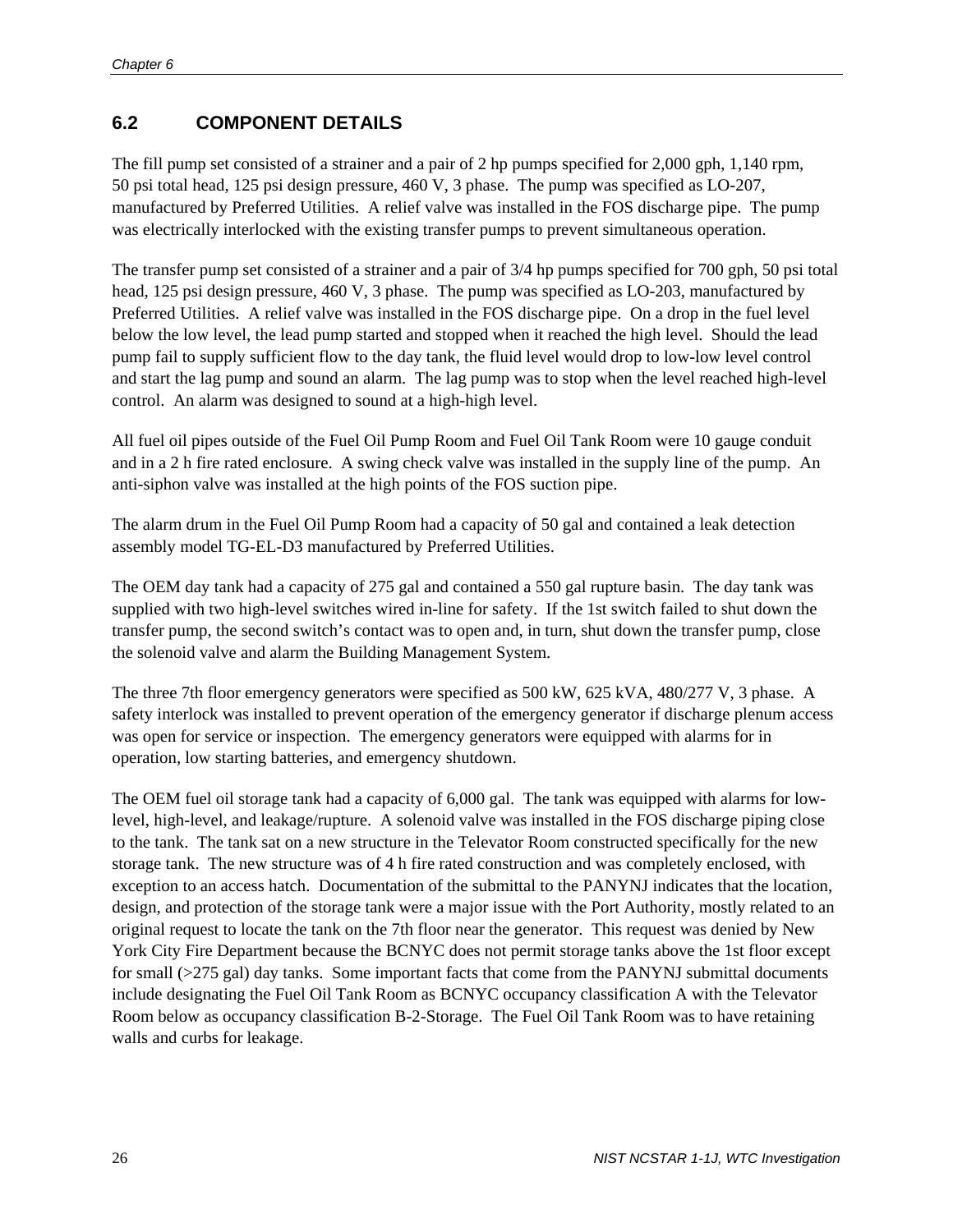## **6.3 FIRE PROTECTION**

The 7th floor OEM Generator Room did not contain a suppression system but contained smoke detectors. All of the existing sprinkler piping and heads were removed under the scope of the project. The new 1st floor Fuel Oil Tank Room was protected with an Inergen System. The modification project included adding sprinkler coverage to the Televator Room below. The sprinkler system for the Televator Room was designed to high hazard with a maximum spacing of 100 ft<sup>2</sup> per head. The sprinkler heads were spaced at 168 ft<sup>2</sup> per head. The modification project also included removing the existing sprinkler heads and branchlines from the Fuel Oil Tank Room. Although sprinkler lines were removed, standpipe and hose rack piping remained in the Fuel Oil Tank Room. All of the electrical devices in the Fuel Oil Tank Room were explosion proof, suitable for BCNYC hazardous location classification Class 1, Division 1, Group C.

As previously mentioned, the Fuel Oil Tank Room was enclosed in a 4 h fire rated construction. The walls were constructed of 8 in. concrete masonry unit. The tops of the walls were installed with Thermafiber and sealant on both sides.

The Generator Room was enclosed in 2 h fire rated construction consisting of three 5/8 in., 25 gauge metal studs spaced at 16 in. on center and had three layers of 5/8 in. gypsum board on both sides. The gypsum board inside was water resistant. An 8 in. concrete curb was constructed at the perimeter of the Generator Room. The door to the Generator Room was fire rated for 1½ h.

### **6.4 REFERENCES**

- Swanke Hayden Connell Ltd. 1998. "Mayor's Office of Emergency Management, 7 World Trade Center Specification Manual." April 6.
- Swanke Hayden Connell Ltd. 1999. "Mayor's Office of Emergency Management, 7 WTC NYC, NY." Architectural Drawings (A-1-1). August 23.
- Swanke Hayden Connell Ltd. 1998. "Mayor's Office of Emergency Management, 7 WTC NYC, NY." Electrical Drawings (E1.01, E1.07, E3.01, E6.01). September 25.
- Swanke Hayden Connell Ltd. 1998. "Mayor's Office of Emergency Management, 7 WTC NYC, NY." Fire Protection Drawings (FP1.01, FP2.07). September 25.
- Swanke Hayden Connell Ltd. 1999. "Mayor's Office of Emergency Management, 7 WTC NYC, NY." Mechanical Drawings (M1.01, M1.07, M4.01). March 29.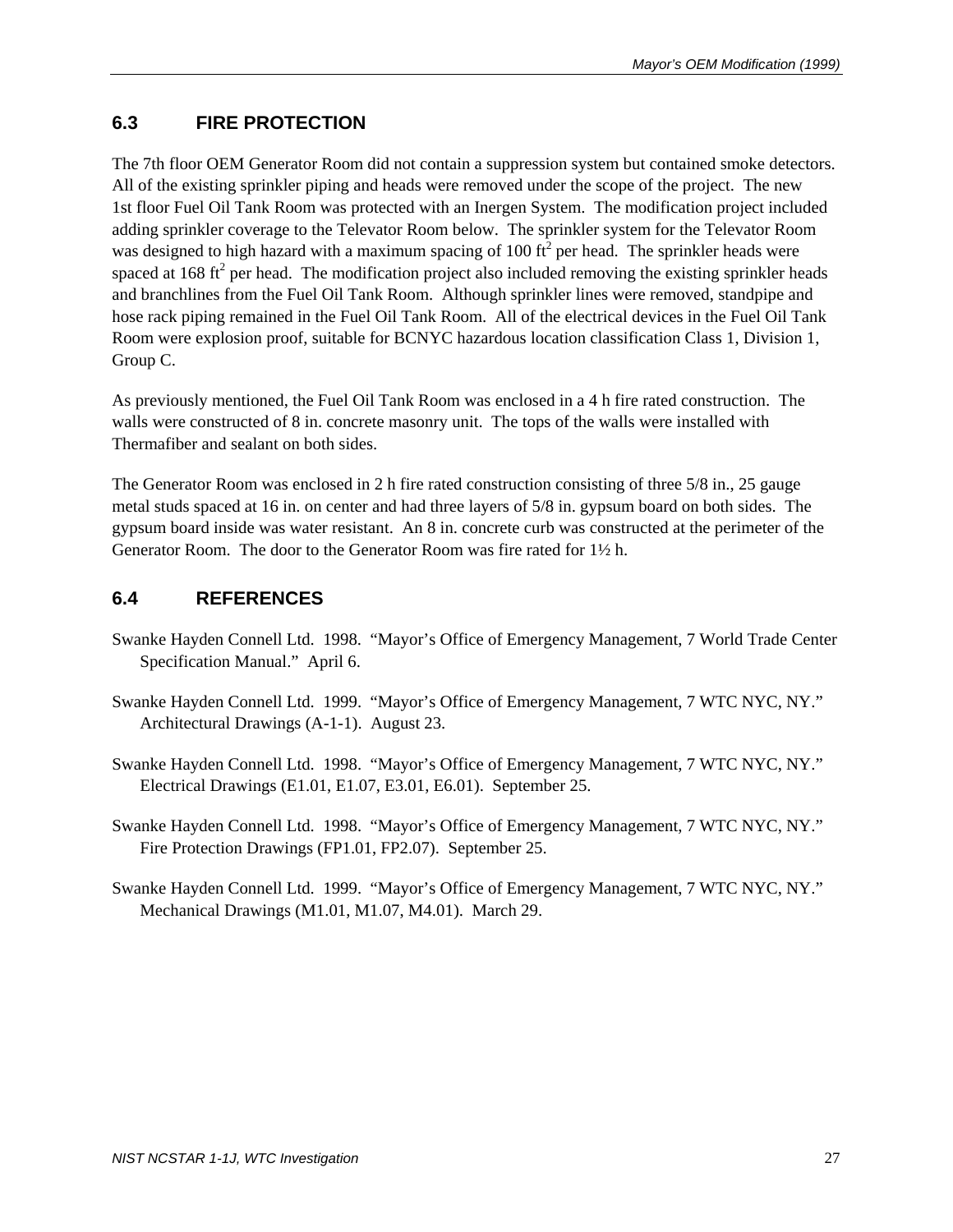

**Figure 6–1. First floor fuel oil distribution plan after the OEM modification.** 



**Figure 6–2. Seventh floor fuel oil distribution plan after the OEM modification.**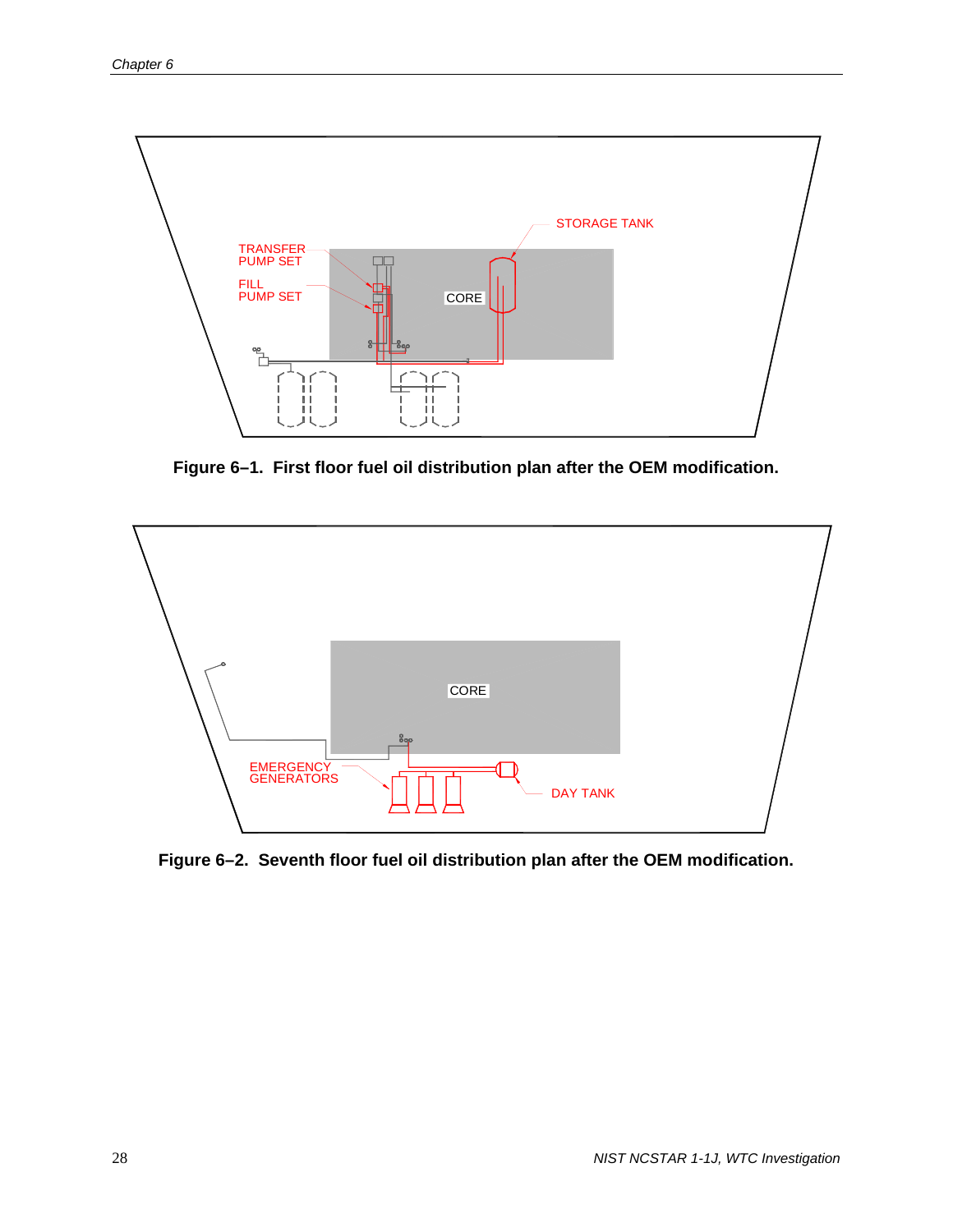

**Figure 6–3. Section plan of fuel oil distribution components after the OEM modification.**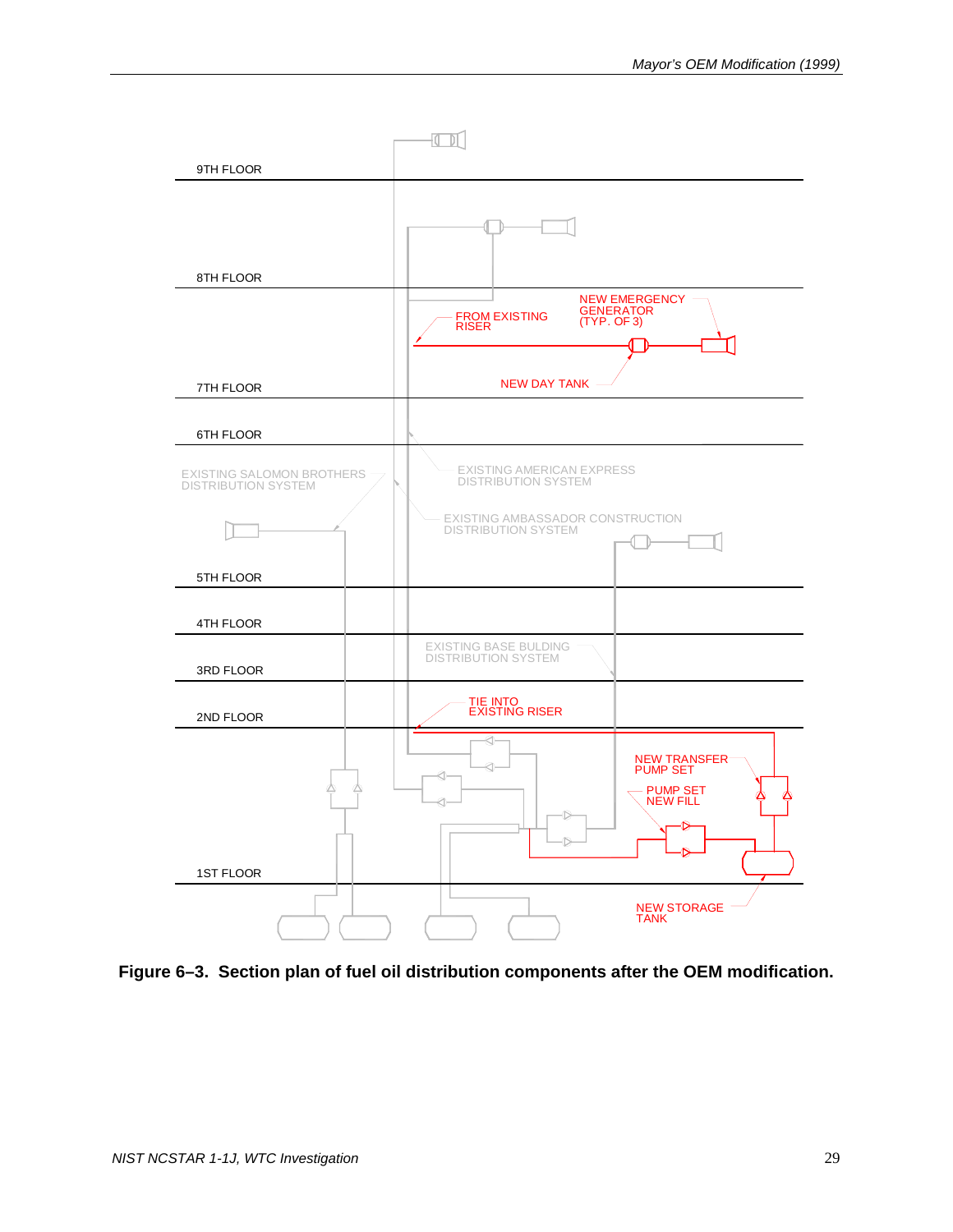This page intentionally left blank.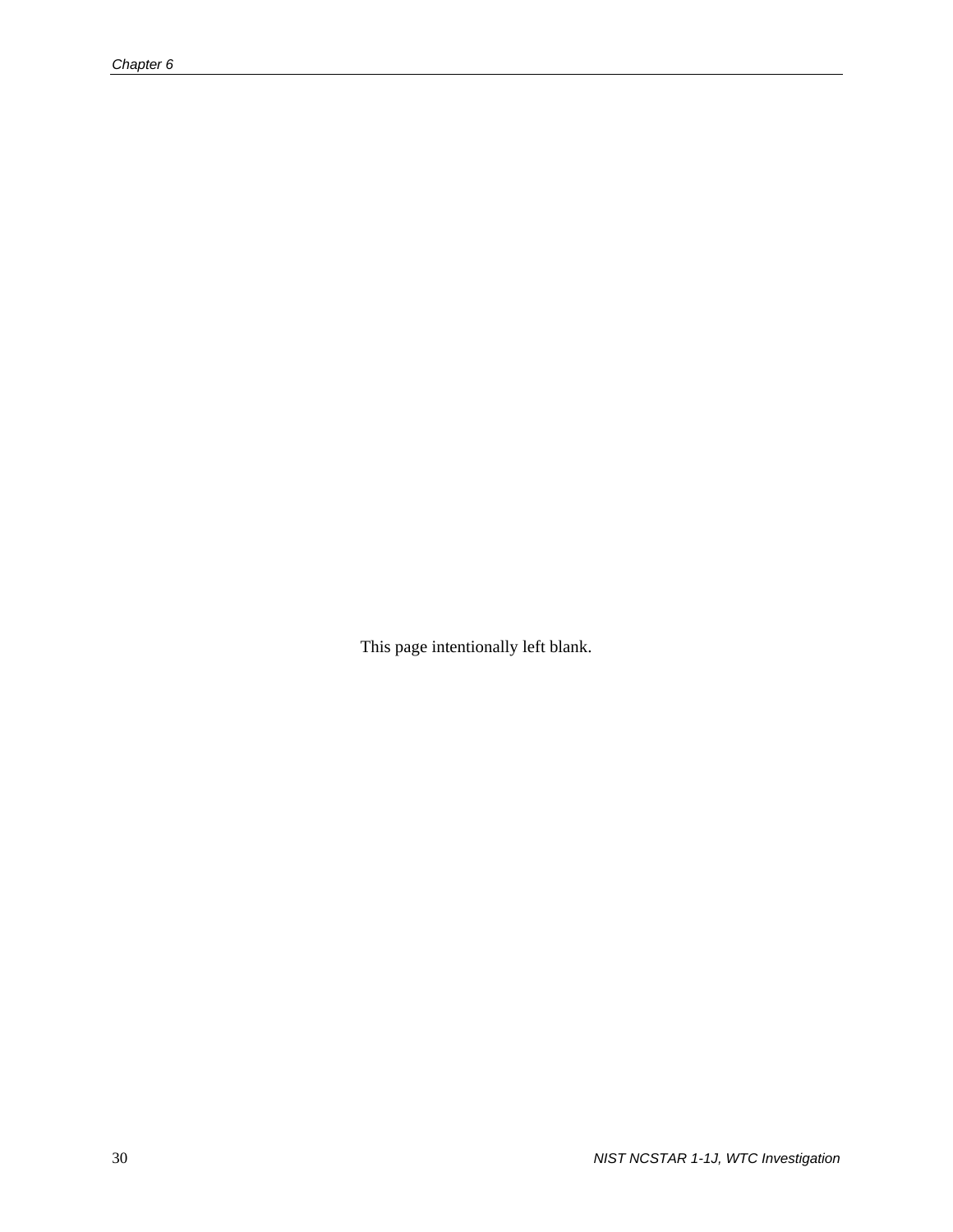# **Chapter 7 SALOMON BROTHERS ADDITION (1990)**

In 1990, Salomon Brothers added a new fuel oil distribution system, independent of the Base Building system of World Trade Center (WTC) 7. The new fuel oil distribution system contained components below the loading dock, the 1st floor and the 5th floor with vertical piping in between. The design was submitted to the Port Authority of New York and New Jersey (PANYNJ) for approval as either PANYNJ submittal number W-7004 or W-7005. The design team consisted of:

- Architect/Engineer: Skidmore, Owings & Merrill
- Mechanical/Electrical Engineer: Flack & Kurtz
- Structural Engineer: Office of Irwin G. Cantor, P.C.

### **7.1 BASIC LAYOUT**

The fuel oil distribution system started with two storage tanks located beneath the loading dock just west of the existing Silverstein storage tanks (Fig.  $7-1$ ). A 3 in. fuel oil supply (FOS) pipe ran to a Fuel Oil Pump set located in a dedicated enclosure at the southeast corner of the existing Fire Pump Room located at the southwest corner of the building. An emergency fuel oil fill and return line was run from the pump set towards the central bank of passenger elevators and terminated. The pump set was connected to nine emergency generators via a 2½ in. FOS pipe. The FOS vertical riser was located just north of the pump set. The emergency generators were located throughout the 5th floor (Fig. 7–2). Four generators were located at the northeast corner of the building. Two generators were located at the northwest corner of the building. Three generators were located in the existing Generator Room next to the two existing generators of the Silverstein system. The 2½ in. FOS pipe terminated at just beyond the last generator in the northeast corner and then a 2½ in. fuel oil return (FOR) pipe returned back to the storage tanks. An elevation drawing showing the floor location of components is provided as Fig. 7–3.

### **7.2 COMPONENT DETAILS**

The two fuel oil storage tanks each had a capacity of 6,000 gal. They were of fiberglass construction and each was provided with a vent whistle alarm.

The pump set consisted of a strainer and two 7½ hp pumps specified for 70 gpm, 50 psi total head, 1,150 rpm, 460 V, 3 phase. The specified model was 43D275 manufactured by Preferred Utilities.

The 3 in. FOS suction pipe from the storage tanks to the pump set was run underground. The 2½ in. emergency FOS and FOR pipe from the pump set to the various generators were of the double walled construction type previously mentioned throughout the report. Calcium Silicate was used to provide the 2 h fire resistance rating.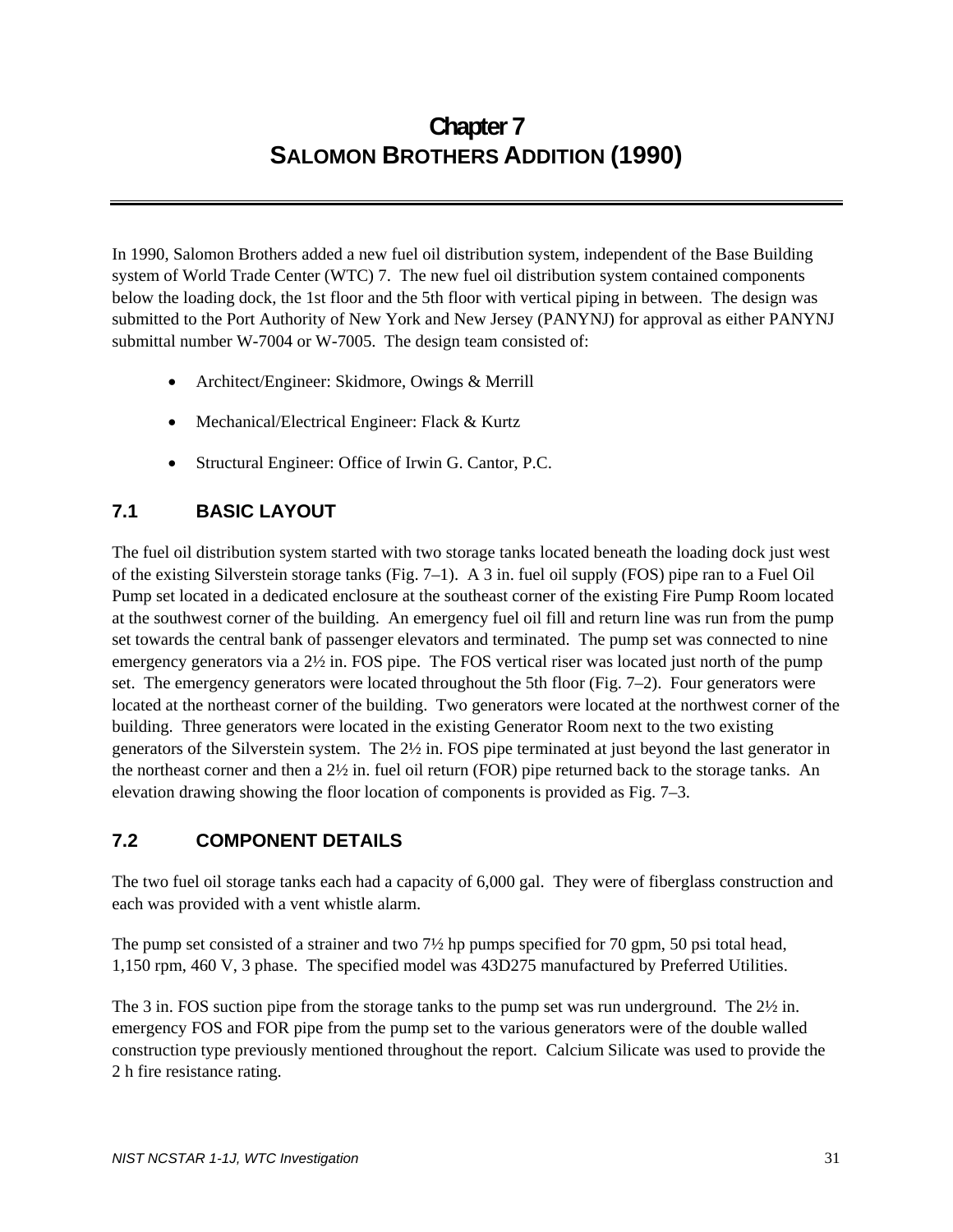The nine emergency generators were specified as 1,750 kW.

The end of the FOS pipe and beginning of the FOR pipe at the 5th floor contained a valve rig in a leak proof box. The valve rig consisted of a backpressure regulator, gauges, and by-pass line. A liquid level switch was also installed in the vicinity. The liquid level switch was a model L6 EPB-B-S-3-H manufactured by Dwyer. The liquid level switch was wired to the pump relay.

#### **7.3 FIRE PROTECTION**

WTC 7 was sprinklered except for mechanical floors and generator and electrical rooms as exempted by the Building Code of the City of New York and its Reference Standards.

### **7.4 REFERENCES**

Skidmore, Owings & Merrill. 1996. "Salomon Brothers Inc." Electrical Drawings (E-R1). August 27.

Skidmore, Owings & Merrill. 1989. "Salomon Brothers Inc." Electrical Drawings (E-5). August 15.

Skidmore, Owings & Merrill. 1990. "Salomon Brothers Inc." Mechanical Drawings (HVAC-1, HVAC-1.1, HVAC-5, HVAC-54, HVAC-54.1, HVAC-55).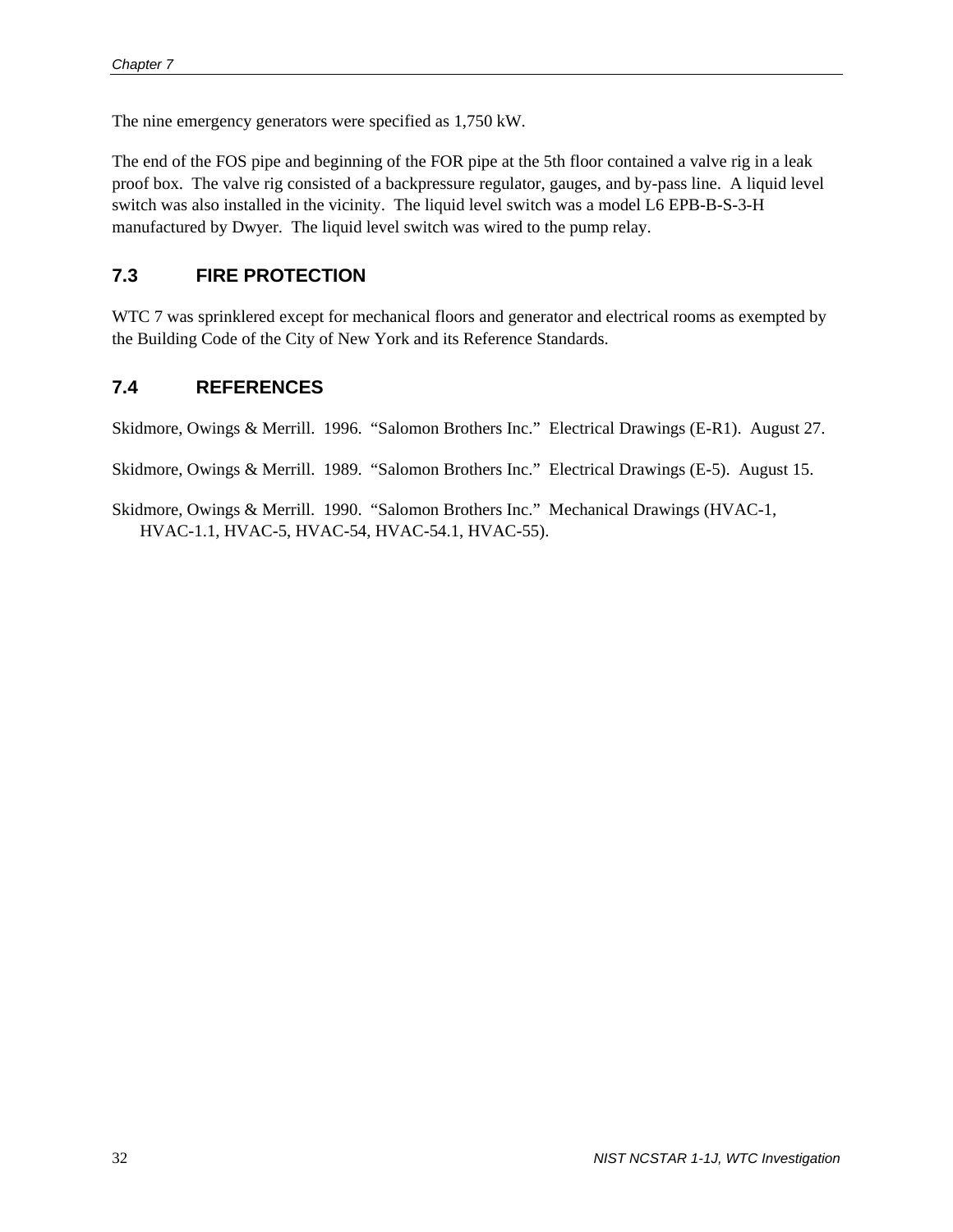

**Figure 7–1. First floor fuel oil distribution plan after the Salomon Brothers addition.** 



**Figure 7–2. Fifth floor fuel oil distribution plan after the Salomon Brothers addition.**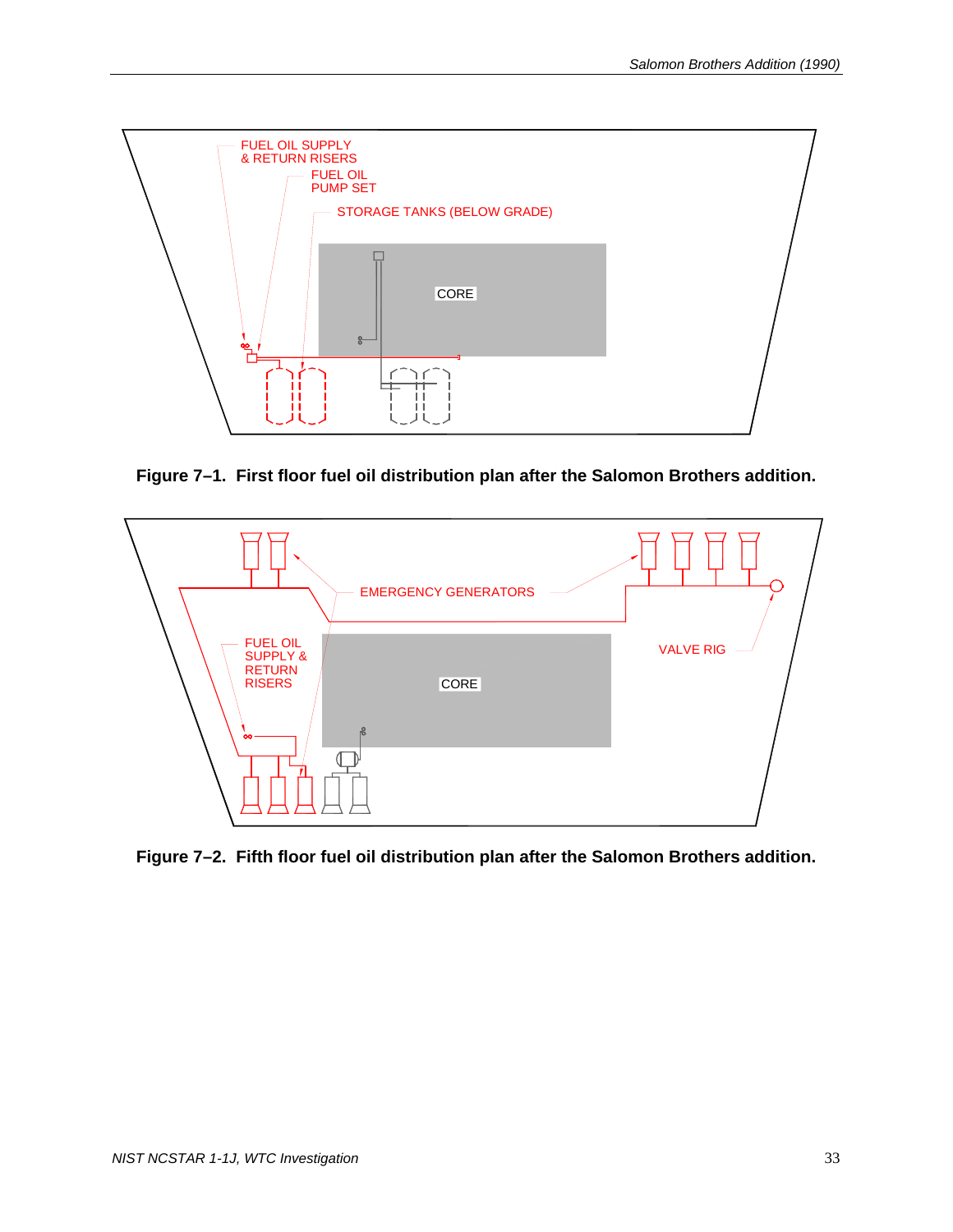9TH FLOOR 8TH FLOOR 7TH FLOOR 6TH FLOOR NEW EMERGENCY GENERATOR (TYP. OF 9) Œ 5TH FLOOR 4TH FLOOR 3RD FLOOR EXISTING BASE BULDING DISTRIBUTION SYSTEM 2ND FLOOR NEW PUMP SET 1ST FLOOR NEW STORAGE TANKS

**Figure 7–3. Section plan of fuel oil distribution components after the Salomon Brothers addition.**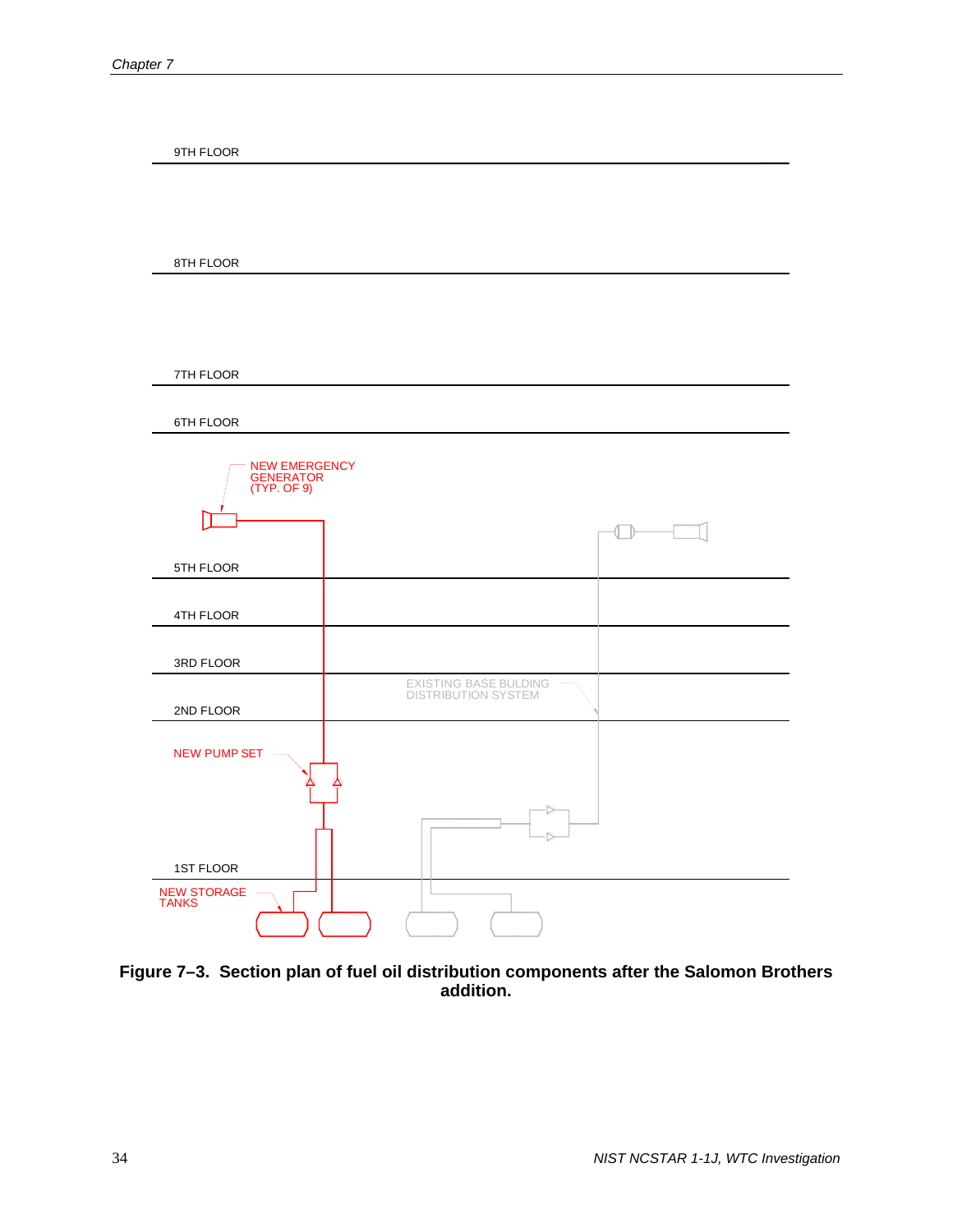## **Chapter 8 FINAL CONFIGURATION**

World Trade Center (WTC) 7 contained two independent fuel oil distribution systems: the Salomon Brothers system and the Base Building system. The two 12,000 gal Base Building fuel oil tanks provided fuel to the two emergency generators on the 5th floor, which provided emergency power as required. The Base Building fuel oil distribution system also provided fuel to the Ambassador Construction generator on the 9th floor, the American Express generator on the 8th floor and the three generators for the Mayor's Office of Emergency Management on the 7th floor. The two 6,000 gal Salomon Brothers fuel oil tanks provided fuel to the nine generators located on the 5th floor. The final configurations, as of September 11, 2001, of the two fuel oil distribution systems in WTC 7 are represented in Figs. 8–1 through 8–6. The component locations are approximated from the design drawings submitted to the Port Authority of New York and New Jersey for approval. Floor plans not shown between the 1st and 9th floors contain fuel oil risers only. For more specific locations and details, see the documented drawings listed in the Reference sections of each chapter of this report.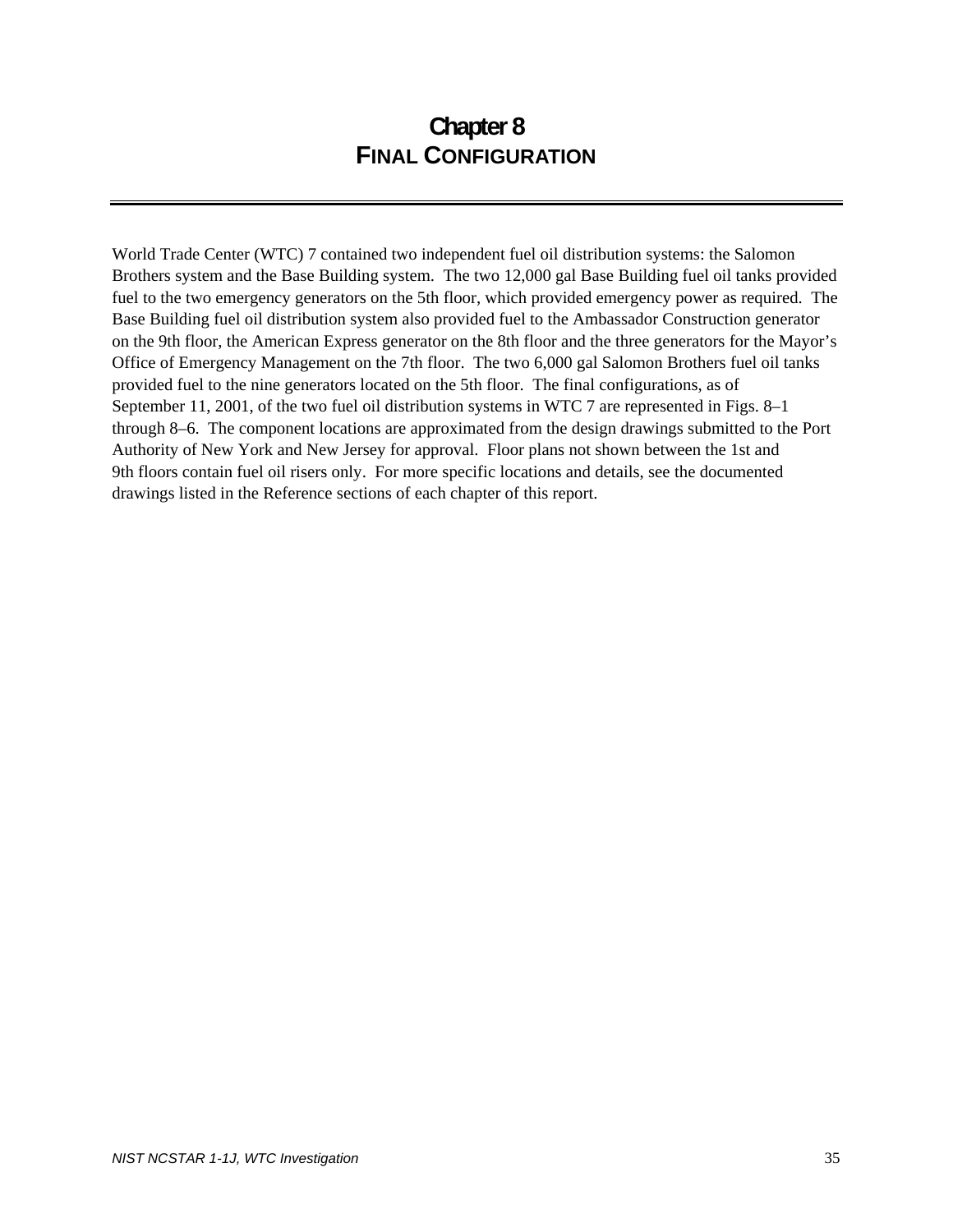

#### **Figure 8–1. Section plan showing the final locations of the fuel oil distribution components.**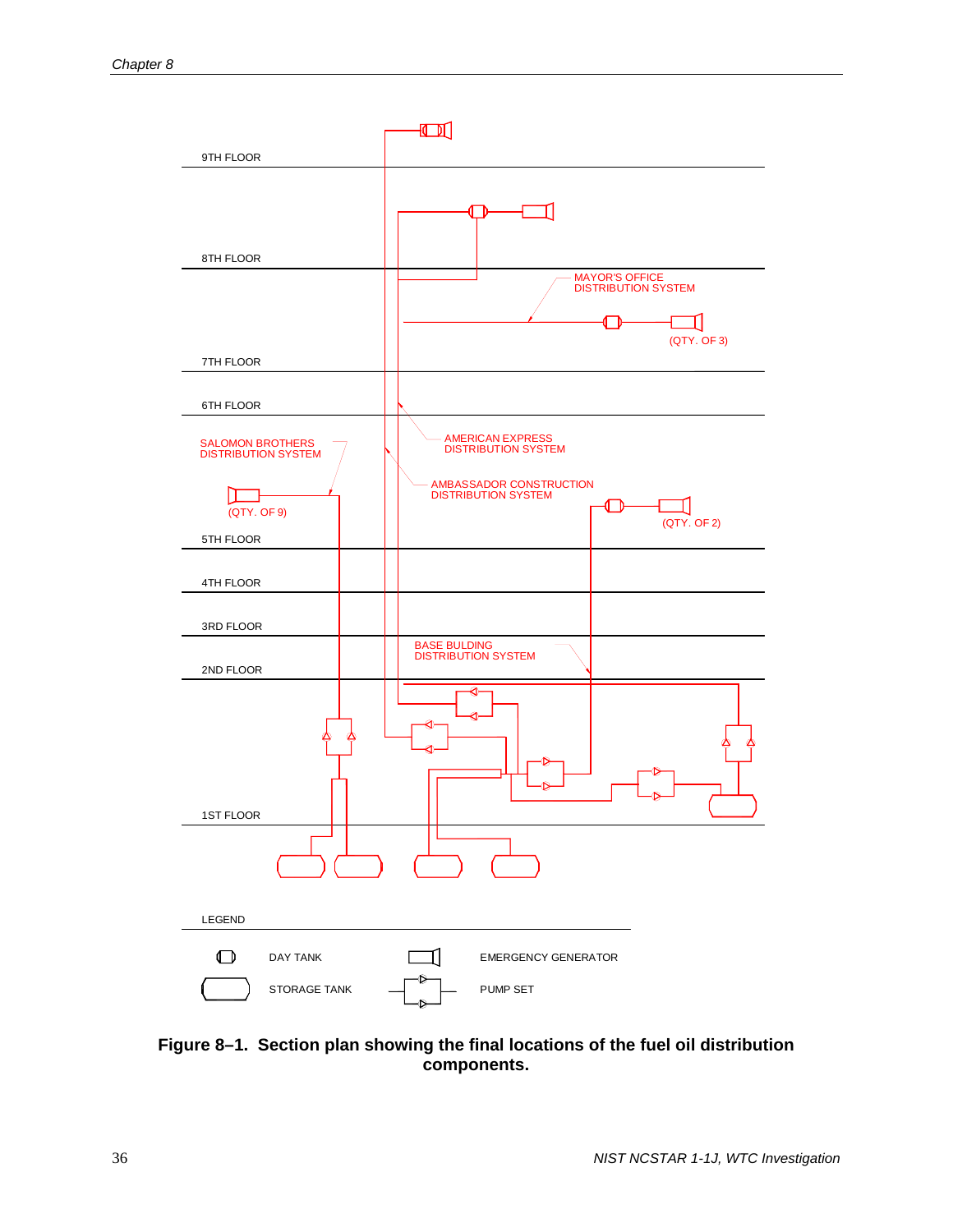

**Figure 8–2. Final location of 1st floor fuel oil distribution components.** 



**Figure 8–3. Final location of 5th floor fuel oil distribution components.**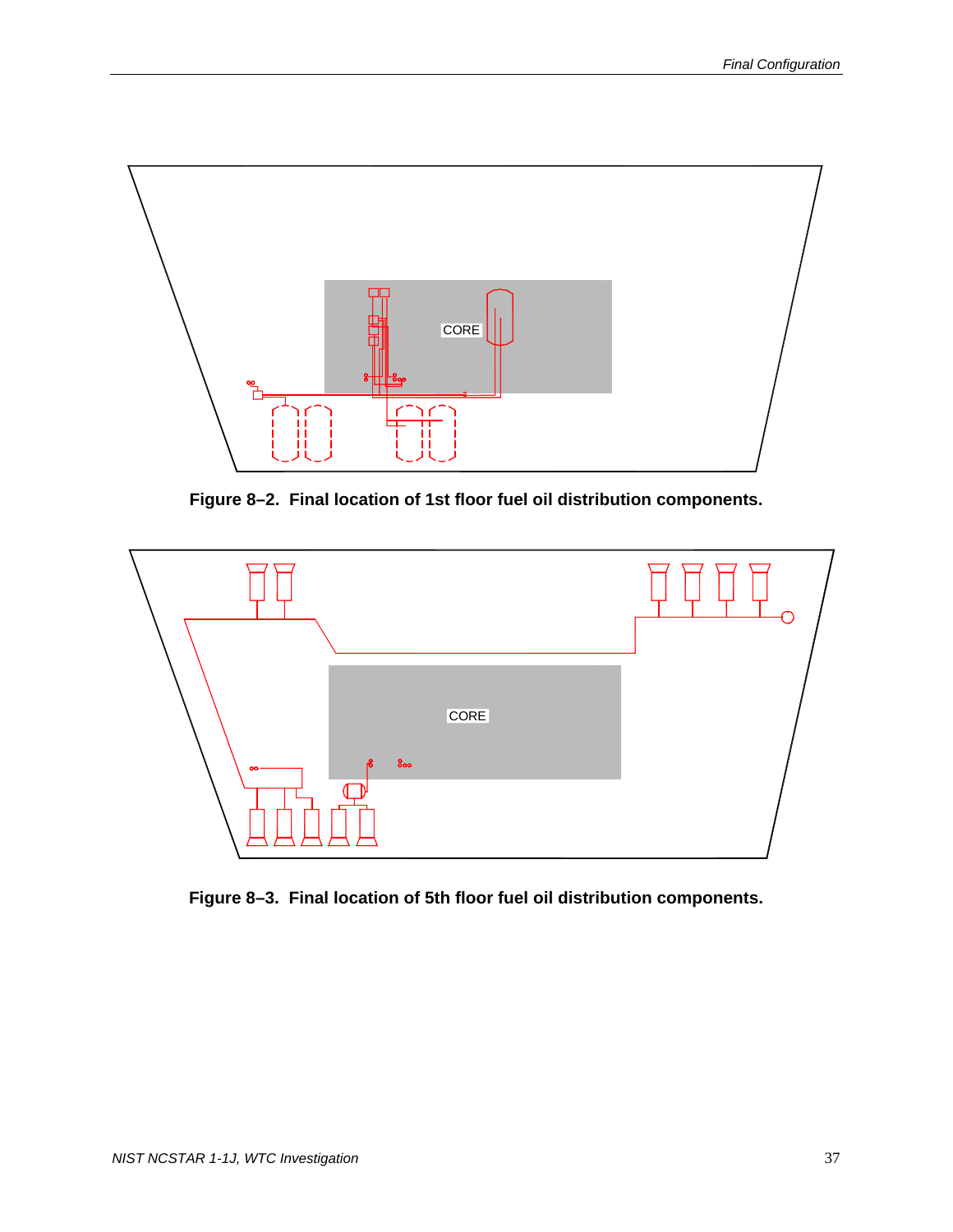

**Figure 8–4. Final location of 7th floor fuel oil distribution components.** 



**Figure 8–5. Final location of 8th floor fuel oil distribution components.**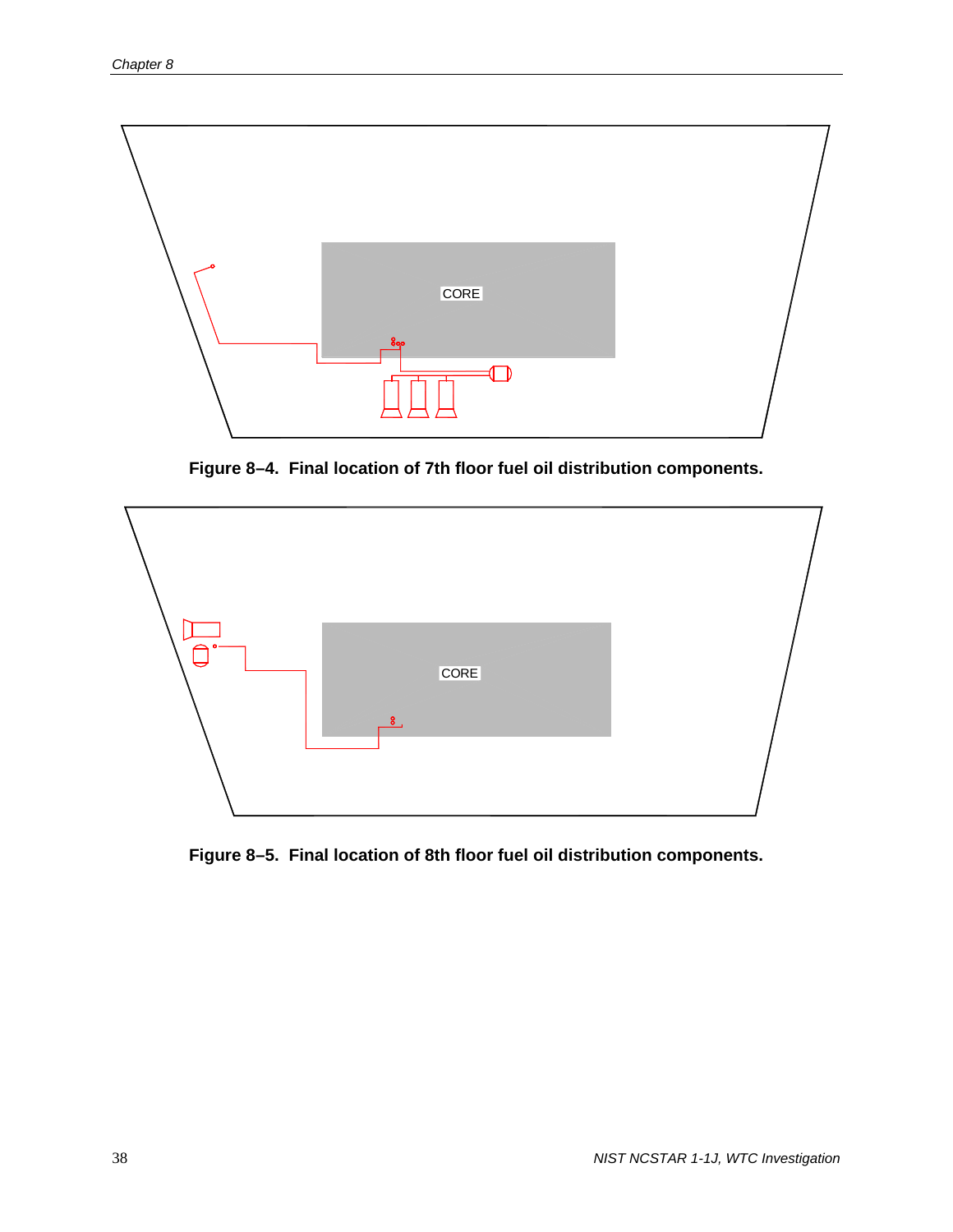

**Figure 8–6. Final location of 9th floor fuel oil distribution components.**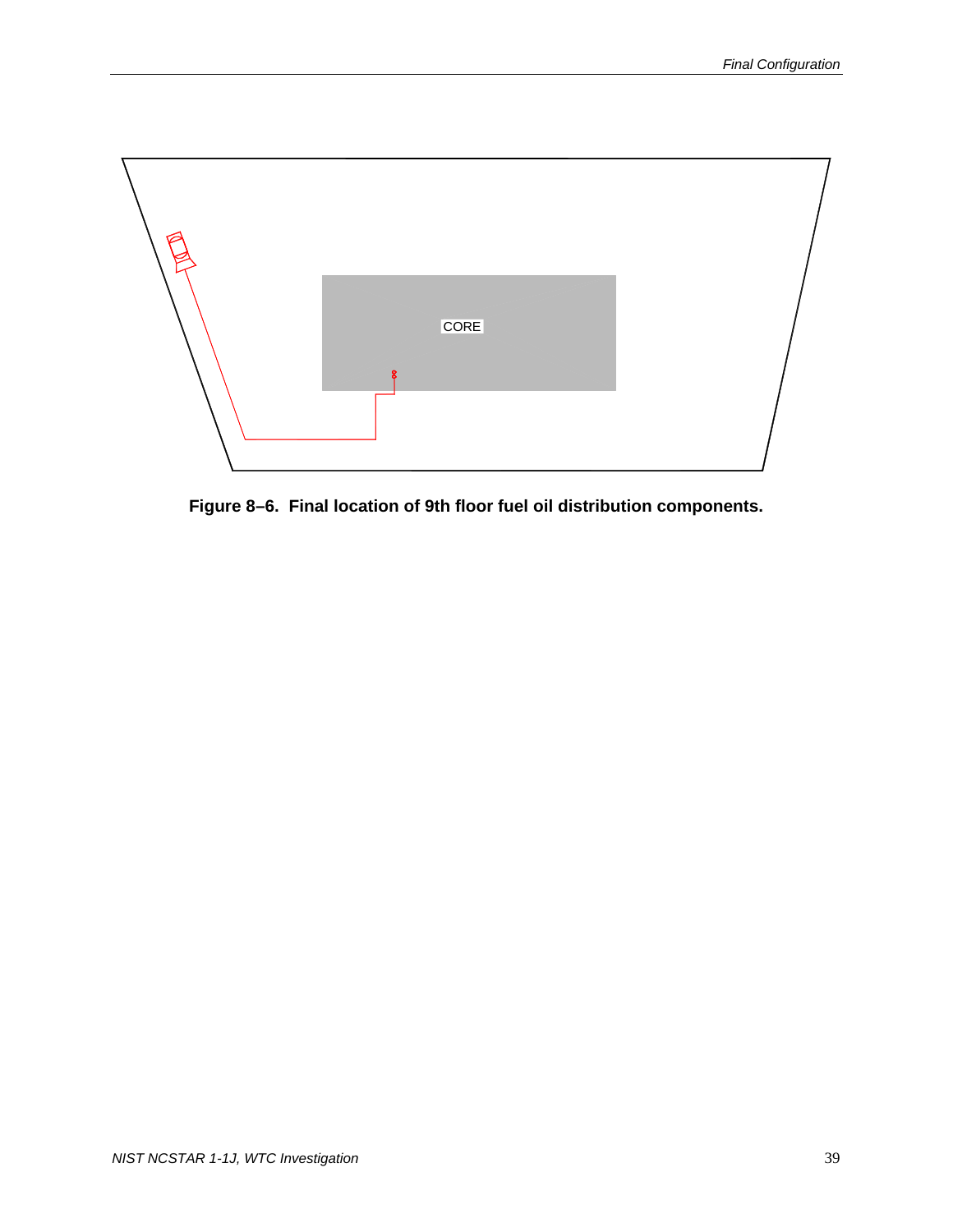This page intentionally left blank.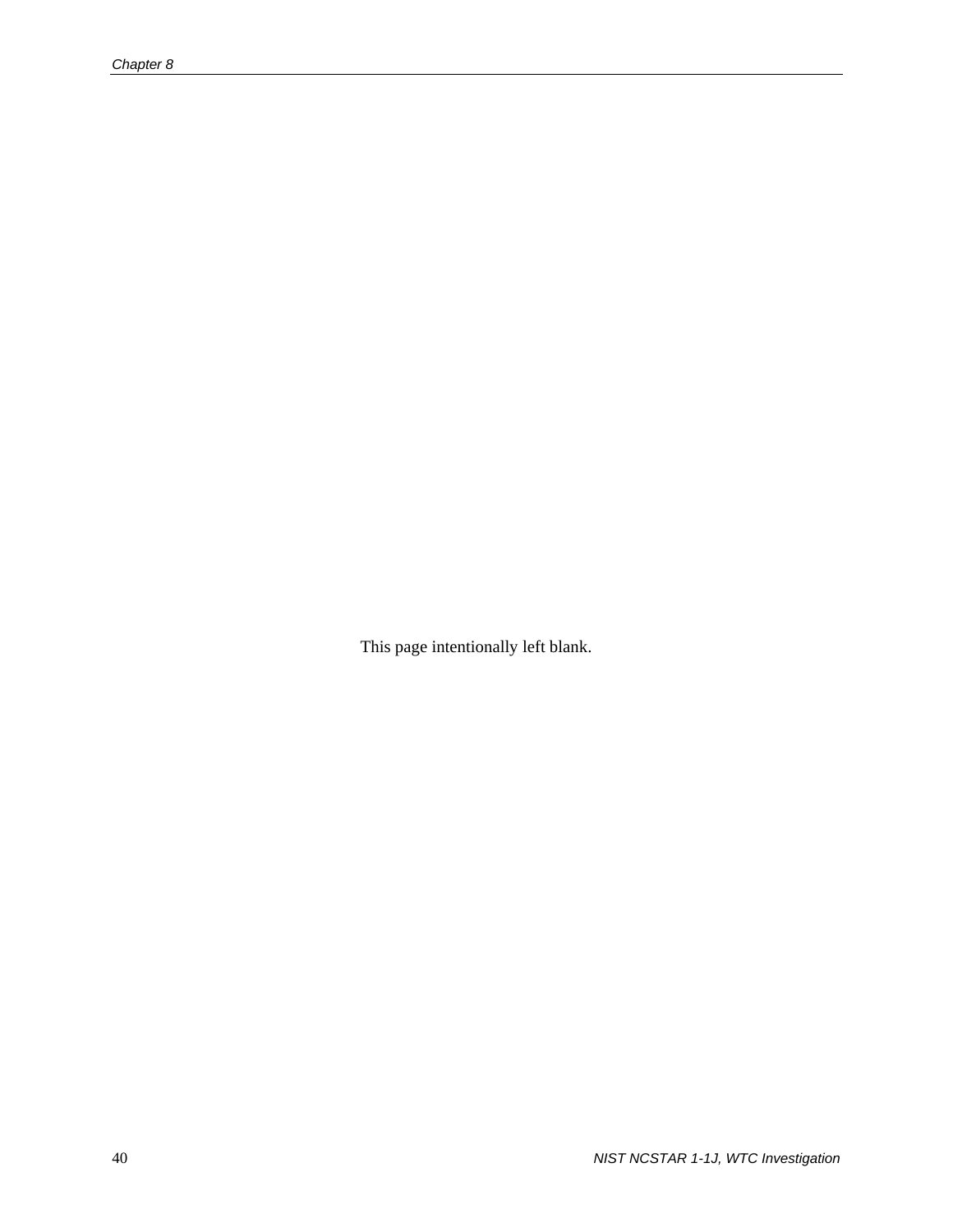# **Chapter 9 SYSTEM PERFORMANCE**

### **9.1 BASE BUILDING FUEL OIL DISTRIBUTION SYSTEM**

The Base Building fuel oil distribution system in World Trade Center (WTC) 7 was composed of four sub-systems, all having the same basic design: the Silverstein system, the Ambassador Construction system, the American Express system, and the Mayor's Office of Emergency Management system. The fuel oil supply to each of the four sub-systems was supplied by the sub-grade storage tanks installed in the original Base Building design. However, the fuel oil pump set of each sub-system was independently regulated by a separate control panel (four total). Each fuel oil pump set was designed to start and stop the fuel oil supply as determined by the oil level in the respective day tank.

Details for all system components have not been identified from the available WTC documents and thus the functions of the components can only be assumed through brief design comments on the drawings, manufacturer's product applications, and an understanding of the typical operation of the various components. Although each sub-system was not identical to the other, each system had the same basic design and many similar components; see Fig. 9–1 for typical locations. Although some components were not indicated in the design, it can be assumed that these components were installed due to the Building Code of the City of New York (BCNYC) requirements and/or basic understanding that the system would not perform without it. See Table 9–1 for a listing of each fuel oil device included in each sub-system design. The following sections discuss the probable functions and components installed in each sub-system.

#### **9.1.1 Liquid Level Switches/Detectors and Collecting Pans/Rupture Basins**

As previously stated, the duplex transfer pump set was programmed to operate based on the liquid level of the day tank. Each duplex pump set had a control panel located next to the pump set and/or next to the day tank that regulated the functions of the system. Each system was equipped with at least one liquid level switch in the day tank<sup>1</sup>. The liquid level switch(es) would turn the pump set on and off according to the level of fuel in the day tank. Upon detection of a low level in the day tank, the lead pump of the duplex pump set is started. Once the day tank is filled to the high level, the lead pump is stopped. In the event the lead pump is unable to provide sufficient flow to the day tank, the lag pump is started and operates until the high level is achieved, which stops the pump set.

The day tanks were installed in rupture basins to prevent unwanted fuel discharge from the day tank. The rupture basins installed had capacities of twice the capacity of the day tank. Most if not all of the rupture basins contained a leak detector to further assure that fuel would not continue to flow from a ruptured day tank. If a leak detector was present (most likely scenario since it is required by BCNYC), the system would send an alarm to the Building Management System and stop the pump upon detection of fuel in the

1

 $1$  The Ambassador Construction project refers to a liquid control lever. Whether this was a single float switch or multiple switches, the lever would have been capable of starting and stopping the pump set according to the fuel level.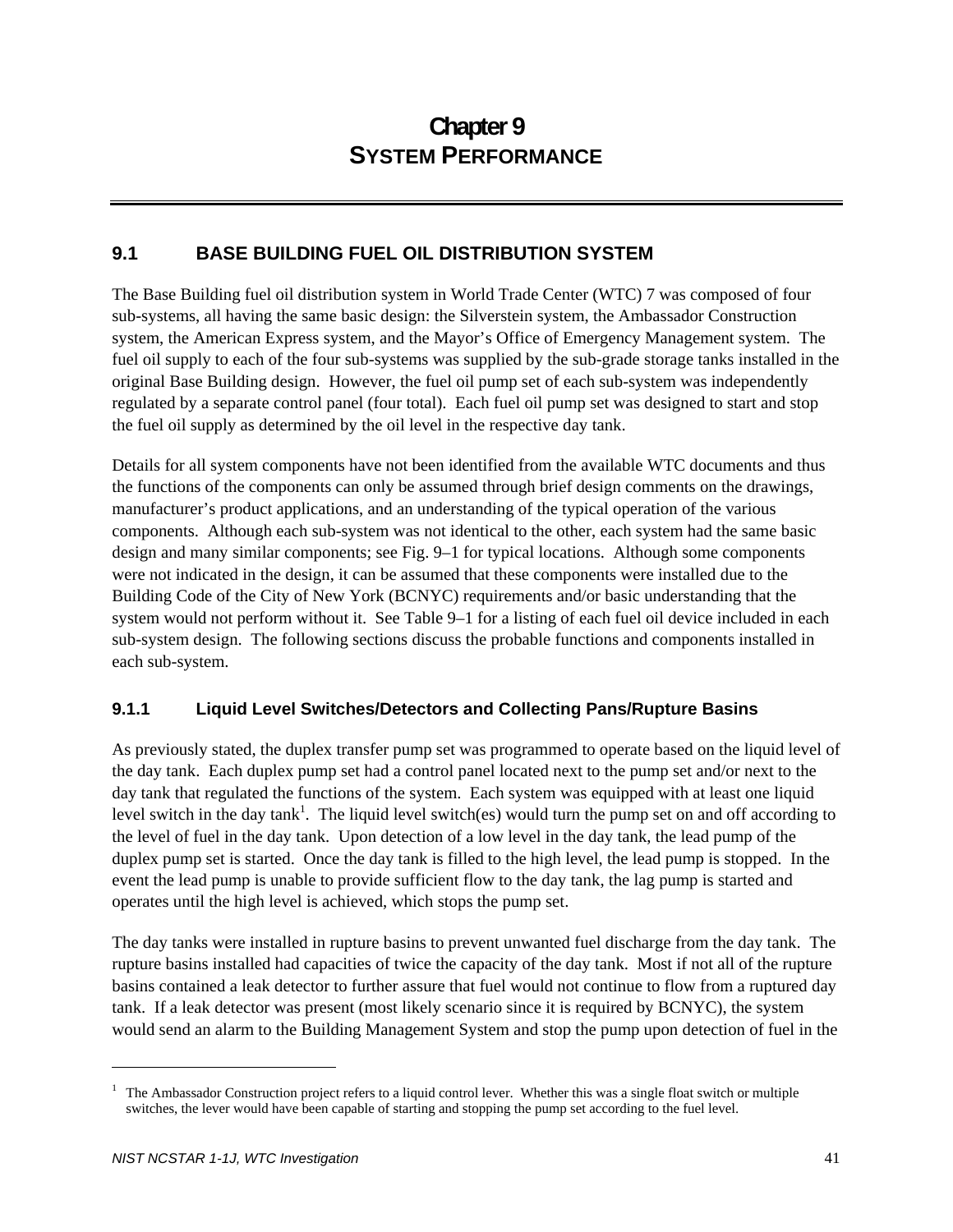rupture basin. If a leak detector was not present in the day tank rupture basin (not likely), then it would be possible to endlessly pump fuel onto the floor where the day tank is located until the selected storage tank was emptied. The only other scenario that could endlessly pump fuel onto the floor where the day tank is located would occur in the event of a break in the fuel oil supply (FOS) piping down stream of the day tank. This break could allow the day tank to reach a low level and start the pump set. Fuel would flow onto the floor where no fuel detection is present until the storage tank that was selected was emptied. It is unsure how likely this would be, understanding that lack of fuel to the generators would produce lack of power to the pump set.

Leak detectors at the base of the FOS riser and in the collecting pans helped prevent the unwanted flow of fuel. In the event of a break of the FOS discharge piping, the pump set would not start pumping fuel until the low level in the day tank was detected. Thus a break in the FOS discharge piping before a low level in the day tank was detected would not start the pump set. However, if a low level in the day tank was detected and the pump set started, and then a break occurred, there is a possibility that fuel would flow out the break in the pipe. But, it is also likely that the fuel would flow back down the outer pipe of the double wall piping construction to the base of the FOS riser and into the open sight fuel oil collecting pan where leak detectors are installed. The leak detector, upon detection of fuel, would stop the pump set and send an alarm to the Building Management System. Fuel would not likely flow endlessly out the break in the pipe.

There is another scenario that should be evaluated. The electrical wiring of the system should be analyzed. It may have been possible to have an electrical malfunction in the system and have the pump set start, with the possibility of pumping fuel endlessly out a pipe break. But, because the point to point wiring schematic of the control panel showing the connection of all the electrical devices has not been located, this scenario could not be evaluated.

#### **9.1.2 Fusible Link Gate Valve**

The fusible link gate valves included in the sub-system designs serve as an automatic shut off valve in the event of a fire. As the heat of the fire, within the room the valve is located, rises to the melting point of the fusible link, the link melts, the valve closes and the fuel flow in the FOS pipe is shut off. At this point, fuel flow is stopped until the gate valve is manually re-opened.

#### **9.1.3 Anti-siphon Valve and Check Valve**

Fuel systems that included an anti-siphon valve were protected from fuel siphoning from the storage tanks to the Fuel Oil Pump Room floor. Some designs included an anti-siphon valve installed at the highest point of the FOS pump suction piping (between the storage tanks and the pump set). The anti-siphon valve was installed to prevent the fuel in the storage tank from emptying onto the Fuel Oil Pump Room floor in the event of a pipe break. An anti-siphon valve opens as negative pressure is applied downstream of the valve. A pump creates enough negative pressure in the suction piping to open the valve, whereas, a pipe break in the suction piping does not create a sufficient amount of negative pressure to open the valve. But, siphoning of the fuel in the storage tanks was not likely to occur since the storage tanks were lower in elevation than the Fuel Oil Pump Room floor.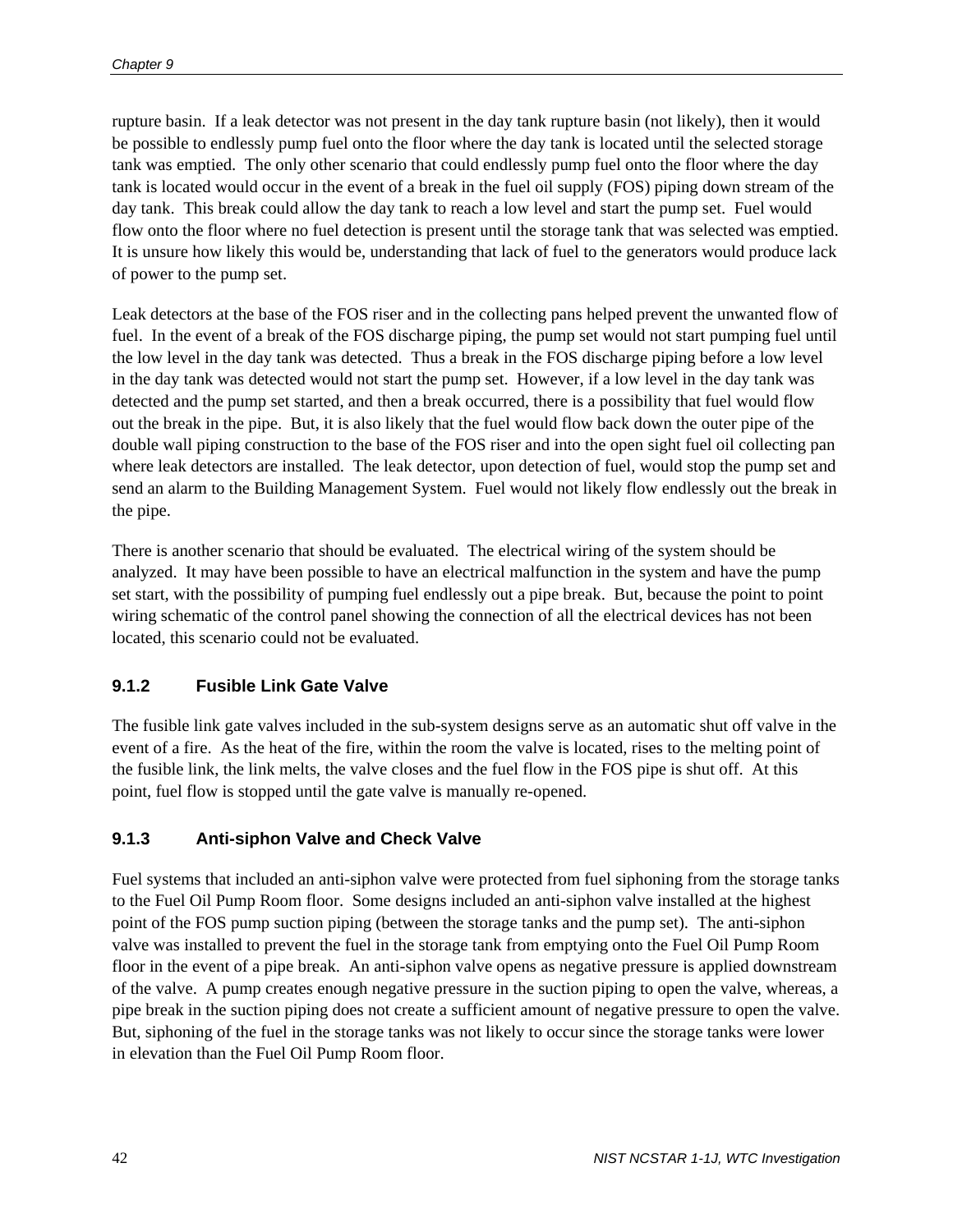The only other siphoning situation that could occur in the Fuel Oil Pump Room would be siphoning from a day tank back to the Fuel Oil Pump Room. The anti-siphon valve would not be effective for this piping break, but siphoning may or may not occur for two other reasons. The FOS pipe leading to a day tank is connected at the top of the tank and most likely does not extend inside to the bottom of the tank. If the connection does not extend to the bottom of the tank, the air gap between the day tank fuel and the FOS pipe would eliminate the possibility of siphoning the fuel in the day tank to the Fuel Oil Pump Room floor. However, if the connection extended to the bottom of the tank, then siphoning could occur. Second, there are check valves in the pump set piping that prevent backflow of fuel. If the break occurred upstream of the check valve, no fuel would siphon back to the Fuel Oil Pump Room. Although, if the break occurred downstream of the check valve, siphoning may or may not occur, depending on the connection of the FOS piping to the day tank as stated above.

### **9.1.4 Foot Valve**

The purpose of a foot valve was to keep the FOS pump suction piping primed with fuel and prevent the fuel from draining back to the storage tanks. A foot valve is similar to a check valve, but is supposedly more efficient than a check valve at keeping the line primed.

### **9.1.5 Pressure Relief Valve**

The FOS pump discharge piping of every sub-system contained a relief valve that prevented excessive pressures from building up in the discharge piping. It is possible to build up excessive pressure in the pump discharge piping when a control valve or solenoid valve is closed and the pump set is on. The relief valve would prevent the pressure from rising above the predetermined relief valve setting by discharging fuel into the fuel oil return (FOR) pipe until the pressure decreased to below the setting. The designs had the pressure relief valve set to 100 psi to 125 psi.

#### **9.1.6 Solenoid Valve**

Most systems, if not all, had a solenoid valve located in the FOS pump discharge piping. The purpose of the solenoid valve in the FOS pump discharge piping was to prevent unwanted fuel discharge to the day tank. The solenoid valve was most likely programmed to close in an alarm situation. The Silverstein system required the solenoid valve to close on high level alarm in the day tank. This would prevent an overflow or continuous flow of fuel through the FOS pump discharge piping. It is unclear whether the solenoid valve was normally in the closed or open position.

## **9.1.7 Tank Selector Valve**

A tank selector valve was installed in the Silverstein system. The switch was used to switch the fuel supply from one tank to the other. The valve was manually operated and only permitted one storage tank at a time to supply fuel to the pump set and day tanks. Thus, if the fuel in the primary tank was emptied, either by normal usage or unwanted discharge, the tank selector valve would have to be manually switched to the secondary storage tank to supply fuel to the pumps.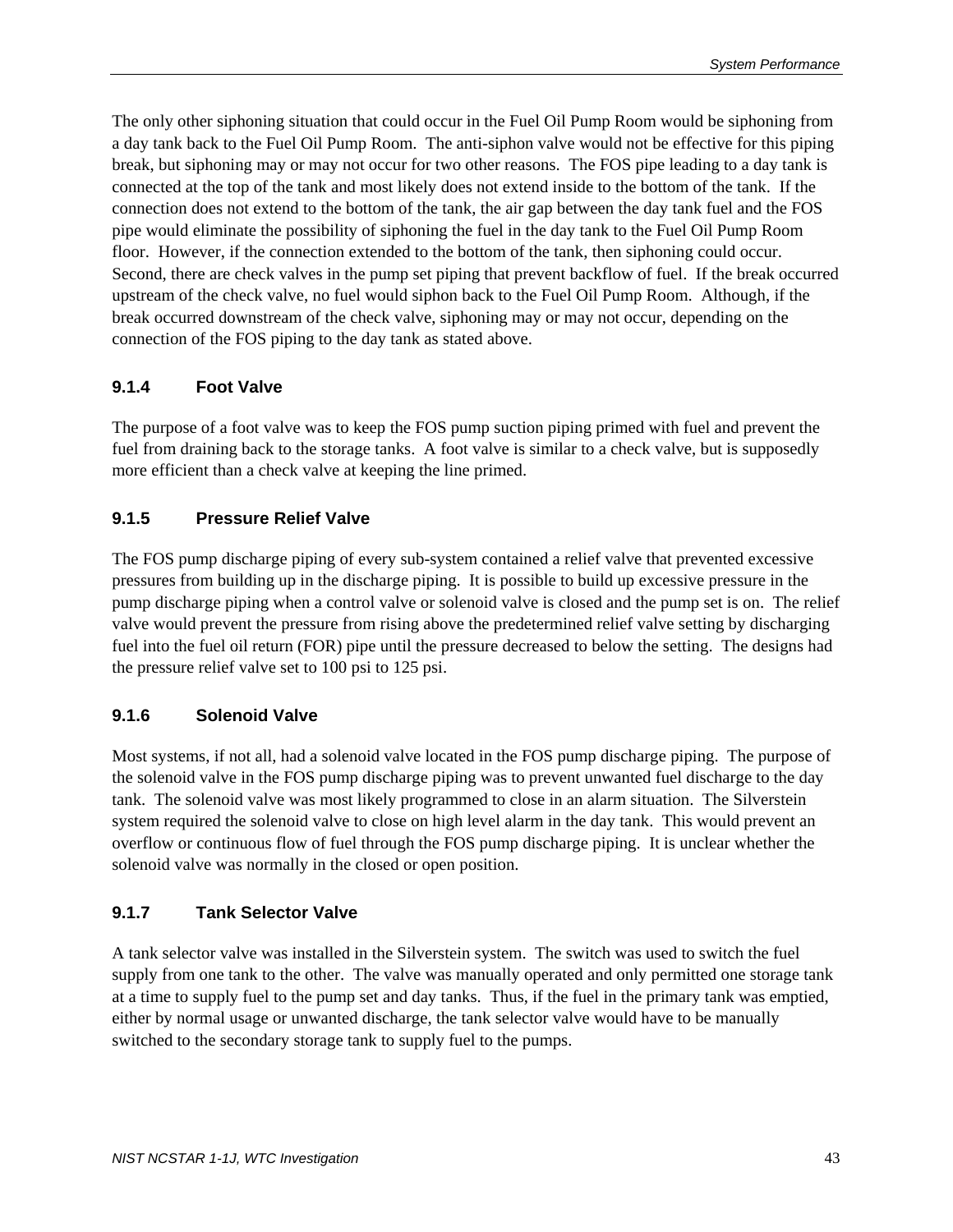

**Figure 9–1. Typical layout of critical devices in Base Building sub-systems.**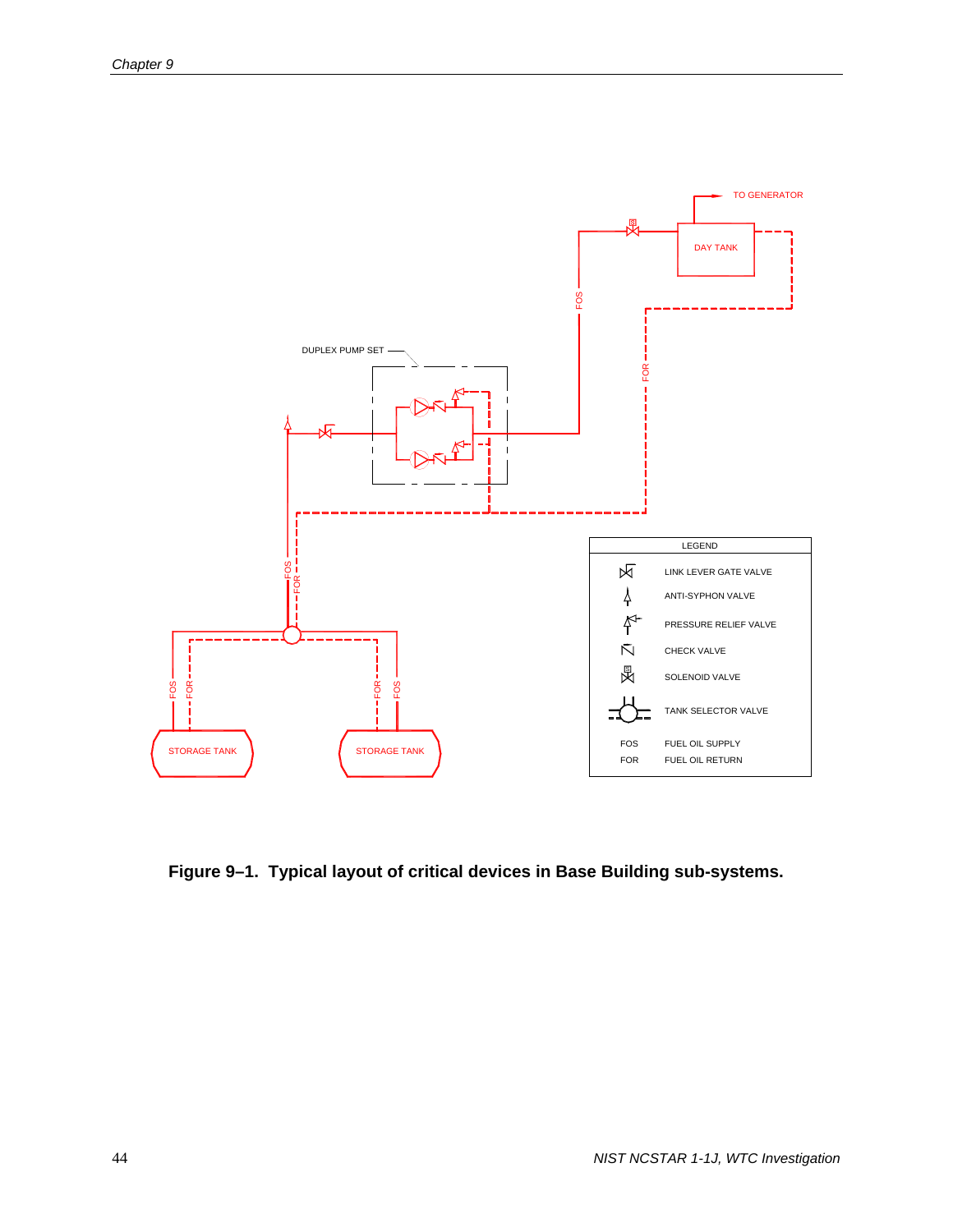| <b>Fuel Oil Component</b>                                                      | <b>Silverstein</b>   | Ambassador<br><b>Construction</b> | American<br><b>Express</b> | Office of<br><b>Emergency</b><br><b>Management</b> |
|--------------------------------------------------------------------------------|----------------------|-----------------------------------|----------------------------|----------------------------------------------------|
| Fusible link gate valve - Installed in fuel oil<br>supply pump suction piping  | No                   | Yes                               | No                         | No                                                 |
| Anti-syphon valve - Installed in fuel oil<br>supply pump suction piping        | Yes                  | Yes                               | Yes <sup>a</sup>           | Yes                                                |
| Foot valve – Installed in fuel oil supply<br>pump suction piping               | Unknown <sup>b</sup> | No                                | N <sub>0</sub>             | Yes                                                |
| Check valve – Installed in fuel oil supply<br>pump suction piping              | Yes                  | Yes                               | Yes                        | Yes                                                |
| Pressure relief valve – Installed in fuel oil<br>supply pump discharge piping  | Yes                  | Yes                               | Yes                        | Yes                                                |
| Solenoid valve – Installed in fuel oil supply<br>pump discharge piping         | Yes                  | Yes                               | Unknown <sup>c</sup>       | Yes                                                |
| High level switch – Installed in day tank                                      | Yes                  | Unknown <sup>d</sup>              | Yes                        | Yes                                                |
| Low level switch – Installed in day tank                                       | Yes                  | Unknown <sup>d</sup>              | Assumed                    | Yes                                                |
| Rupture basin – Installed around day tank                                      | Yes                  | Yes                               | Yes                        | Yes                                                |
| Fusible link gate valve – In fuel oil supply<br>between day tank and generator | Yes                  | N <sub>o</sub>                    | N <sub>o</sub>             | N <sub>o</sub>                                     |
| Leak detector – Installed in day tank rupture<br>basin                         | Yes                  | Assumed                           | Yes                        | Assumed                                            |
| Leak detector - Installed at base of fuel oil<br>supply/fuel oil return riser  | Unknown <sup>e</sup> | Yes                               | Yes                        | Yes                                                |
| Leak detector - Installed in pump room<br>collecting drum                      | Yes                  | Yes                               | Yes                        | Yes                                                |
| Tank selector valve - Installed in pump<br>room collecting drum                | Yes                  | Yes <sup>a</sup>                  | Yes <sup>a</sup>           | Yes <sup>a</sup>                                   |

**Table 9–1. Critical fuel oil devices installed in Base Building sub-systems.** 

a. Included in the Silverstein system, which supplies fuel to the remaining three sub-systems.

b. The Ambassador Construction modification refers to an existing 2 in. foot valve in the fuel oil supply pump suction piping. It is most likely from the Silverstein system installation.

c. Detailed piping schematic and specifications have not been identified.

d. Specifications indicate that the pump set is to be energized from the float control lever. Operation of this lever is unclear.

e. Riser details have not been located.

**Key:** Yes, component shown on drawing or listed in design specification; No, component not shown on drawing or specifications; Assumed, based on requirements in the BCNYC, specifications, system capabilities or manufacturer's recommendations, the component is likely to be installed, but not shown*.*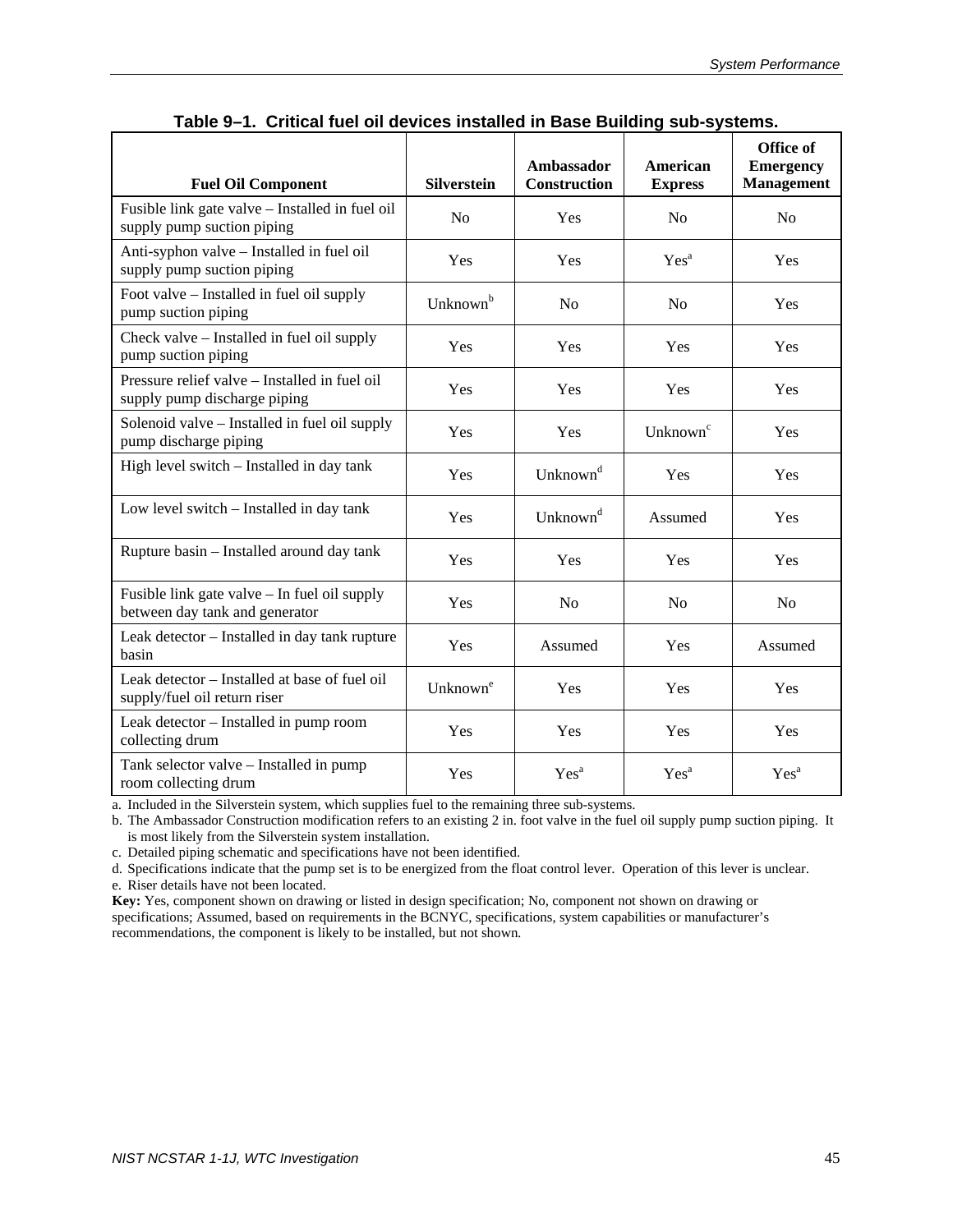## **9.2 SALOMON BROTHERS FUEL OIL DISTRIBUTION SYSTEM**

The Salomon Brothers fuel system had a similar but slightly different design in comparison to the Base Building fuel system. See Fig. 9–2 for the location of the critical devices. Two underground storage tanks supplied the duplex pump set with fuel. The fuel system was designed using a pressurized loop rather than day tanks. The FOS side of the loop ended with a valve rig that was designed to start and stop the fuel oil supply. The fuel supply was provided by a duplex pump set. Similar to the Base Building system, if the lead pump of the duplex pump set was unable to provide sufficient pressure in the FOS piping, the lag pump would start and operate until the high level was achieved.

The valve rig controlled the fuel supply pressure in the FOS piping. The liquid level switch in the valve rig controlled the fuel oil supply in the FOS piping. Upon detection of a low fuel level in the FOS pipe, the pump set would start. Once the high fuel level was achieved, the pump set would stop. The back pressure regulator (located just downstream of the liquid level switch) maintained the proper fuel pressure in the FOS piping. If excessive pressure built up in the FOS piping, the back pressure regulator would relieve the excessive pressure in the FOR piping which drained back to the storage tanks. In addition to the back pressure regulator in the valve rig, pressure relief valves on the FOS pump discharge piping were installed to assure the proper pressure in the FOS piping.

A tank selector valve was not included in the design. Drawings indicate that gate valves were included in the FOS pump suction pipes. It is unclear whether the FOS and FOR pipes to each tank were opened, allowing both tanks to supply fuel to the pumps or whether one set of valves were closed, allowing only one storage tank to supply fuel to the duplex pump set. Thus, it cannot be determined, based on the available documentation, whether one or both tanks would have supplied fuel to the pump set in the event of normal operations or unwanted fuel discharge.

A solenoid valve was installed in the FOS pipe to each generator. Documentation does not indicate the normal position (open or closed) of the solenoid valve. The solenoid valve was most likely wired to be closed when the pump was off and then open during the call for fuel to a particular generator. The solenoid valve could have been wired to close upon a detection of high fuel pressure in the FOS piping. The second scenario is not likely due to the presence of the back pressure regulator and pressure relief valve.

A check valve was installed in each FOR pipe from the generator to the FOR loop piping. The purpose of the check valve was to prevent any backflow of fuel from the FOR piping to the FOS piping.

A collecting tank and second valve rig were installed in the pump room. The purpose of an FOS pump suction valve rig is undetermined. The 55 gal collecting tank was connected to the FOR pipes and contained a float switch inside. It is unclear whether the float switch was to notify the presence of fuel or that the tank was nearly full. It is also unclear whether the switch stopped the pumps from supplying fuel to the FOS loop.

Based on the available documentation, the pressurized loop could have endlessly discharged fuel out of a broken FOS pipe. A break in the FOS pipe, between the pump set and FOS valve rig, could have activated the pump set. In the event of a FOS pipe break, the fuel could have emptied out of the valve rig, sending a low level signal to the pump controllers from the liquid level switch and starting the pump set. Fuel would have flowed out the break until the storage tank(s) were emptied. However, if the double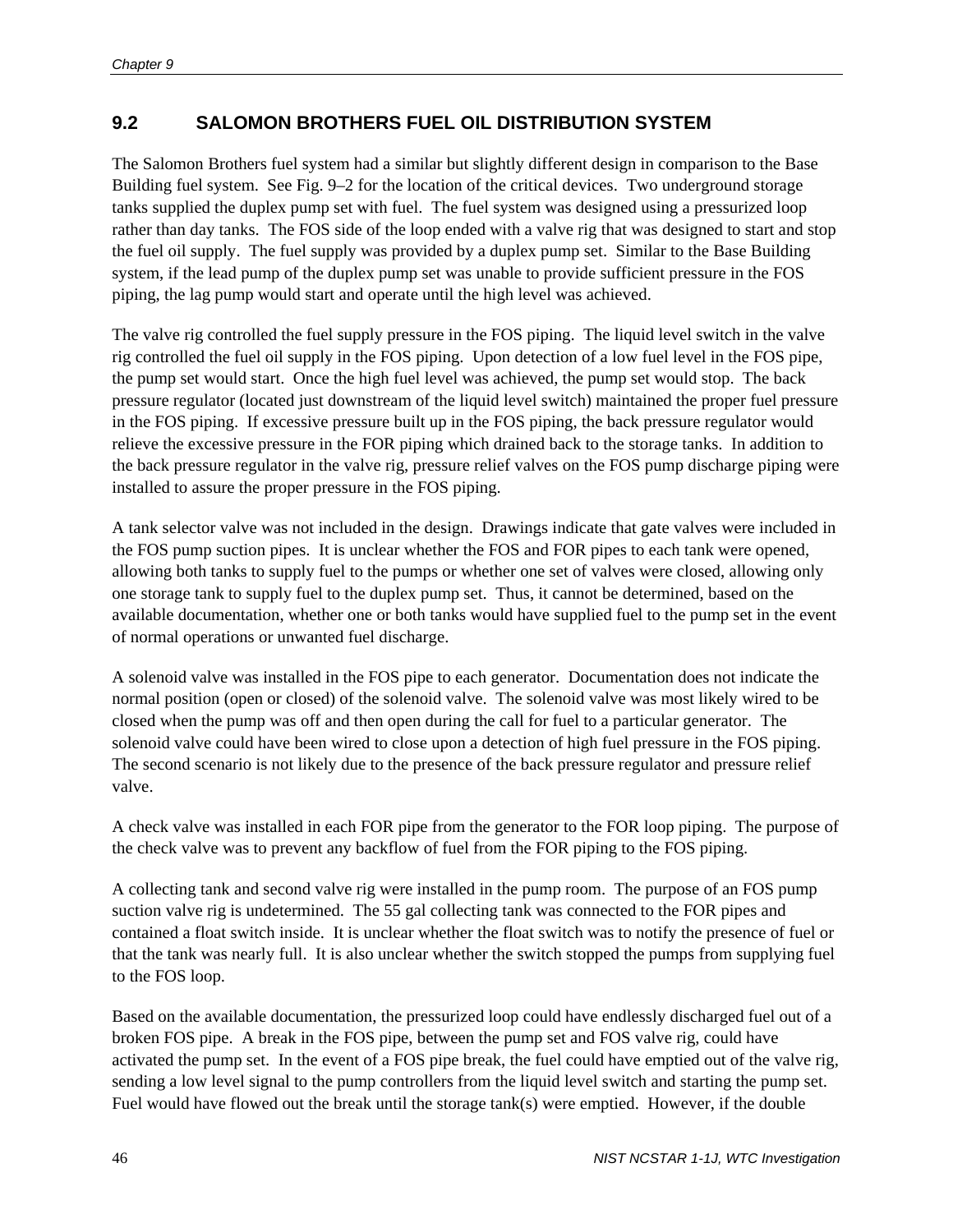walled construction of the FOS piping was designed similar to that of the Base Building system, it could have been possible that a leak detector switch would have shut off the pump set. This cannot be determined from the available documentation. The electrical characteristics of the system are unknown and need to be analyzed to determine if an electrical malfunction would have started or stopped the fuel pump set.

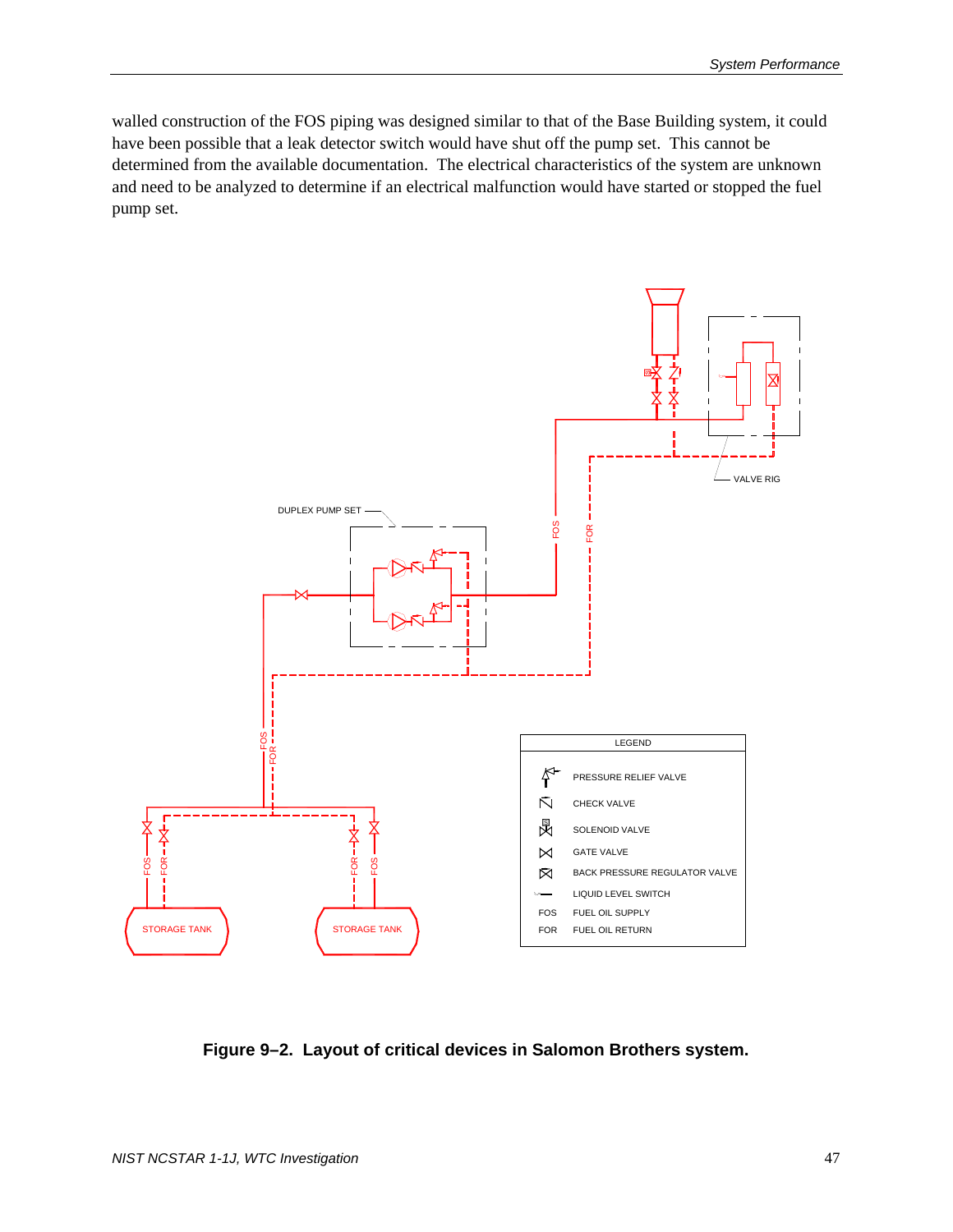## **9.3 SYSTEM CAPACITIES**

Based on the documented drawings, the amount of fuel located in the WTC 7 on September 11, 2001, is approximated to be 43,284 gal, see Table 9–2. This quantity of fuel in WTC 7 is based on many assumptions. It was assumed that all of the tanks were filled to capacity. The presence, or lack thereof, of fuel is based on the system performance assumptions previously stated. For example, the FOR pipes were assumed to be empty, except for trapped sections of pipe. This is based on details in the design drawings showing the pipes pitched to drain back to the storage tanks.

| <b>Fuel Oil Component</b>                                                   | <b>Fuel Capacity (gallons)</b> |  |  |  |  |
|-----------------------------------------------------------------------------|--------------------------------|--|--|--|--|
| <b>Salomon Brothers System</b>                                              |                                |  |  |  |  |
| Storage tanks (two)                                                         | 12,000                         |  |  |  |  |
| Fuel oil supply (storage tanks to fuel oil pump set)                        | 22.5                           |  |  |  |  |
| Fuel oil supply (fuel oil pump set to valve rig)                            | 146.1                          |  |  |  |  |
| Valve rig                                                                   | 34.9                           |  |  |  |  |
| Fuel oil return (valve rig to storage tanks)                                | 19.9                           |  |  |  |  |
| <b>Base Building System</b>                                                 |                                |  |  |  |  |
| Base Building storage tanks (two)                                           | 24,000                         |  |  |  |  |
| Fuel oil supply (storage tanks to Base Building pump sets)                  | 31.7                           |  |  |  |  |
| Fuel oil supply (Ambassador Construction pump set to day tank)              | 22                             |  |  |  |  |
| Ambassador Construction engine mounted day tank                             | 50                             |  |  |  |  |
| Ambassador Construction fuel oil return (day tank to fuel oil pump<br>room) | 1                              |  |  |  |  |
| Fuel oil supply (American Express pump set to day tank)                     | 57.6                           |  |  |  |  |
| American Express day tank                                                   | 275                            |  |  |  |  |
| American Express fuel oil return (day tank to fuel oil pump room)           | 2.1                            |  |  |  |  |
| Fuel oil supply (Base Building pump set to day tank)                        | 26.2                           |  |  |  |  |
| Base Building day tank                                                      | 275                            |  |  |  |  |
| Base Building fuel oil return (day tank to fuel oil pump room)              | 2.1                            |  |  |  |  |
| Fuel oil supply (OEM fill pump set to OEM storage tank)                     | 10.9                           |  |  |  |  |
| OEM storage tank                                                            | 6,000                          |  |  |  |  |
| Fuel oil supply (OEM storage tank to OEM transfer pump set)                 | 11.6                           |  |  |  |  |
| Fuel oil supply (OEM transfer pump set to OEM day tank)                     | 16.9                           |  |  |  |  |
| OEM day tank                                                                | 275                            |  |  |  |  |
| OEM fuel oil return (day tank to fuel oil pump room)                        | 1.2                            |  |  |  |  |
| Common fuel oil return (fuel oil pump room to storage tanks)                | 2.1                            |  |  |  |  |
| <b>Totals</b>                                                               |                                |  |  |  |  |
| Salomon Brothers system                                                     | 12,223.4                       |  |  |  |  |
| <b>Base Building system</b>                                                 | 31,060.4                       |  |  |  |  |
| WTC 7 total capacity                                                        | 43,283.8                       |  |  |  |  |

**Table 9–2. Capacity of fuel oil components throughout WTC 7.**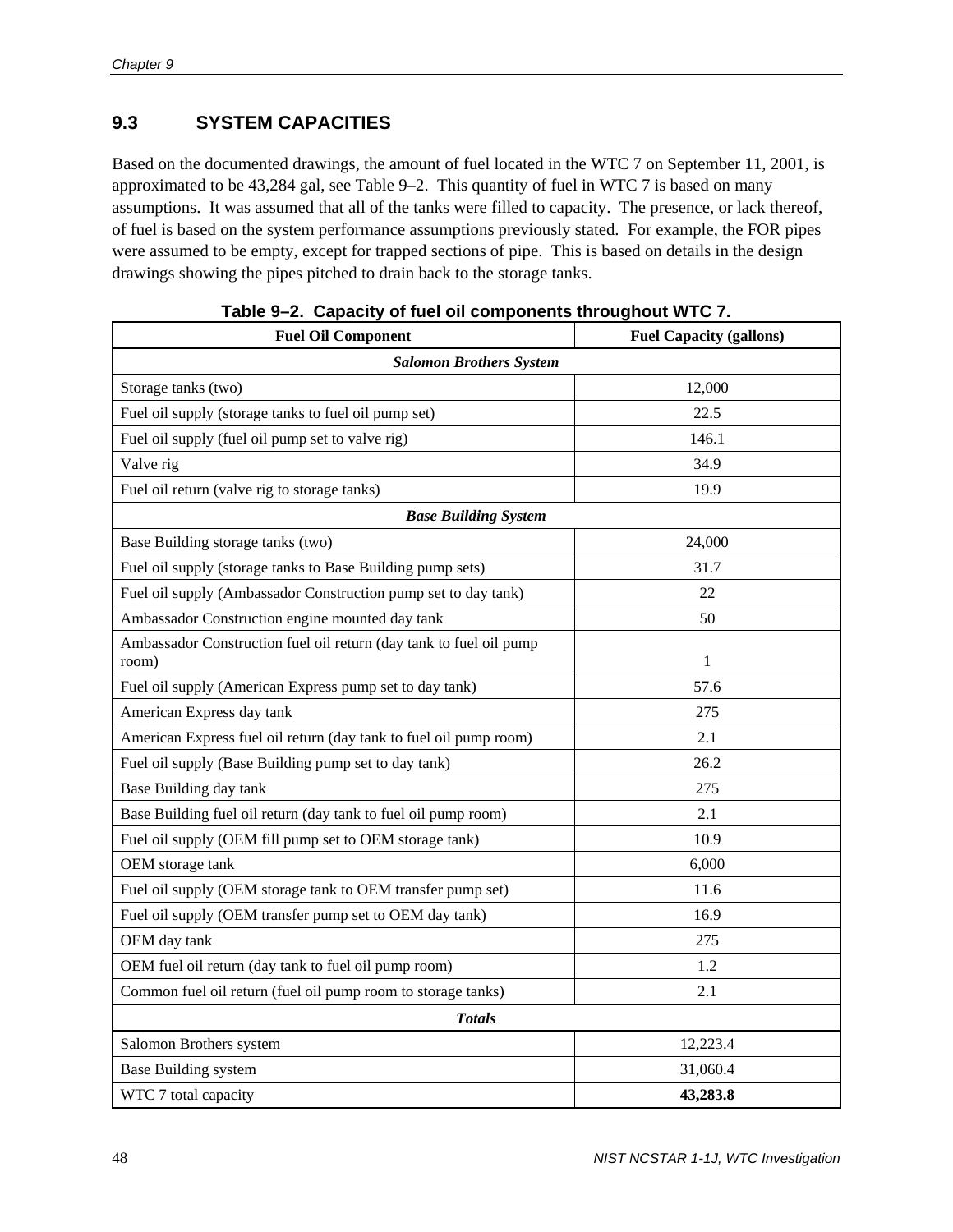## **Chapter 10 MAINTENANCE HISTORY**

Documentation for the maintenance history of the two distribution systems could not be located. A Silverstein document indicates the maintenance schedule of three generators and four fuel oil pumps. There are also notes on upgrades for the same items. The only other maintenance history document found is in an inspection report dated April 1997, which indicates that the fuel lines in the 5th floor Generator Room were missing pipe supports. The maintenance schedule for the Silverstein items as indicated in the Silverstein document are as follows.

| <b>Description</b>     | <b>Location</b>          | <b>Maintenance Schedule</b>            | <b>Upgrades</b>                        |
|------------------------|--------------------------|----------------------------------------|----------------------------------------|
| Generator 1            | 5th floor Generator Room | Weekly, monthly,<br>semiannual, annual | New load bank and<br>voltage regulator |
| Generator 2            | 5th floor Generator Room | Weekly, monthly,<br>semiannual, annual | New load bank and<br>voltage regulator |
| Generator 9-1          | 9th floor USSS           | Weekly, monthly,<br>semiannual, annual | New generator                          |
| Fuel Oil Pump 1        | Fuel Oil Pump Room       | Weekly, quarterly,<br>semiannual       |                                        |
| Fuel Oil Pump 2        | Fuel Oil Pump Room       | Weekly, quarterly,<br>semiannual       |                                        |
| Tenant Fuel Oil Pump 1 | Fuel Oil Pump Room       | Weekly, quarterly,<br>semiannual       | New pump and controls                  |
| Tenant Fuel Oil Pump 2 | Fuel Oil Pump Room       | Weekly, quarterly,<br>semiannual       | New pump and controls                  |

**Table 10–1. Maintenance schedule of fuel oil pumps and generators.** 

**Source:** Silverstein.

г